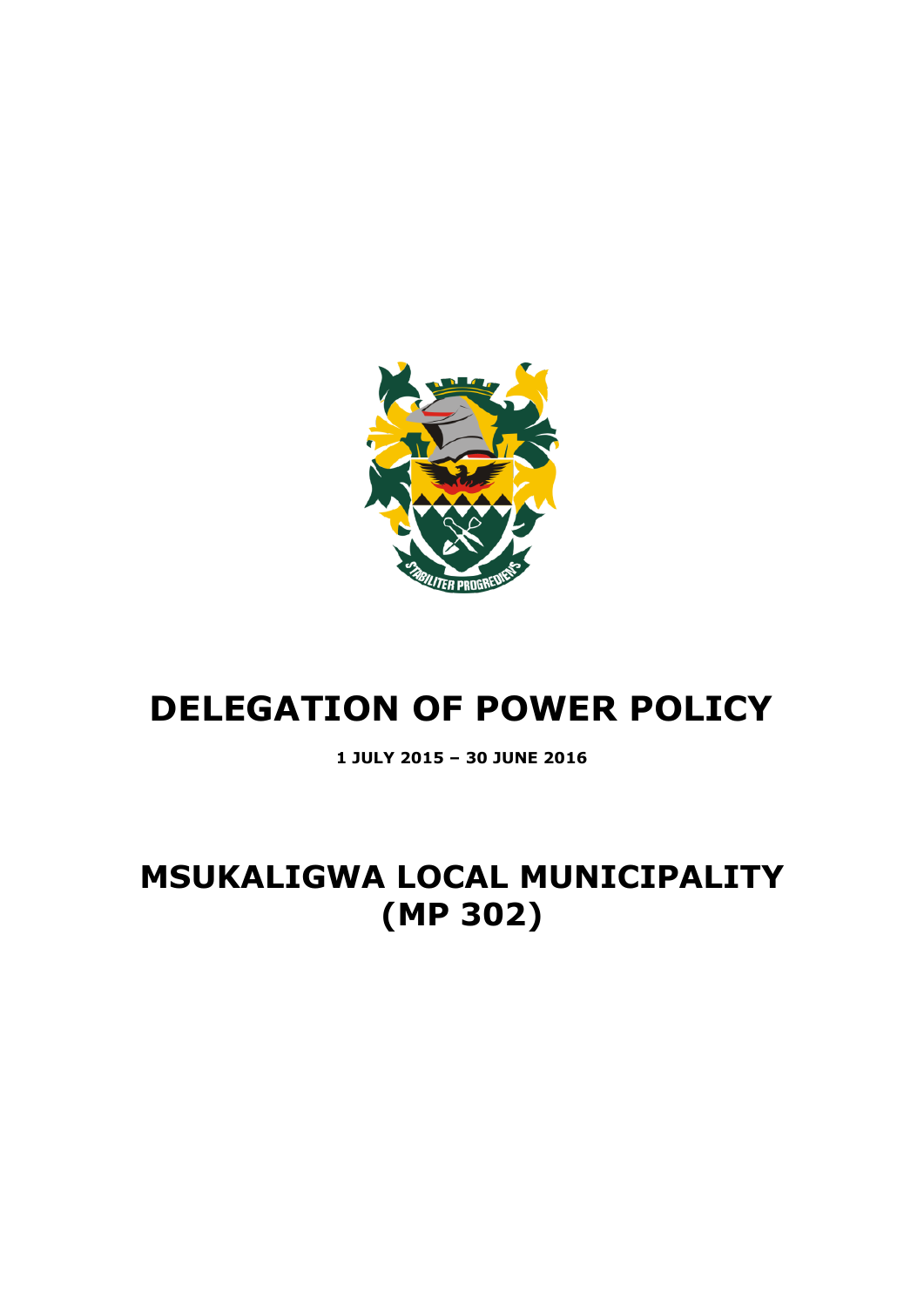# **Table of Contents**

| 1.  |       |                                                                             |  |  |  |  |  |  |
|-----|-------|-----------------------------------------------------------------------------|--|--|--|--|--|--|
| 1.1 |       |                                                                             |  |  |  |  |  |  |
| 1.2 |       |                                                                             |  |  |  |  |  |  |
| 1.3 |       |                                                                             |  |  |  |  |  |  |
| 2.  |       |                                                                             |  |  |  |  |  |  |
| 2.1 |       |                                                                             |  |  |  |  |  |  |
| 2.2 |       |                                                                             |  |  |  |  |  |  |
| 2.3 |       |                                                                             |  |  |  |  |  |  |
| 2.4 |       |                                                                             |  |  |  |  |  |  |
| 3.  |       |                                                                             |  |  |  |  |  |  |
| 3.1 |       |                                                                             |  |  |  |  |  |  |
| 4.  |       |                                                                             |  |  |  |  |  |  |
| 5.  |       |                                                                             |  |  |  |  |  |  |
| 6.  |       | <b>AUTHORITY AND APPLICATION OF VARIOUS DELEGATION OFPOWERS5</b>            |  |  |  |  |  |  |
| 7.  |       | DELEGATION OF POWERS: POLITICAL STRUCTURES POWERS RESERVED                  |  |  |  |  |  |  |
| 7.1 |       |                                                                             |  |  |  |  |  |  |
| 7.2 |       |                                                                             |  |  |  |  |  |  |
| 7.3 |       |                                                                             |  |  |  |  |  |  |
| 7.4 |       |                                                                             |  |  |  |  |  |  |
| 7.5 |       | General principles/conditions pertaining to the delegation of powers to the |  |  |  |  |  |  |
| 8.  |       |                                                                             |  |  |  |  |  |  |
|     |       | DELEGATION OF POWERS: OFFICIALS/ADMINISTRATION POWERS 12                    |  |  |  |  |  |  |
|     |       |                                                                             |  |  |  |  |  |  |
|     | 8.1.1 |                                                                             |  |  |  |  |  |  |
|     | 8.1.2 |                                                                             |  |  |  |  |  |  |
|     | 8.1.3 |                                                                             |  |  |  |  |  |  |
|     | 8.1.4 |                                                                             |  |  |  |  |  |  |
| 8.2 |       |                                                                             |  |  |  |  |  |  |
|     | 8.2.1 |                                                                             |  |  |  |  |  |  |
|     | 8.2.2 |                                                                             |  |  |  |  |  |  |
|     | 8.2.3 |                                                                             |  |  |  |  |  |  |
|     | 8.2.4 |                                                                             |  |  |  |  |  |  |
|     | 8.2.5 |                                                                             |  |  |  |  |  |  |
| 8.3 |       | THE HEAD OF DEPARTMENT: CORPORATE SERVICES IS AUTHORISED TO: 25             |  |  |  |  |  |  |
|     | 8.3.1 |                                                                             |  |  |  |  |  |  |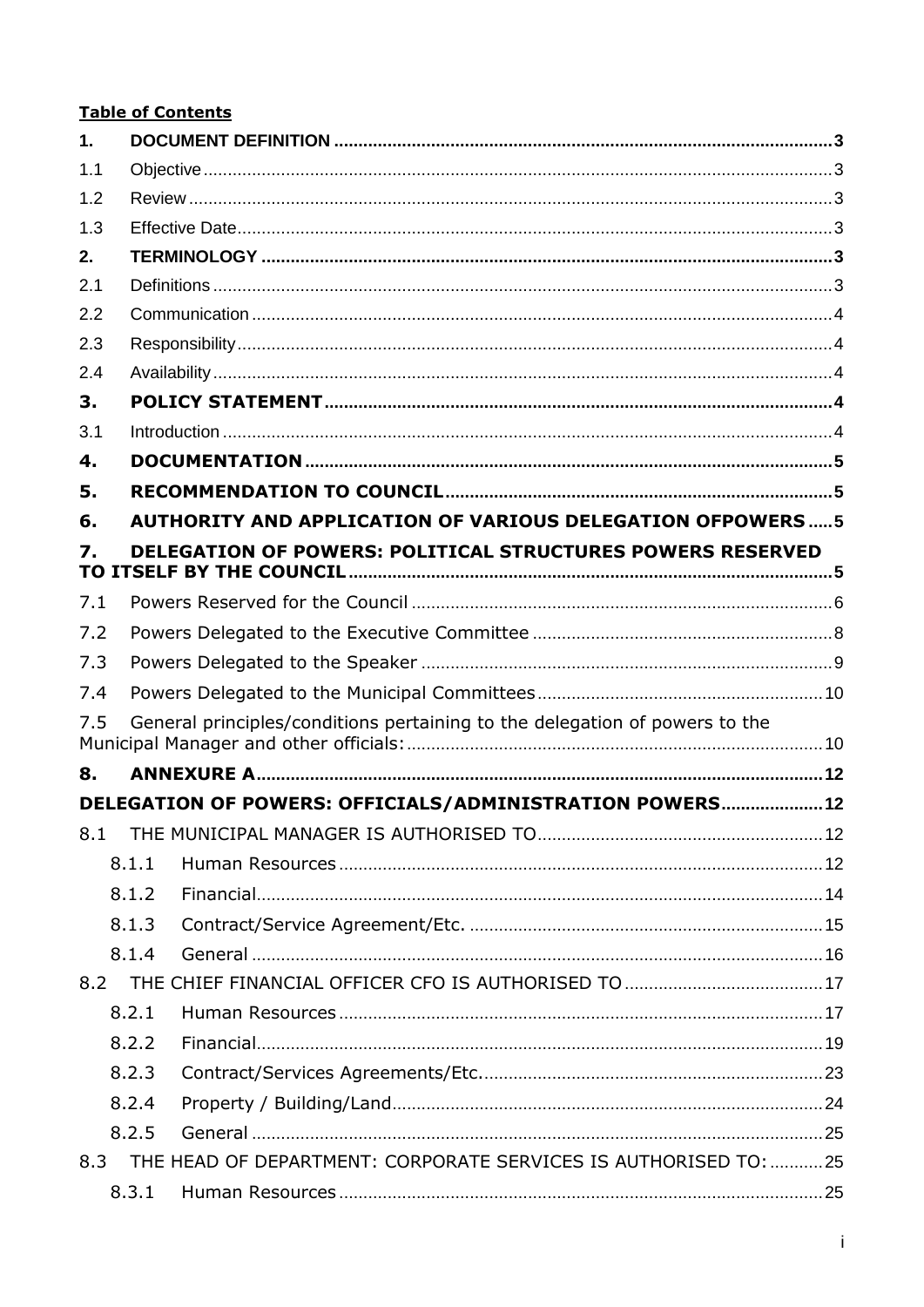|     | 8.3.2 |                                                                 |  |
|-----|-------|-----------------------------------------------------------------|--|
|     | 8.3.3 |                                                                 |  |
|     | 8.3.4 |                                                                 |  |
| 8.4 |       |                                                                 |  |
|     | 8.4.1 |                                                                 |  |
|     | 8.4.2 |                                                                 |  |
|     | 8.4.3 |                                                                 |  |
|     | 8.4.4 |                                                                 |  |
| 8.5 |       | THE HEAD OF DEPARTMENT: TECHNICAL SERVICES IS AUTHORISED TO: 31 |  |
|     | 8.5.1 |                                                                 |  |
|     | 8.5.2 |                                                                 |  |
|     | 8.5.3 |                                                                 |  |
|     | 8.5.4 |                                                                 |  |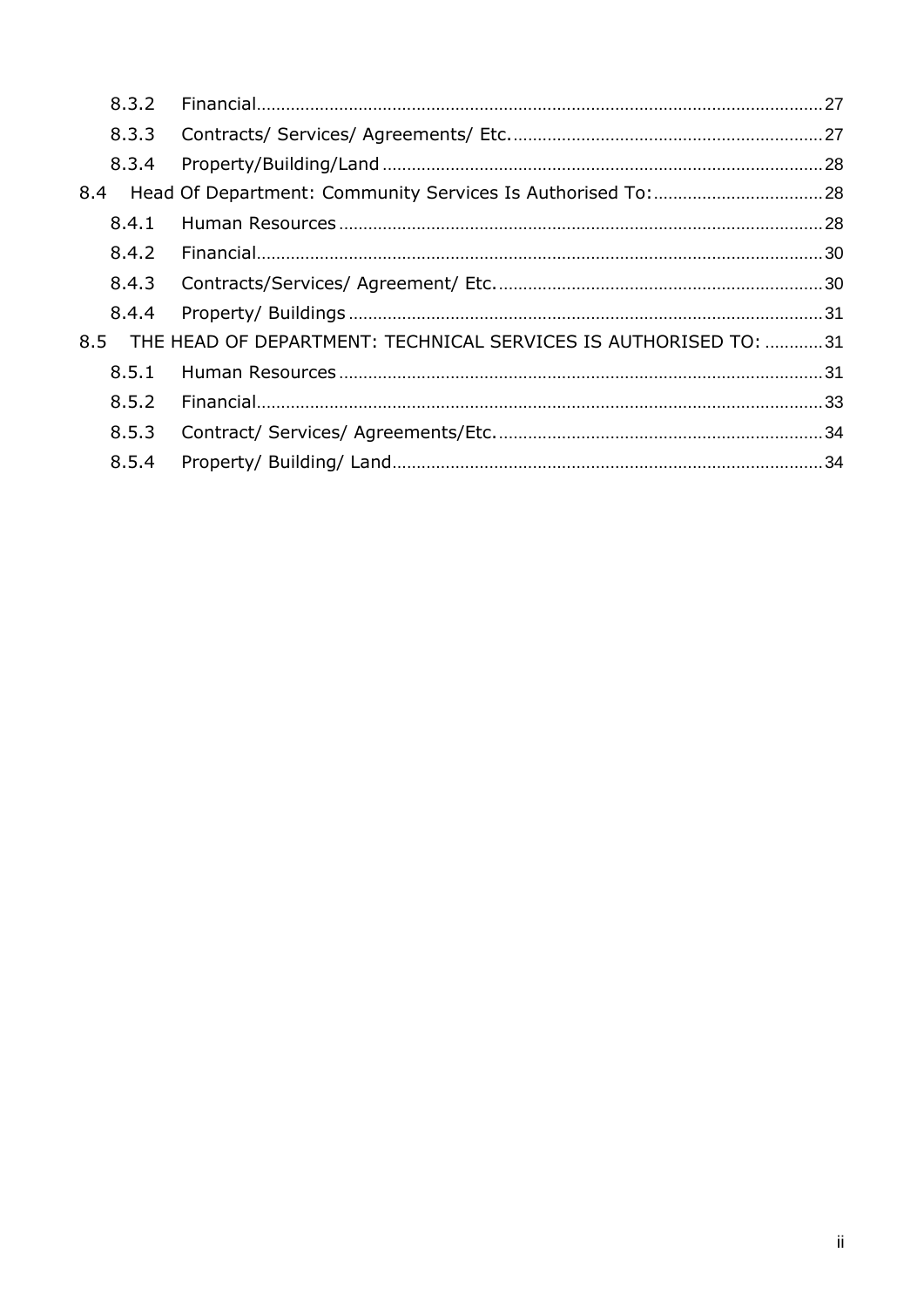# <span id="page-3-0"></span>**1. DOCUMENT DEFINITION**

#### <span id="page-3-1"></span>**1.1 Objective**

The objective of this policy is to provide a delegation of power framework in terms of the Corporate Governance Policy within the Msukaligwa Local Municipality.

#### <span id="page-3-2"></span>**1.2 Review**

- a) The policy shall be subjected to the review process after twelve months of its operation. The policy shall remain in operation even in the review process.
- b) The policy may also be reviewed at the instance of material changes necessitated by legislative developments.

#### <span id="page-3-3"></span>**1.3 Effective Date**

The Delegation of Power Policy and Procedure Manual will come into effect from \_\_\_\_\_\_\_\_\_\_\_\_\_\_\_\_\_\_\_\_\_ as per Council resolution \_\_\_\_\_\_\_\_\_\_\_\_\_\_\_\_\_\_\_\_\_.

# <span id="page-3-4"></span>**2. TERMINOLOGY**

#### <span id="page-3-5"></span>**2.1 Definitions**

Municipality Means the Msukaligwa Local Municipality.

- Executive Mayor Means an Executive Mayor elected in terms of section 55 of the Municipal Structures Act 117 of 1998.
- Speaker Means a Speaker elected in terms of section 36 of the Municipal Structures Act 117 of 1998.
- Mayoral Committee Means a Mayoral Committee member elected in terms of section 60 of the Municipal Structures Act 117 of 1998.
- Municipal Manager Means a person appointed by the Municipality in terms of section 82 of the Municipal Structures Act and who are the Head of Administration and also the Accounting Officer for the Municipality.
- Head of Department Means a person appointed by the Municipality in terms of section 57 of the Municipal Structures Act and who is the Head of a Department within the Msukaligwa Local Municipality.
- Official Means any other personnel appointed by the Msukaligwa Local Municipality on post levels 3 to 19.
- MFMA Municipal Finance Management Act 56 of 2003.
- Delegation Means the delegation of a power, as envisaged by Section 59 of the Local Government: Municipal Systems Act, 2000 [Act No. 32 of 2000], and includes the delegation of a duty, and **'delegate'** has a corresponding meaning
- Council Means the municipal council of the municipality, and includes any committee or staff member thereof acting in terms of a delegated power
- Reserved Power **Includes a power mentioned in Section 160(2)** of the Constitution, the power to set tariffs, and the decision to enter into a service delivery agreement in terms of Section 76(b) of the Municipal Systems Act, and to approve or amend the municipality's integrated development plan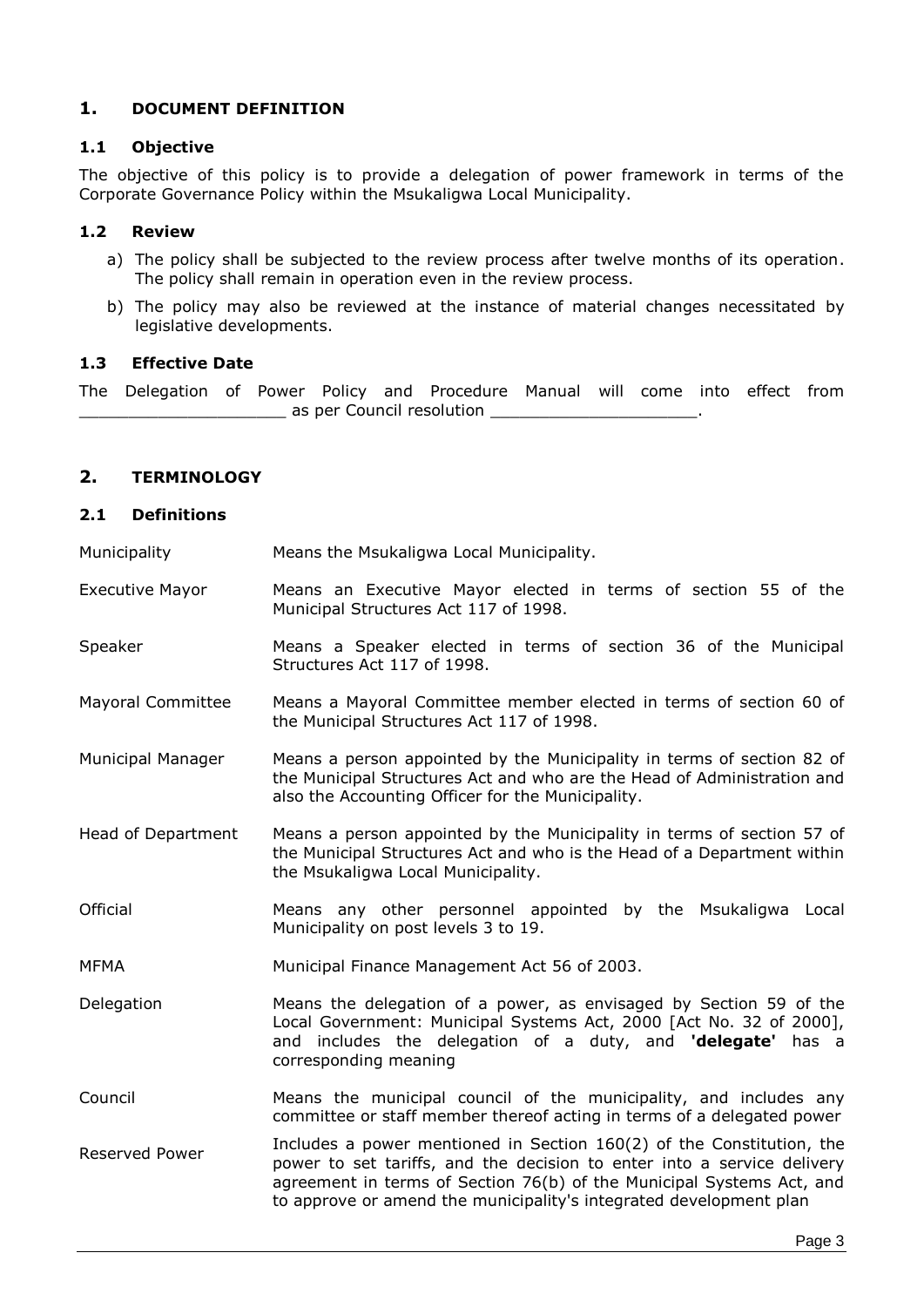Staff or Staff member Means the employees of the municipality, including the municipal manager.

#### <span id="page-4-0"></span>**2.2 Communication**

All correspondence with regard to this Policy shall be addressed to the Municipal Manager.

#### <span id="page-4-1"></span>**2.3 Responsibility**

It is the responsibility of the Municipal Manager to update this policy and ensure control over overtime worked by officials.

#### <span id="page-4-2"></span>**2.4 Availability**

A copy of this Policy and other relevant documentation is available on the Msukaligwa Local Municipality's website.

# <span id="page-4-3"></span>**3. POLICY STATEMENT**

#### <span id="page-4-4"></span>**3.1 Introduction**

- a) Each municipality has the powers and functions assigned to it by the Constitution and other pieces of legislation. Further, the municipality does the authority to perform and do anything reasonably necessary for or incidental to the effective exercise of its authority.
- b) The law requires in terms of section 59 of the Municipal Systems Act (Act 32 of 2000) that a proper system of delegation is developed which will ensure that:
	- i. There is no overlapping of responsibilities and duplications of authorities between people within the municipality.
	- ii. Appropriation of accountability and lines of reporting.
	- iii. Ensure sound relationship between the officials, political structures and officebearers.
	- iv. Productive linkage within the municipality towards effective service delivery.
- c) The systems of delegation as envisaged by Law should be able to, inter alia, achieve the following objectives:
	- i. Provide for adequate checks and balances.
	- ii. Delegate the decision-making to the most appropriate and effective level within the administration.
	- iii. To assign clear duties and responsibilities for the management and coordination of administrative components, systems and mechanism.
	- iv. Ensure operational efficiency
	- v. Promote a sense of responsibility in performance of duties and provide linkage with performance management system.
- d) The delegations of Authority document has to go through vigorous process of consultation at the management levels. It is imperative that the delegation be discussed simultaneously with the approved organogram for effective governance.
- e) The intention is to have the delegations of authority of the Politicians, the Municipal Manager as well as the Head of Departments, approved who will where after delegate further within each office/department to the most appropriate level.
- f) It is now common use that Committees of Council who assist the Executive Committee or Council has been established. Attention will in future have to be given to delegating certain powers to such Committees to exercise certain authority.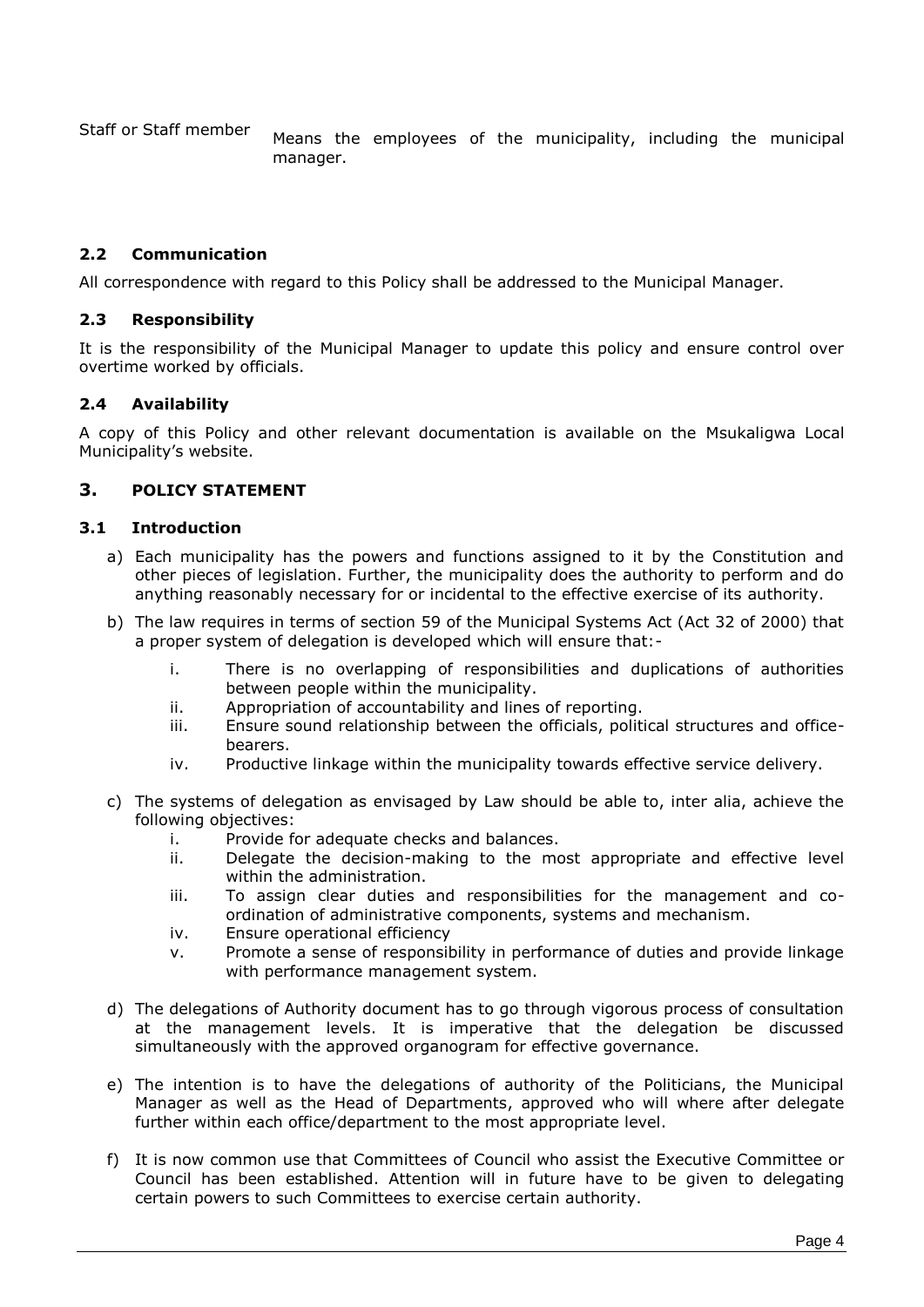- g) At this stage however, the issue is essentially on the delegations of powers to the administration. In developing these powers, strong reliance had to be paid to the provisions and requirements of statute to ensure compliance and experience of other areas of local governance had to be evoked to ensure that ours should be able to stand the test of time and legal scrutiny. This is critical because the Delegations of Powers, once approved, will be the guiding route for service delivery within the municipality for a considerable amount of time to come. Hence diligence had to be exercised with the necessary detail and complexity in order to address the subject matter with necessary adequacy it deserves.
- h) Each office is dealt with separately in the attached document, Annexure A with the necessary similarity where possible, particularly on cut-off points.

# <span id="page-5-0"></span>**4. DOCUMENTATION**

<span id="page-5-1"></span>Authority and application of all Delegation of Powers should be documented and registered.

# **5. RECOMMENDATION TO COUNCIL**

- a) That the delegations of Powers for the Municipal Manager as well as the managers reporting to him/her be approved (Annexure A).
- b) That all and any other resolutions on delegations, previously adopted are hereby rescinded, in so far as inconsistent with these delegations.
- c) That it be noted that offices mentioned in resolutions (1) above are authorized to delegate further within the administration in far as practical and desirable.

#### <span id="page-5-2"></span>**6. AUTHORITY AND APPLICATION OF VARIOUS DELEGATION OFPOWERS**

A Principle to be approved by the Executive Committee in terms which these delegations were developed:

- a) The Systems of delegation must meet the requirement of sections 51 and 59 of Municipal Systems Act, 2000 (Act 32 of2000).
- b) Service delivery should as far as possible not be adversely affected by the delegation of powers.
- c) The function of policy formulation and overall management should rest at highest level.
- d) Delegation of powers should as far as possible be to the level responsible for executing the particular function in pursuance of the principle contained in section 51 (j) and (k) of the Municipal Systems Act, 2000 (Act 32 of 2000).
- e) The delegation of powers to departments should be based on rationalised and uniform limits, except in as far the power relate to a specific cause.
- f) The delegation of powers to the Tender Committee should be done in terms of specific cut-out amounts relevant to the acquisition of goods and services for Municipality procurement policy.
- g) The delegation of powers to the Economic and Planning Committee should be done in such a manner as to facilitate structures development and planning of the Municipality, taking into account applicable legislation and the different Town Planning schemes, but without derogating from the principle of (ii) above.

#### <span id="page-5-3"></span>**7. DELEGATION OF POWERS: POLITICAL STRUCTURES POWERS RESERVED TO ITSELF BY THE COUNCIL**

That the following powers be retained by the Council, namely to:

i) Make, amend or revoke by-laws.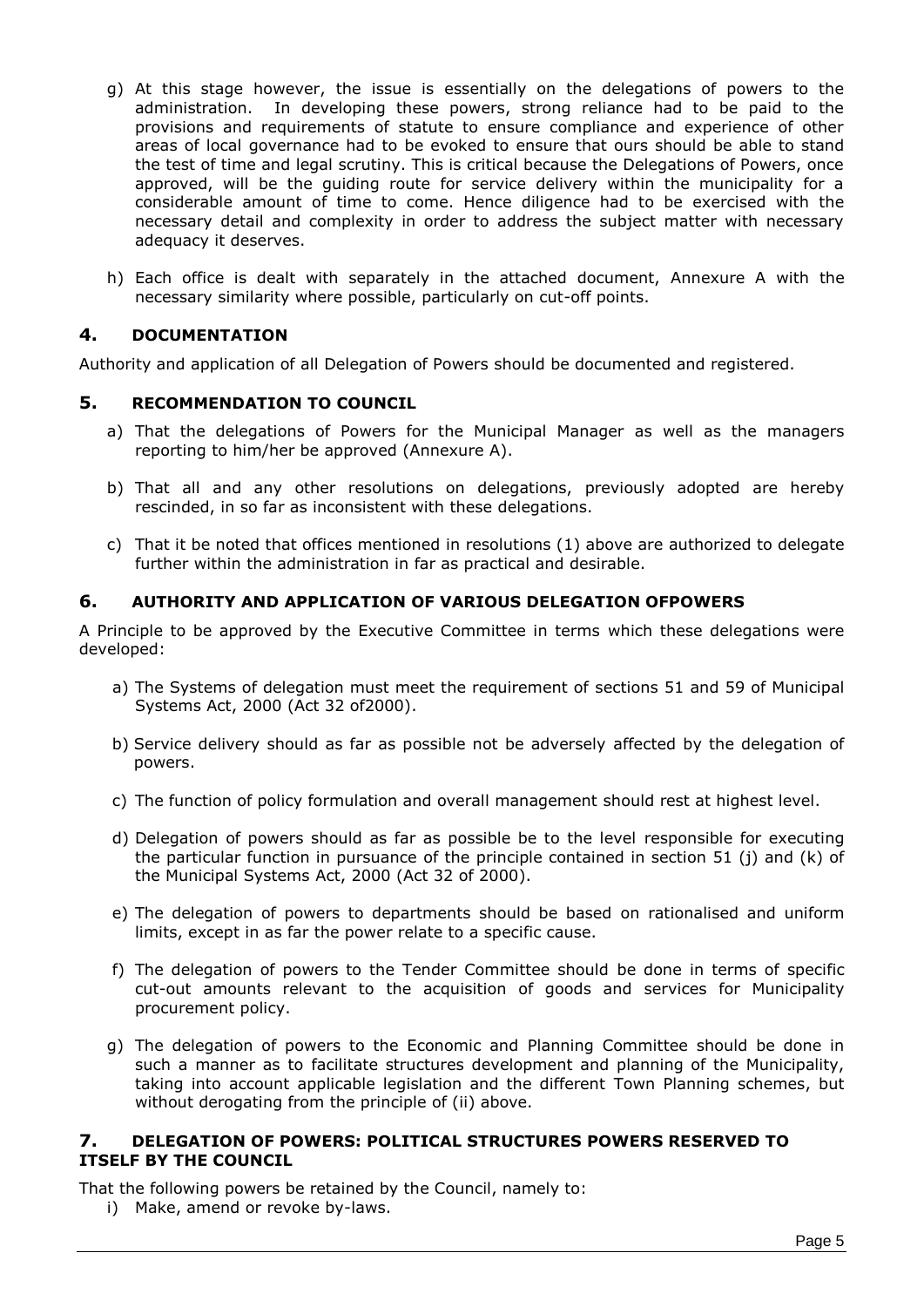- j) Determine rates and other taxes, levies and duties.
- k) Raise loans.
- l) Approve the annual budget.
- m) Approve policy in respect of matters not delegated to the Executive Committee.
- n) Approve relevant Land Use Plans/ organogram.
- o) Street name (excluding new townships), open spaces and other public places
- p) Expropriate Property.
- q) Approve Executive Committee and other Councillor allowances.
- r) Exercise such powers that must be retained by Council in terms of legislation.
- s) That all powers of the Council which have not been reserved in terms:
- t) above or which must be performed or exercised by the Council in terms of legislation, be delegated to the Executive Committee and that the Executive Committee be authorised to further delegate such powers.

# <span id="page-6-0"></span>**7.1 Powers Reserved for the Council**

- a)In accordance with the provisions of section 160(2) of the constitution, and sections 60(1) of the systems act: The powers, functions and duties set out hereunder are reserved for the council and may not be delegated:
- b) The passing, amendment and repeal of by-laws;
- c) The approval and amendment of budgets;
- d) The imposition and amendment of rates and other taxes, levies and duties;
- e) The raising of loans;
- f) The approval or amendment of the Municipality's integrated development plan;
- g) Setting of tariff charges;
- h) Entering into Municipal services partnerships; and
- i) Appointment of the Municipal Manager (Municipal structures Act).
- j) Although the Council reserves the following powers, certain of these may be delegated.
- k) The Council may not take any decision in respect of these matters, unless it has received and considered the report and recommendations of the Executive Committee in this regard:
- l) The rationalization of the bylaws, regulations and resolutions (including standing delegations) of the former Municipalities in terms of section 15of the structures Act;
- m) Making representations on behalf of the Municipality to the MEC responsible for local government in terms of section 12(4) or 16(3) of the structures Act;
- n) Designating Councillors determined by the MEC responsible for local government as fulltime councillors and considering any application of a councillor so designated to perform other work for remuneration in terms of item 8 of the code of conduct for councillors ( Municipal Structure Act);
- o) Appointment of the Municipality's representatives in the district Municipal council in accordance with section 23 (1)(b) of the structures Act;
- p) Replacement of any of the Municipality's representatives in the district Municipal Council in terms of section 27(e) of the structures Act;
- q) Closing the Council's sittings to members of the public, the media and authorizing committees of the Municipality to close their sittings in terms of section 31(1) of the structures Act;
- r) The establishment of committees in terms of section 33 read with sections 79 and 80 of the structures Act, including the determination of the functions and procedures of any such committee, the appointment and removal of the members of such committee;
- s) Considering the dissolution of the Council in terms of section 34(1) of the structures Act;
- t) Electing a speaker in terms of section 36(2) of the structures Act;
- u) Removing the speaker from office and filling any vacancy in the office of speaker in terms of section 40 of the structures Act;
- v) Electing an acting speaker according to section 41 of the structures Act;
- w) Determining whether or not implement the type of the Municipality in terms of section 54(2) of the structures Act;
- x) Determining the size of the Executive Committee;
- y) Determining the election system for electing the members of the Executive Committee;
- z) The expropriation of immovable property or rights in or to immovable property;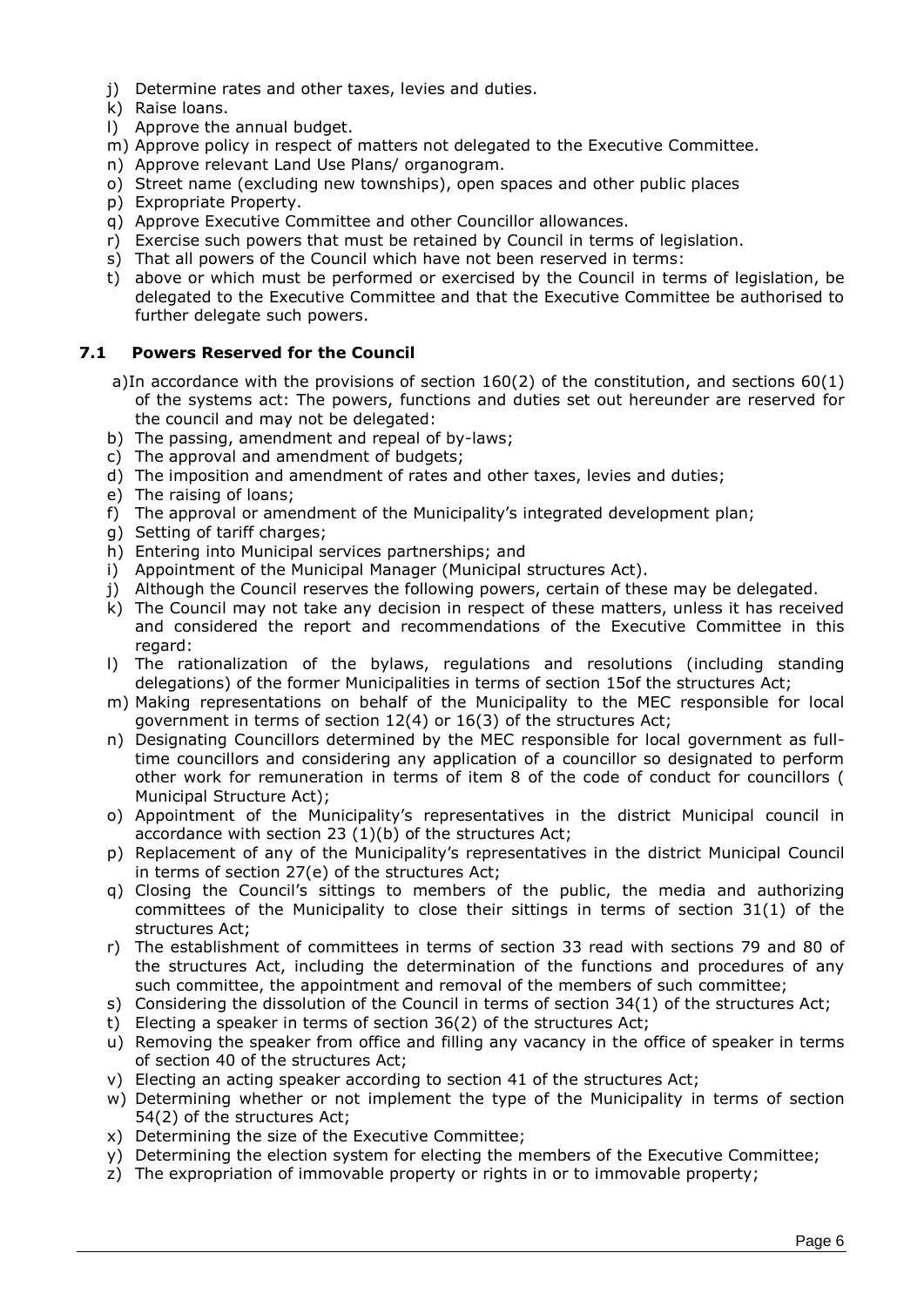- aa)The determination or alteration of the remuneration, benefits or other conditions of service of the Municipal Manager of Managers directly responsible to the Municipal Manager.
- bb)Electing the members of the Executive Committee;
- cc) Electing a mayor from amongst the members of the Executive Committee;
- dd)Supplementing any vacancy that may occur in the Executive Committee;
- ee) Determining the ceremonial role, if any, that the mayor must perform in terms of section 54(4) of the structures Act;
- ff) Removing the mayor from office in terms of section 58 of the structures Act;
- gg)Deciding whether or not to establish ward committees in the Municipal area in terms of section 72 to 78 of the structures Act, making rules in connection with any such committees, determining the administrative arrangements that may be made available to such committees and the dissolution of any ward committee;
- hh)The appointment of a Municipal Manager and an acting Municipal Manager and heads of Department in accordance with section 82 of the structures Act;
- ii) Considering an application by a councillor to be a party to, beneficiary under or obtain a financial interest in any contract with the council or to appear before the council or any structure of the council for any consideration or a fee, consistent with item 6 of the code of conduct for councillors;
- jj) Consideration of a report of the speaker in terms of item 13 of the code of conduct for councillors
- kk)Consulting the MEC responsible for local government with regards to any proposed measure in terms of section 14(5) of the structures Act, or in terms of section 15 of the Local Government: Municipal structure Amendment Act 2000;
- ll) The acquisition and alienation of immovable property or rights in respect thereof, including the determination of the upset price or selling price and conditions of sale;
- mm) The establishment of and consultation with the relevant planning authority about the establishment or lay out of a township in terms of applicable legislation;
- nn)The naming and renaming of streets, open areas, other public places and buildings of the Municipality consistent with the prescribed prerequisites and procedures;
- oo)Approving the outlay and development of public places, streets and other public facilities and amenities;
- pp)The appointment of managers directly responsible to the Municipal Manager;
- qq)The appointment or designation of:
- rr) A building control officer in terms of the National Building regulations and Building Standards Act;
- ss) A fire chief in terms of the Fire Brigade Services Act
- tt) The head and deputy head(s) of disaster management/civil protection in terms of the Civil Defence Ordinance;
- uu)The appointment of a medical officer of health in terms of the Health Act.
- vv) The decision whether reports from committees are only for the information of the council or whether the council should be given an opportunity to discuss such reports;
- ww) The approval of excess expenditure on the annual capital and operating budgets;
- xx) The consideration of draft national and provincial legislation and policies affecting the Municipality for the purpose of providing comments to the applicable legislature;
- yy) The consideration of reports of the respective department of the council;
- zz) The decision on the appropriate mechanism to provide Municipal services, in accordance with the provisions of section 73 to 84 of the system Act;
- aaa) The approval and amendment of a credit control and debt collection policy in accordance with the provisions of chapter 4 of the systems Act;
- bbb) The approval and amendment of a tariff policy for the levying of fees for Municipal services provided by the Municipality itself or by way of service delivery agreements, in accordance with the provisions of sections 74-75 of the systems Act;
- ccc) The approval and amendment of a policy to make provision for the consolidation of separate accounts of persons liable for payments to the Municipality, to credit a payment by such person against any account of that person and to implement any of the debt collection and credit control measures of the Municipality to any arrears on any of the accounts of such a person in accordance with the provisions of chapter9 of the system Act;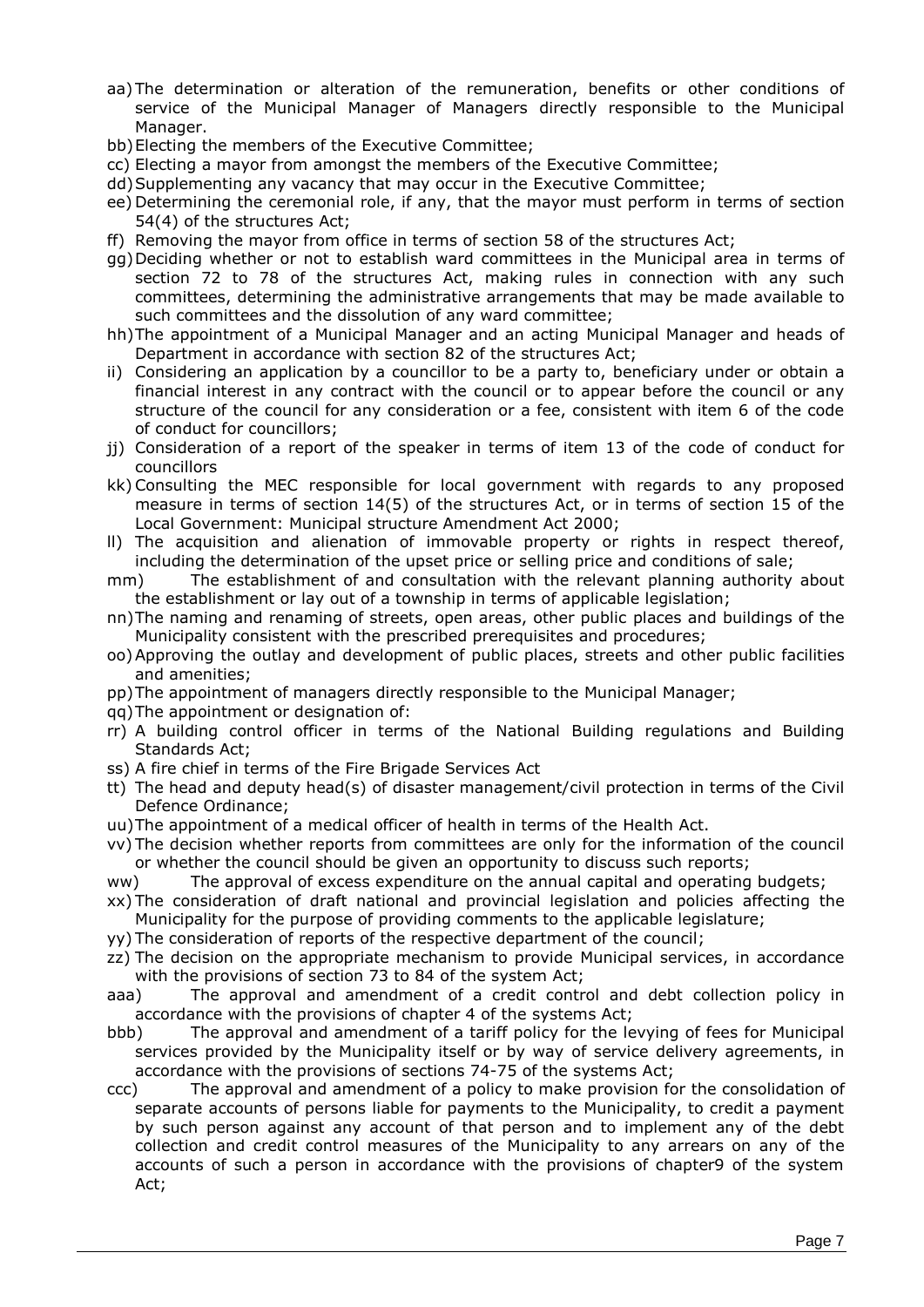- ddd) Determining the salaries, allowances and other benefits of councillors in terms of remuneration of public office-bearers Act;
- eee) Determining the services that the Municipality provides and the functions it performs, the conditions of and price for the provision of such services and the performance of such functions and standard of service provision and performance;

fff) The conclusion of any agreement in terms of section 99,126 0r 156(4)of the constitution;

- ggg) The conclusion of an agreement with any other Municipality to cooperate with that Municipality;
- hhh) The imposition and lifting of water restrictions.

#### <span id="page-8-0"></span>**7.2 Powers Delegated to the Executive Committee**

- a) The following statutory powers and duties are delegated to the Executive Committee in accordance with the provisions of section 49and chapter 4 of the structures Act;
- b) The Executive Committee must:
	- a) Identify the needs of the Municipality;
	- b) Review and evaluate those needs in order of priority;
	- c) Recommend to the Council strategies, programmes and services to address priority needs through the integrated development plan; and estimates of revenue and expenditure, taking into account any applicable national and provincial development plans; and
	- d) Recommend or determine the best methods, including partnership and other approaches, to deliver those strategies, programmes and services to the maximum benefit of the community.
- c) The Executive Committee in performing its duties must:
	- a) Identify and develop criteria in terms of which progress in the implementation of the strategies, programmes and services it recommended to the Council can be evaluated, including key performance indicators which are specific to the Municipality and common to local government in general;
	- b) Evaluate progress against the key performance indicators
	- c) Review the performance of the Municipality in order to improve;
		- I. The economy, efficiency and effectiveness of the Municipality;
		- II. The efficiency of credit control and revenue and debt collection services;
		- III. The implementation of the Municipality's by-laws;
- d) Monitor the management of the Municipality's administration in accordance with the policy directions of the Municipal Council;
- e) Oversee the provision of services to the community in a sustainable manner;
- f) Annual report on the involvement of communities and community organisation in the affairs of the Municipality;
- g) Ensure that regard is given to public views and report on the effect of consultation on the decisions of the Council;
- h) To report to the Council on all decisions taken by it;
- i) Oversee and monitor the implementation and enforcement of the Municipality's credit control and debt collection policy and by-laws and the performance of the Municipal Manager in implementing the policy and any by-laws;
- j) When necessary, evaluate or review the Municipality's credit control and debt collection policy and by-laws, or the implementation of the policy and by-laws, in order to improve efficiency of its credit control and debt collection mechanisms, processes and procedures; and
- k) At such intervals as may be determined by the Council report to the Council.
- l) Rationalize the bylaws, regulations and resolutions (including standing delegation) of the former Municipalities in terms of section 15 of the structures Act;
- m) Designate Councillors responsible for local government as full-time Councillors and consider any application of a Councillor's so designated to perform other work for remuneration in terms of item 8 of the Code of Conduct for Councillors.
- n) Determine mechanisms to consult the community and community organisation in the performance of the Municipality's functions and the exercise of its powers consistent with section 19 (3) of the structures Act;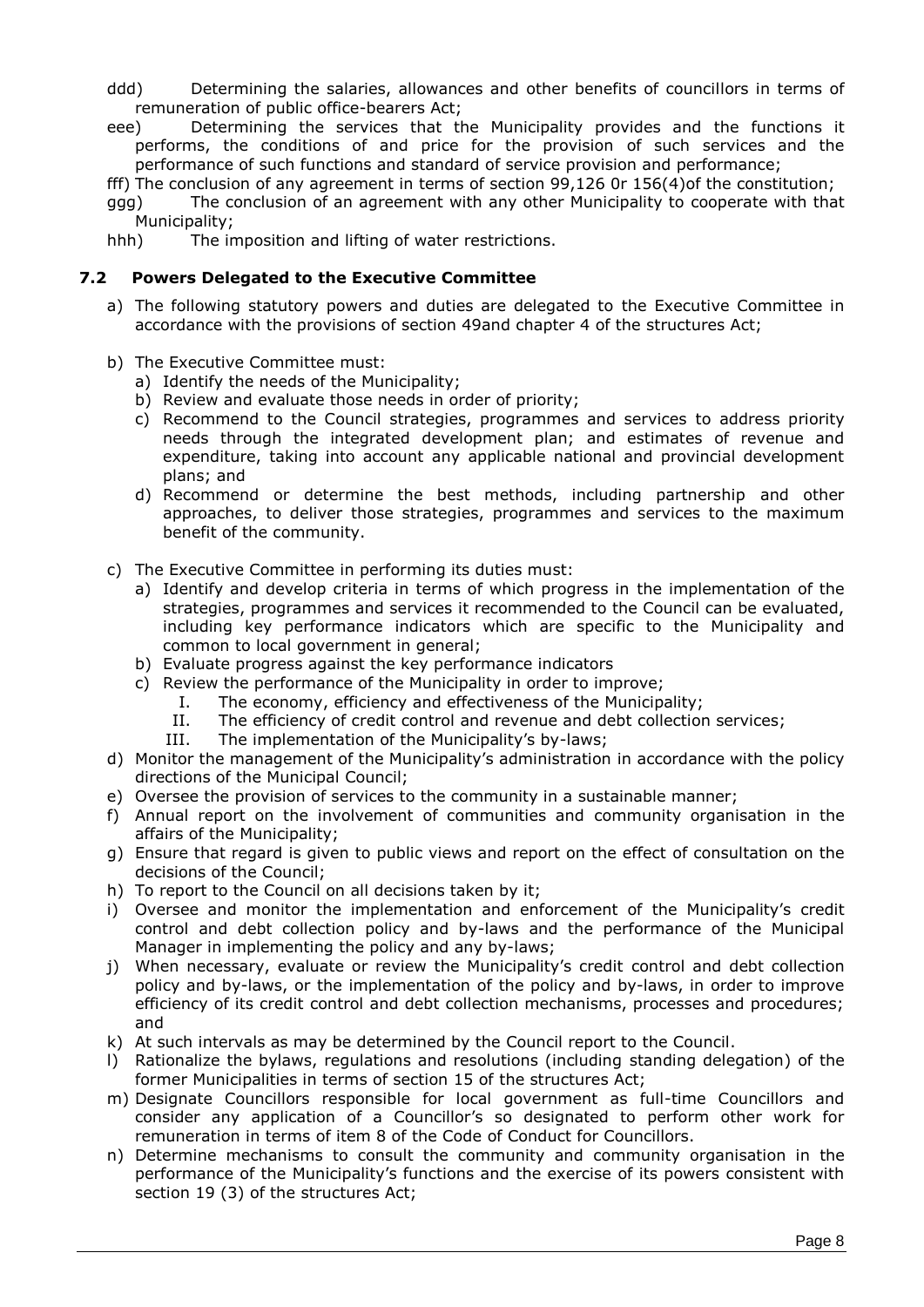- o) Where necessary, lodge an objective in terms of section 87(2) of the structures Act against the temporary allocation of a function or power of the Municipality to the District Municipality to restore or maintain any basic service that has collapsed or may collapse.
- p) Determining the nature, extent duration and conditions for providing assistance to the district Municipality pursuant to a request for such assistance in terms of section 88(2) of the structures Act;
- q) Where necessary, make a request to the District Municipality for financial, technical and administrative support services in terms of section 88(2) of the Structures Act;
- r) Monitor application of item 4of the Code of conduct for councillors;
- s) Approve the provision of funds for unforeseen road improvements during the execution of a project to a prescribed amount per project;
- t) Where necessary, enter and inspect ant site or premises within the Municipal area and question any person found on such a site or premises in respect of any matter which may be relevant at such a time;
- u) Approve application for the provision of water outside the Municipal area;
- v) Where necessary, lodge objectives against the proposed redetermination or alteration of the Municipality's boundaries in terms of section 21 (4) of the Local Government: Municipal Demarcation Act1998 and lodging any application to alter the Municipality's boundaries;
- w) Appoint of appraisers, members of valuation court, legal counsel, consulting engineers and town planners, land surveyors and other professional service providers;
- x) Determining a policy framework for staff matters in accordance with the provisions of section 61 of the system Act;
- y) Adopt an employment equity plan and skills development plan for the Municipality consistent with the relevant legislation;
- z) Create and abolish department and other organizational units and posts on the permanent establishment;
- aa)Determine the educational requirements, competencies, experiential and other attributes for appointment in the Council's services;
- bb)Determining salary scales on the fixed establishment and conditions of employment;
- cc) Determining which post in the establishment would be fixed tern contractual appointment;
- dd)Approve of all donations and grants-in aid by the Municipality;
- ee) Approve and amend the town planning schemes, structure plans, conditions of establishment of new townships and land development objectives of the Municipality and applications for rezoning;
- ff) Authorise expenditure for entertainment of persons exceeding 10% of the amount provided in the budget;
- gg)Where necessary, deal with the erection of payment Municipal buildings;
- hh)Deal with the consideration of sub-divisions of land belonging to the Municipality;
- ii) Decide on the permanent closing of streets and other public places;
- jj) Decide on the introduction and lifting of water restriction and imposition penalties for excess use during such restrictions;
- kk) Grant approval in principle of projects, with a view to the provision of funds on the capital budget;
- ll) Grant approval of tenders resulting in the budget being exceeded;
- mm) Consider of the audit report and reports of the audit committee;
- nn)Decide on the acquisition and maintenance of insurance of the Municipality's property, including the appointment of insurance brokers;
- oo)Nominate the Council's representatives in public bodies and the provincial Executive Committee Gert Sibande;
- pp)Appoint Councillors to attend congress, workshops, seminars and similar events;
- qq)Approve the attendance of meetings, workshops, seminars, conferences, congresses and similar events conducted outside the national territory;
- rr) Determine a language policy for the Municipality; and
- ss) Determine signatories on the Municipality's bank account, official orders and other documents that must be executed on behalf of the Municipality.

# <span id="page-9-0"></span>**7.3 Powers Delegated to the Speaker**

The following statutory powers and duties are delegated to the speaker in accordance with the provisions of sections 37 of the Structures Act;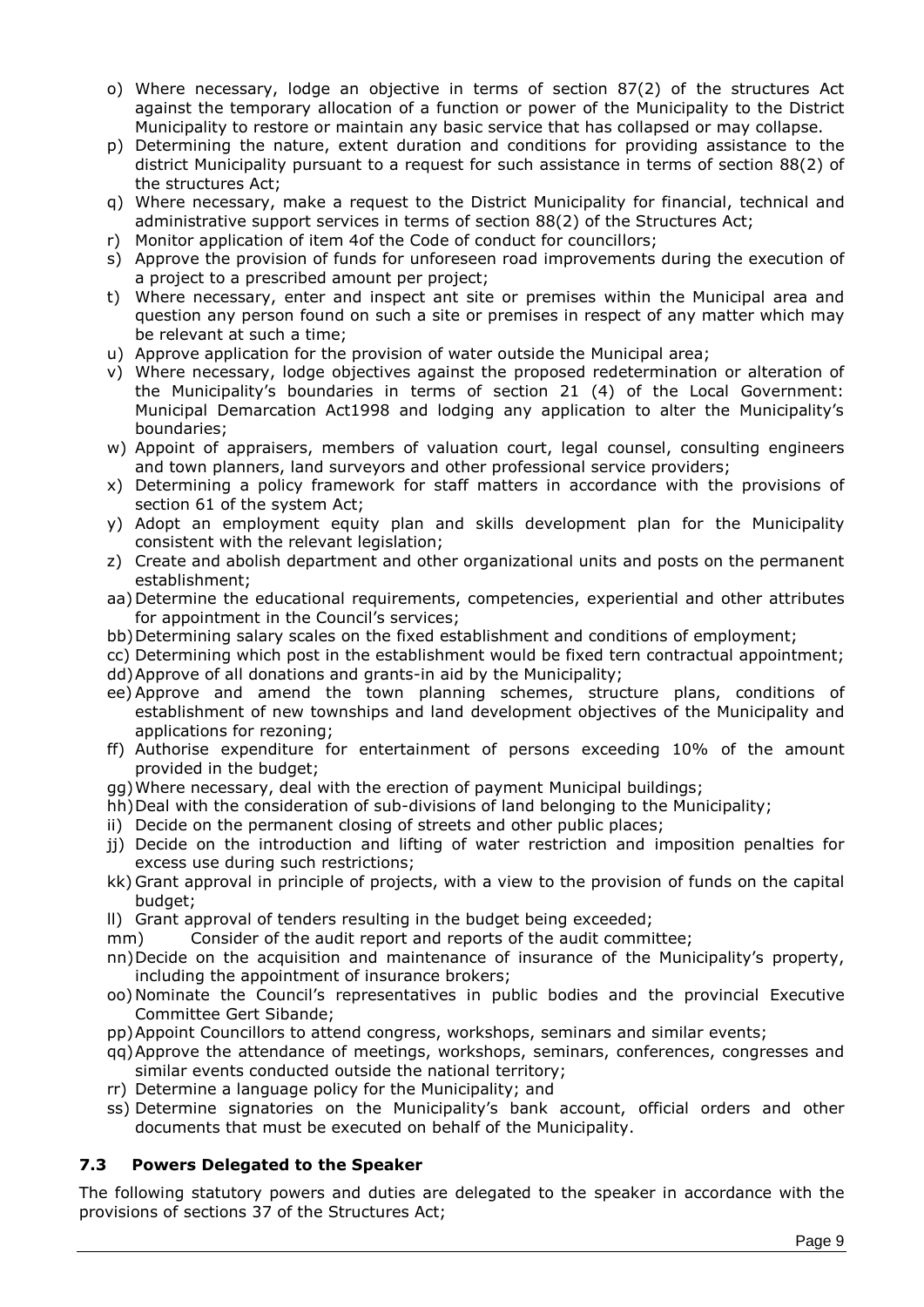- a) To preside at meetings of the Council where she/he is present;
- b) To ensure that the Council meets at least quarterly;
- c) To maintain order during meetings of the Council;
- d) To ensure compliance with the Code of Conduct for Councillors in the meetings of the council and Council committees;
- e) To ensure that Council meeting are conducted in accordance with the rules and orders of the Council;
- f) To determine the date and venue of ordinary Council meetings;
- g) To convene special meetings of the Council at the venue determined by her/him and at the time set out in any request that such a meeting be convened in terms of section 29(1) of the structures Act;
- h) Ensure that the provisions in respect of privileges and immunities of Councillors, as set out in section 28 of the structures Act or any other applicable legislation, are adhere to; and
- i) Ensure that ward committees meet regularly, if any and that Councillors report to their constituencies at least once during every three months.

# <span id="page-10-0"></span>**7.4 Powers Delegated to the Municipal Committees**

#### **To be work-shopped by all stakeholders**

#### <span id="page-10-1"></span>**7.5 General principles/conditions pertaining to the delegation of powers to the Municipal Manager and other officials:**

a) By virtue of the provisions of section 32 of the Local Government: Municipal Structures Act,1998, read with and subject to sections 59 to 65 of the Municipal System Act,2000, and subject to section 79 of the Municipal Finance Management Act, by the virtue of relevant Council Resolution, the Municipal Manager is hereby delegated the power to enact the duties and tasks as set out below subject to the policies determined from time to time by the Council and the Executive Committee and furthermore subject to the

following general conditions:

- b) The Council or Executive Committee retains the rights to withdraw or amend this delegation;-
- c) If the Council mandates the Executive Committee in accordance with a majority resolution taken by the Council at a formal meeting; or
- d) If the Executive Committee recommends accordingly at a formal Council meeting; or
- e) If the Executive Committee resolves accordingly, whichever may apply.
- f) The Council/ Executive Committee may at any time instruct the Municipal Manager, not to dispose of a matter by virtue of delegated powers and to prepare a report with a recommendation in order to submit it, as is customary procedure, to the Executive Committee for consideration and resolution.
- g) The Municipal Manager is free to refer, at his/her own discretion, any matter over which he/she was vested powers of delegation by virtue of this Resolution, together with his/her recommendations, through customary procedures to the Executive Committee for consideration and resolution.
- h) The enactment of powers hereby delegated is, as at all times, subject to the provisions of any policy, standard conditions and other stipulations laid down or agreed upon by the Council.
- i) The Municipal Manager or any duly authorised Head of Department may enact and execute the tasks, duties and powers hereby delegated by means of an employee under their control; and
- j) The Municipal Manager or any Head of Department may in writing further delegate ant power to the extent deemed appropriate, to any functionary under his/her supervision/control for the purpose of ensuring efficient and effective performance of functions and duties or to enhance services delivery.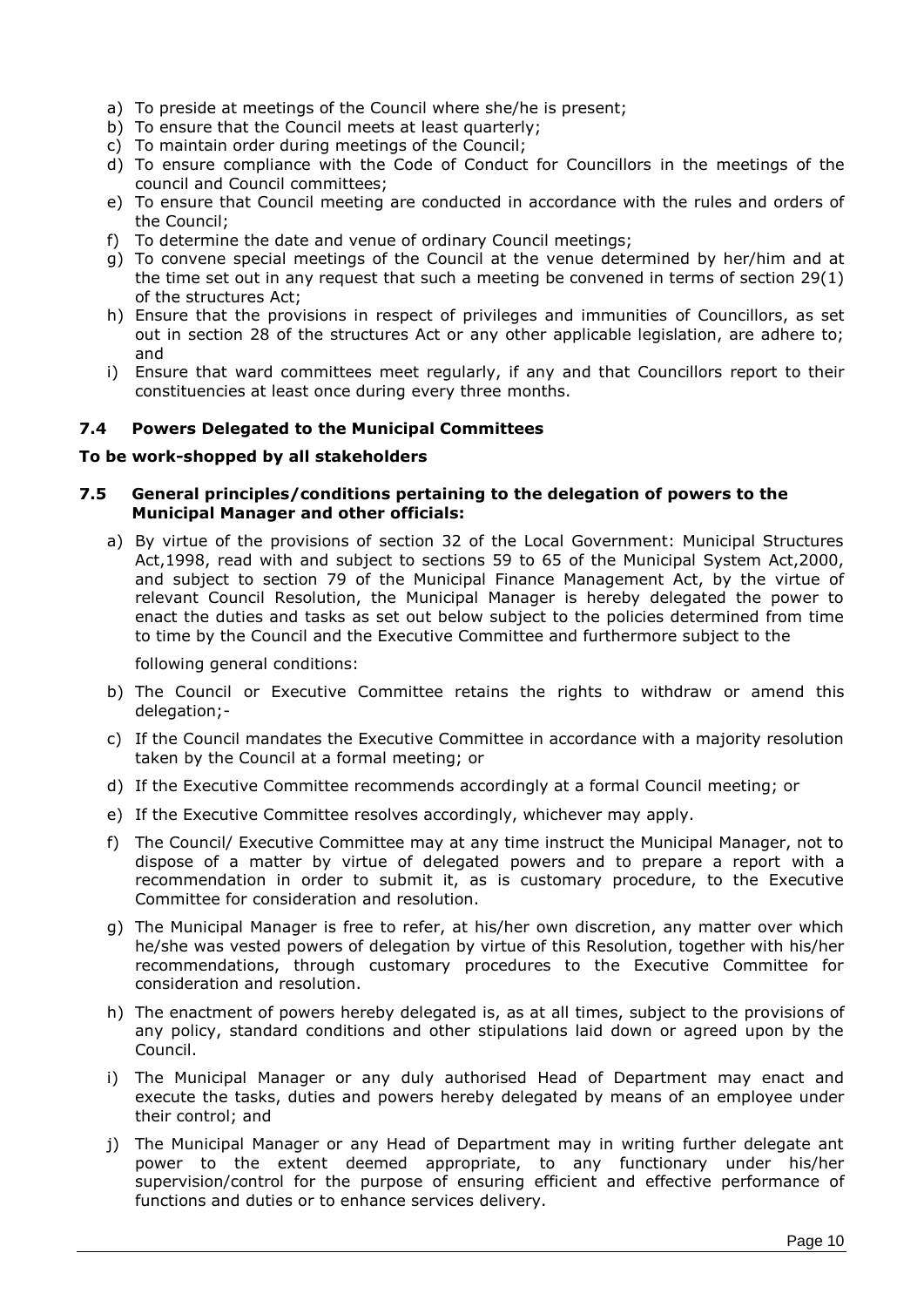- k) Resolution taken on strength of these powers must be founded on the required consultation with the concerned Head of Department, where necessary.
- l) Any further delegation in terms of this system of Delegated powers must be in writing as prescribed in section 59(2)(b) of the Municipal System Act,2000 and the Municipal Manager is authorised to further delegate to other functionaries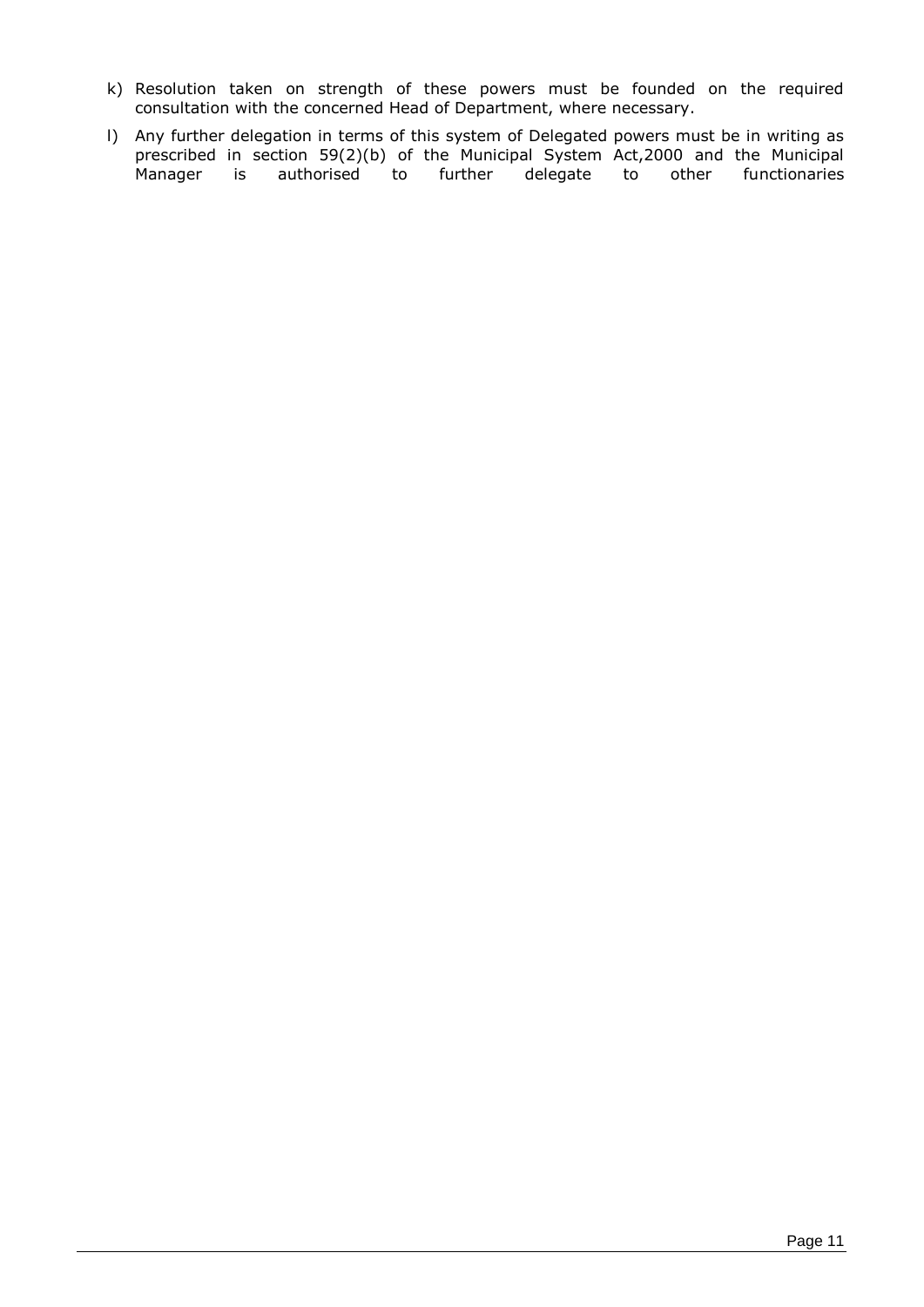# **8. ANNEXURE A**

#### **DELEGATION OF POWERS: OFFICIALS/ADMINISTRATION POWERS**

#### **8.1 THE MUNICIPAL MANAGER IS AUTHORISED TO**

<span id="page-12-3"></span><span id="page-12-2"></span><span id="page-12-1"></span><span id="page-12-0"></span>

| <b>Discipline</b>     | Item<br>No. | <b>Action Item</b>                                                                                                                                                                                                                                                                                                                                                                                                                   | <b>Special provisions and limitations</b><br>on action item                                                                                                                                                                                                                                                     |
|-----------------------|-------------|--------------------------------------------------------------------------------------------------------------------------------------------------------------------------------------------------------------------------------------------------------------------------------------------------------------------------------------------------------------------------------------------------------------------------------------|-----------------------------------------------------------------------------------------------------------------------------------------------------------------------------------------------------------------------------------------------------------------------------------------------------------------|
| 8.1.1 Human Resources | 1.          | Finalise the detailed job description and other $\vert$ In accordance with the Council's<br>terms of conditions of employment of the<br>approved posts within the policy framework<br>determined by Council in line with Section 66 of<br>the Municipal Systems Act.                                                                                                                                                                 | policy.                                                                                                                                                                                                                                                                                                         |
|                       | 2.          | Accept or refuse notices of services termination<br>for periods less than the prescribed time in the<br>conditions of service which may be applicable on<br>personnel of the Council from time to time.                                                                                                                                                                                                                              | Council's<br>In accordance<br>with<br>the<br>policy.                                                                                                                                                                                                                                                            |
|                       | 3.          | Summarily terminate the services of personnel<br>on salary levels 4-7 from the Council who have<br>already given notice of service termination and<br>who violate the provisions of the conditions of<br>service applicable to employees of the Council.                                                                                                                                                                             | In accordance with the Council's<br>policy.                                                                                                                                                                                                                                                                     |
|                       | 4.          | Approve applications of special leave for<br>personnel on salary level 2 to 7 in accordance<br>with the provisions of government notice 8639<br>of 31 March 1983. (Special leave with full<br>remuneration maximum 5 working days, sports<br>meeting on provincial level and higher).                                                                                                                                                | In accordance with the Council's<br>policy.                                                                                                                                                                                                                                                                     |
|                       | 5.          | Approve or refuse applications for<br>legal<br>representation to officials to a maximum<br>amount of Rxxx (xxx Rand) per case in<br>circumstances where legal proceedings were<br>instituted against such officials or at any inquest<br>or injury in respect of which they have been<br>summoned to attend or testify on matters falling<br>within the course and scope of their duties<br>(Subject to council resolution or MFMA). | Provided that, if the amount is<br>exceeded, the matter be submitted to<br>the Executive Committee for<br>consideration and provided further,<br>that the Municipal manager submit a<br>report regarding the consideration of<br>such applications received from<br>Councillors, to the Executive<br>Committee. |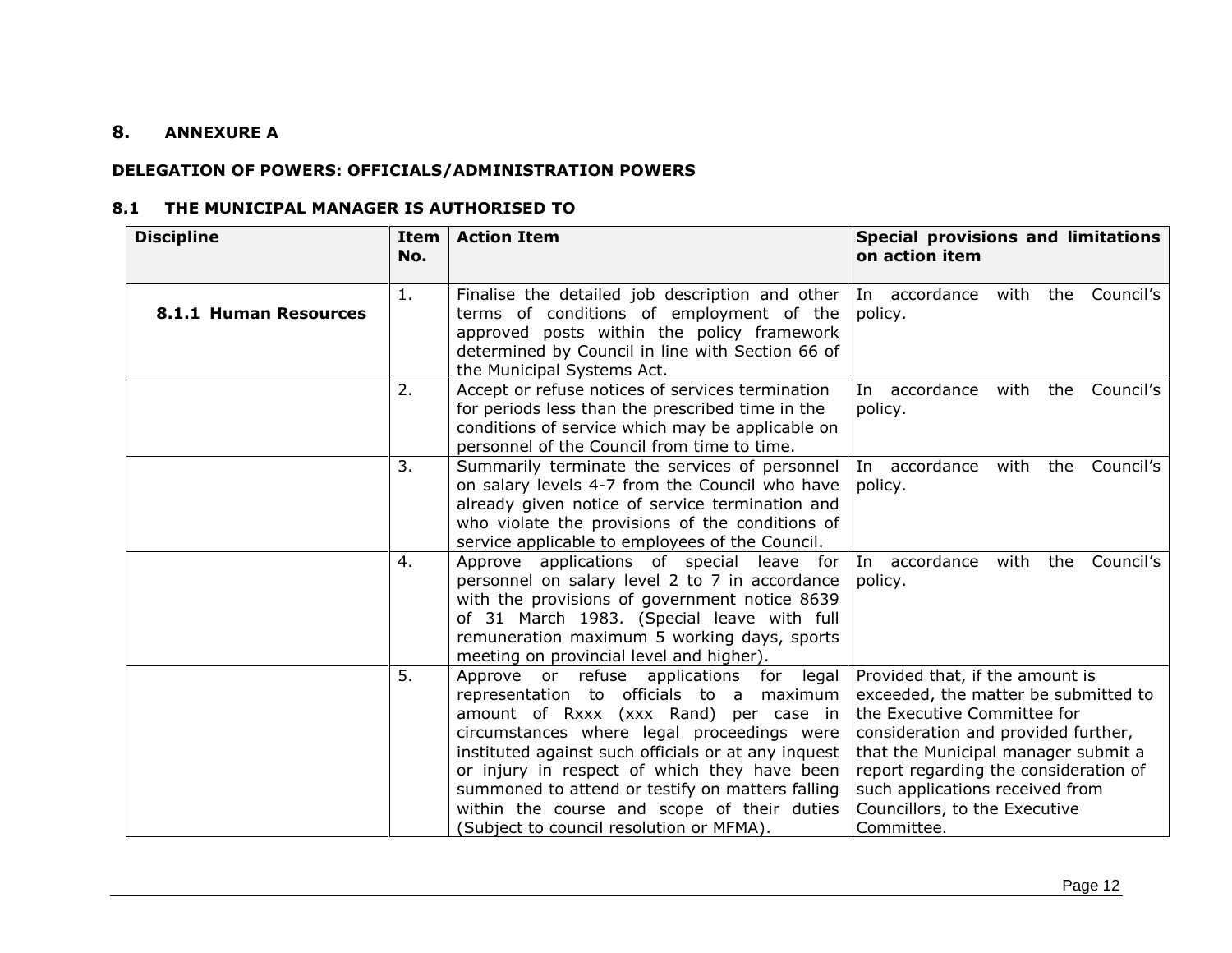| 6.  | Grant permission to employees (excluding<br>employees on levels on which they report<br>directly to the Municipal Manger or managers up<br>to level 3) to perform work for remuneration<br>outside municipal service in terms of the<br>provisions of the Local Government Ordinance,<br>1974, as amended, the Municipal Systems Act<br>and the Municipal Structures Act, 1998 provided<br>that such permission must be subject to: | a. It may not be directly linked to the<br>performance of the work by the<br>official concerned at the Council (e.g.<br>drawing of buildings plans by building<br>inspectors in respect of any structure<br>within the area of jurisdiction of the<br>council, etc.)<br>b. It may<br>affect,<br>in no<br>way<br>compromise or impede the exercise of<br>a discretion or performance of a<br>function or duty by the official<br>concerned in service of the Council.<br>c. It may not take place during the<br>official hours of employment of the<br>official by Council.<br>d. No resources of Council may be<br>used (this includes staff machinery,<br>equipment, consumables, etc.)<br>e. It may not be of such nature or<br>extent that it negatively affects the<br>reasonable period of rest of the official<br>in relation to his /her employment at<br>the Council. |
|-----|-------------------------------------------------------------------------------------------------------------------------------------------------------------------------------------------------------------------------------------------------------------------------------------------------------------------------------------------------------------------------------------------------------------------------------------|-------------------------------------------------------------------------------------------------------------------------------------------------------------------------------------------------------------------------------------------------------------------------------------------------------------------------------------------------------------------------------------------------------------------------------------------------------------------------------------------------------------------------------------------------------------------------------------------------------------------------------------------------------------------------------------------------------------------------------------------------------------------------------------------------------------------------------------------------------------------------------|
| 7.  | Approve key performance areas of the Head of<br>Departments                                                                                                                                                                                                                                                                                                                                                                         | In consultation with all four Head of<br>Departments.                                                                                                                                                                                                                                                                                                                                                                                                                                                                                                                                                                                                                                                                                                                                                                                                                         |
| 8.  | Approve the amendment of the organizational<br>structures and transfer of personnel on the<br>organizational structures on lower levels to<br>higher levels in conjunction with relevant Head<br>of Department.                                                                                                                                                                                                                     | Provided that such restructuring will<br>have no financial implications and that<br>the necessary consultation with the<br>relevant trade unions was done and in<br>accordance with the Council's policy.                                                                                                                                                                                                                                                                                                                                                                                                                                                                                                                                                                                                                                                                     |
| 9.  | Approve applications for study aid to the Head<br>of Departments.                                                                                                                                                                                                                                                                                                                                                                   | In accordance with the Council's<br>policy.                                                                                                                                                                                                                                                                                                                                                                                                                                                                                                                                                                                                                                                                                                                                                                                                                                   |
| 10. | Finalise and implement job evaluation results in<br>accordance with the recommendations of the<br>bargaining Council.                                                                                                                                                                                                                                                                                                               | Provided reports regarding such job<br>evaluation results are submitted to<br>the Executive Committee for<br>information on a quarterly basis.                                                                                                                                                                                                                                                                                                                                                                                                                                                                                                                                                                                                                                                                                                                                |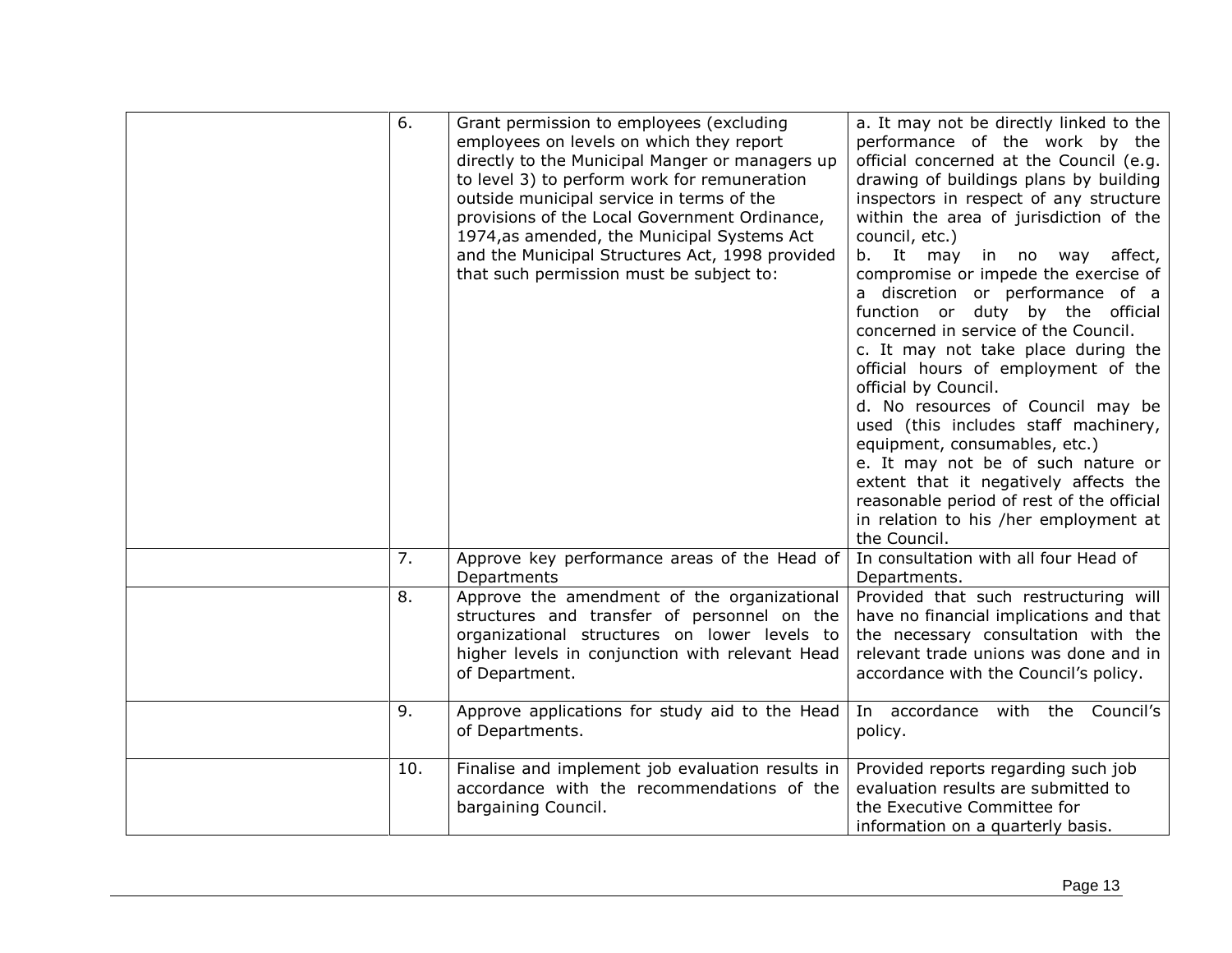<span id="page-14-0"></span>

|                 | 11. | Appoint employees as representative of Council                                                                                                                                                                                                                                                                     |                                                                          |
|-----------------|-----|--------------------------------------------------------------------------------------------------------------------------------------------------------------------------------------------------------------------------------------------------------------------------------------------------------------------|--------------------------------------------------------------------------|
|                 |     | to serve on specific bodies in which local<br>government interests are furthered on National,                                                                                                                                                                                                                      |                                                                          |
|                 |     | Provincial or Regional levels.                                                                                                                                                                                                                                                                                     |                                                                          |
|                 | 12. | Suspend employees on post levels lower to                                                                                                                                                                                                                                                                          | In accordance with the Council's policy                                  |
|                 |     | higher, if he/she is satisfied that on grounds of<br>urgency, it is in the interest of the Council that                                                                                                                                                                                                            | and SALGBC agreements.                                                   |
|                 |     | such employee be suspended forthwith, subject                                                                                                                                                                                                                                                                      |                                                                          |
|                 |     | thereto that a comprehensive report be                                                                                                                                                                                                                                                                             |                                                                          |
|                 |     | forthwith submitted to the Executive                                                                                                                                                                                                                                                                               |                                                                          |
|                 |     | Committee, in accordance with the conditions of                                                                                                                                                                                                                                                                    |                                                                          |
|                 | 13. | employment.<br>Authorise officials to act in terms of, administer                                                                                                                                                                                                                                                  | In accordance with the Council's policy                                  |
|                 |     | and /or enforce Municipal By-laws.                                                                                                                                                                                                                                                                                 |                                                                          |
|                 | 14. | Provide copy of the Municipal Code of Conduct                                                                                                                                                                                                                                                                      |                                                                          |
|                 |     | to every member of staff in line with Section 70                                                                                                                                                                                                                                                                   |                                                                          |
|                 | 1.  | of the Municipal Structures Act.<br>To approve grants-in -aid for disaster relevant                                                                                                                                                                                                                                |                                                                          |
| 8.1.2 Financial |     | to immediately required relief for dire need (i.e.<br>shelter/food/blankets) to a maximum amount of<br>R0 000,00 per event : provided that sufficient<br>funds have been provided In the budget and                                                                                                                | In accordance with the Council's policy<br>and procedure manual.         |
|                 |     | that a report on such expenditure be submitted<br>to the Executive Committee, for information.                                                                                                                                                                                                                     |                                                                          |
|                 | 2.  | In conjunction with the Head of Department:<br>Finance, re-allocate operational Budget amounts<br>between votes in respect of excess expenditure<br>that must be defrayed from savings in terms of<br>Council's policy to a maximum amount of R00<br>000,00 which amount escalates annually on 1<br>July with 10%. | In accordance with the Council's<br>policy.                              |
|                 | 3.  | In conjunction with the Head of Department:                                                                                                                                                                                                                                                                        | In terms of Council's policy that                                        |
|                 |     | Finance (CFO), re-allocate capital<br>budget<br>amounts between votes in terms of Council's                                                                                                                                                                                                                        | excess expenditure must be defrayed<br>by savings up to a maximum amount |
|                 |     | policy that excess expenditure must be defrayed                                                                                                                                                                                                                                                                    | of R0 000,00 per case, which amount                                      |
|                 |     | by savings up to a maximum amount of R0                                                                                                                                                                                                                                                                            | escalates annually on 1 July with                                        |
|                 |     | 000,00 per case, which amount escalates                                                                                                                                                                                                                                                                            | 10%.                                                                     |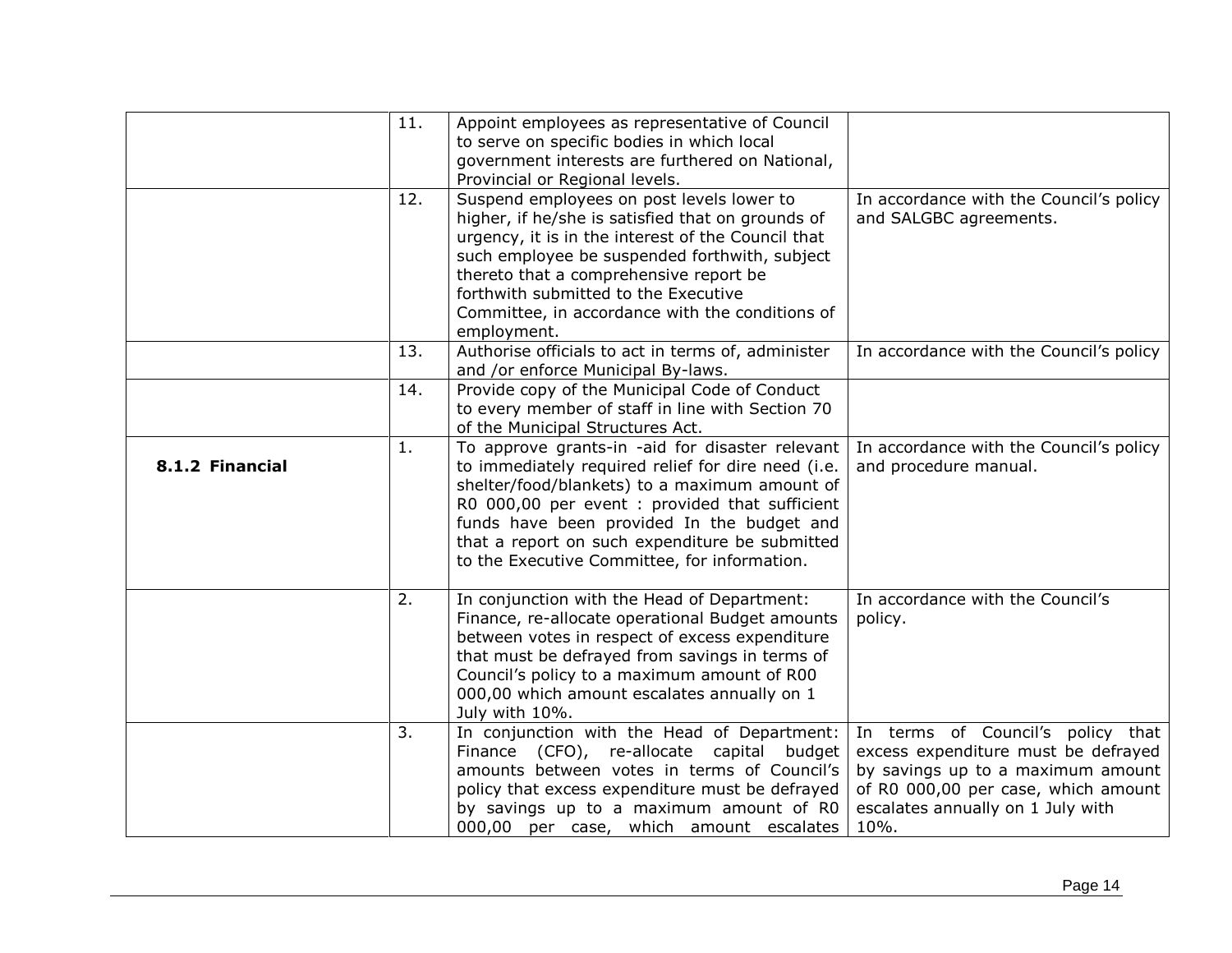<span id="page-15-0"></span>

|                                          |    | annually on 1 July with<br>10%.                                                                                                                                                                                                                                                                                       |                                                                                                                                                                                                                                                                                                              |
|------------------------------------------|----|-----------------------------------------------------------------------------------------------------------------------------------------------------------------------------------------------------------------------------------------------------------------------------------------------------------------------|--------------------------------------------------------------------------------------------------------------------------------------------------------------------------------------------------------------------------------------------------------------------------------------------------------------|
|                                          | 4. | Authorise expenditure capital projects,<br>amounting to a maximum of R00 000, 00 and<br>other expenditure up to a maximum or R00 000,<br>00 for the procurement of goods, as well as<br>expenditure up to R00 000, 00 for the<br>appointment of consultants, in consultation with<br>the relevant Head of Department. | 1) Provided the items have been<br>budgeted for and all other legal<br>requirements are met.<br>2) Provided further that in respect of<br>capital projects, the Municipal<br>Manager report to the Executive<br>Committee on each approval in<br>terms hereof (in accordance with<br>the procurement policy) |
|                                          | 5. | Transfer or inter departmental assets.                                                                                                                                                                                                                                                                                | In accordance with the Council's policy<br>and procedure manual.                                                                                                                                                                                                                                             |
|                                          | 6. | Procure goods/services up to a maximum of R00<br>000, 00.                                                                                                                                                                                                                                                             | In accordance with the Council's policy<br>and procedure manual and provided<br>that sufficient funds have been<br>budgeted.                                                                                                                                                                                 |
| 8.1.3 Contract/Service<br>Agreement/Etc. | 1. | Sign all agreements/contracts and consequential<br>related documentation on behalf of the Council.                                                                                                                                                                                                                    |                                                                                                                                                                                                                                                                                                              |
|                                          | 2. | Sign all agreements/contracts and consequential<br>related documentation on behalf of the Council.                                                                                                                                                                                                                    |                                                                                                                                                                                                                                                                                                              |
|                                          | 3. | Appoint project Managers in consultation with<br>the Executive Committee.                                                                                                                                                                                                                                             | In accordance with the Council's<br>policy.                                                                                                                                                                                                                                                                  |
|                                          | 4. | Consider and enter into short term agreement<br>for the leasing of vehicles in cases of emergency<br>on behalf of the Council.                                                                                                                                                                                        | In accordance with the Council's policy<br>in this regard.                                                                                                                                                                                                                                                   |
|                                          | 5. | Finalise the appointment of persons form the<br>panel of arbitration or professional service<br>providers.                                                                                                                                                                                                            | Provided that the fees payable are<br>accordance with the tariffs/fees<br>approved by the relevant professional<br>institute or other comparable body, in<br>consultation with the relevant Head of<br>Department.                                                                                           |
|                                          | 6. | In conclusion with the Executive Committee,<br>select external support where appropriate                                                                                                                                                                                                                              |                                                                                                                                                                                                                                                                                                              |
|                                          | 7. | Sign all contracts, papers and documentation on                                                                                                                                                                                                                                                                       |                                                                                                                                                                                                                                                                                                              |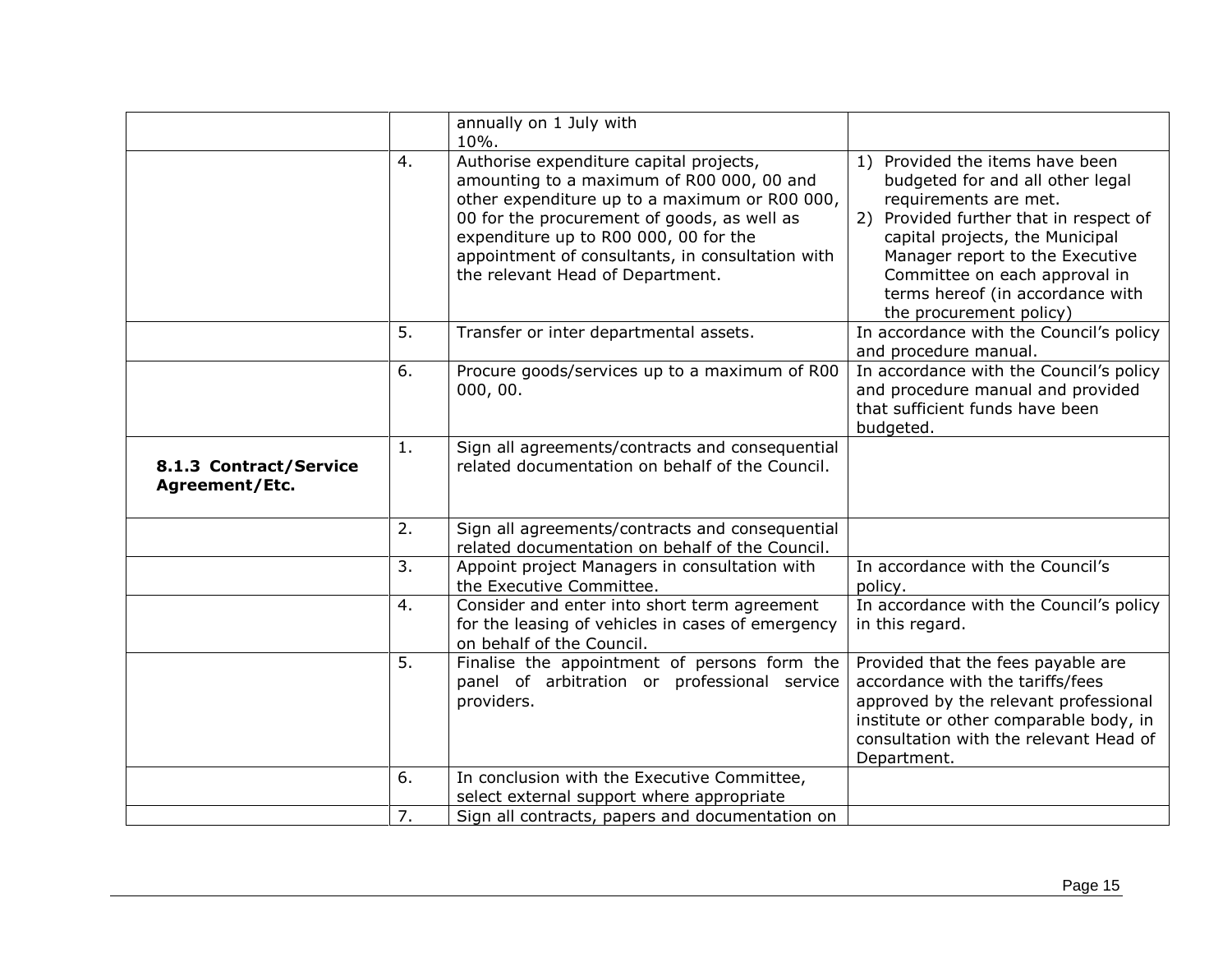<span id="page-16-0"></span>

|               |    | the Council is legally empowered to conclude,<br>on behalf of the Council.                                                                                                                  |                                                                                                                                                                                                                                                                                                                                                                                                                                                                                                                                            |
|---------------|----|---------------------------------------------------------------------------------------------------------------------------------------------------------------------------------------------|--------------------------------------------------------------------------------------------------------------------------------------------------------------------------------------------------------------------------------------------------------------------------------------------------------------------------------------------------------------------------------------------------------------------------------------------------------------------------------------------------------------------------------------------|
|               | 8. | Dispense with all applications for registration of<br>servitude with a cost of R000 000, 00 or below.                                                                                       |                                                                                                                                                                                                                                                                                                                                                                                                                                                                                                                                            |
| 8.1.4 General | 1. | Carry out all functions of license holder of<br>firearms and ammunition in terms of Firearms<br>control Act.1999                                                                            |                                                                                                                                                                                                                                                                                                                                                                                                                                                                                                                                            |
|               | 2. | Process the applications for the distribution of<br>rag magazine within the Municipal area.                                                                                                 |                                                                                                                                                                                                                                                                                                                                                                                                                                                                                                                                            |
|               | 3. | Conclude applications for extended business<br>hours of liquor stores within municipal area of<br>Msukaligwa in terms of liquor Act, 1989 and<br>Council's applicable By-laws and policies. | Provided that the Municipal Manager<br>may further delegate this power.                                                                                                                                                                                                                                                                                                                                                                                                                                                                    |
|               | 4. | Approve requests to make studies conducted for<br>Council available to external persons/bodies<br>considering the following grounds:                                                        | a) The benefit or interest to this<br>council, local government in general,<br>any other sphere of government, or<br>community in general or<br>the<br>community at large.<br>b) Cost of study to the Council<br>c) Potential to sell the study to other<br>buyers.<br>d) Advisability to sell the study.<br>e) Confidentiality<br>f) Provided that the information be<br>made available at cost as determined<br>by the Municipal Manager on an ad<br>hoc basis after having obtained the<br>input of the relevant Head of<br>Department. |
|               | 5. | Perform the function of license holder of<br>firearms and ammunition on behalf of the<br>Council as may be required.                                                                        |                                                                                                                                                                                                                                                                                                                                                                                                                                                                                                                                            |
|               | 6. | Make decisions to investments on behalf of the<br>Local Municipality within a policy framework by<br>the Minister of Finance.                                                               | In accordance with the Council's policy<br>and procedure manual and provisions<br>of the MFMA, provided that this may                                                                                                                                                                                                                                                                                                                                                                                                                      |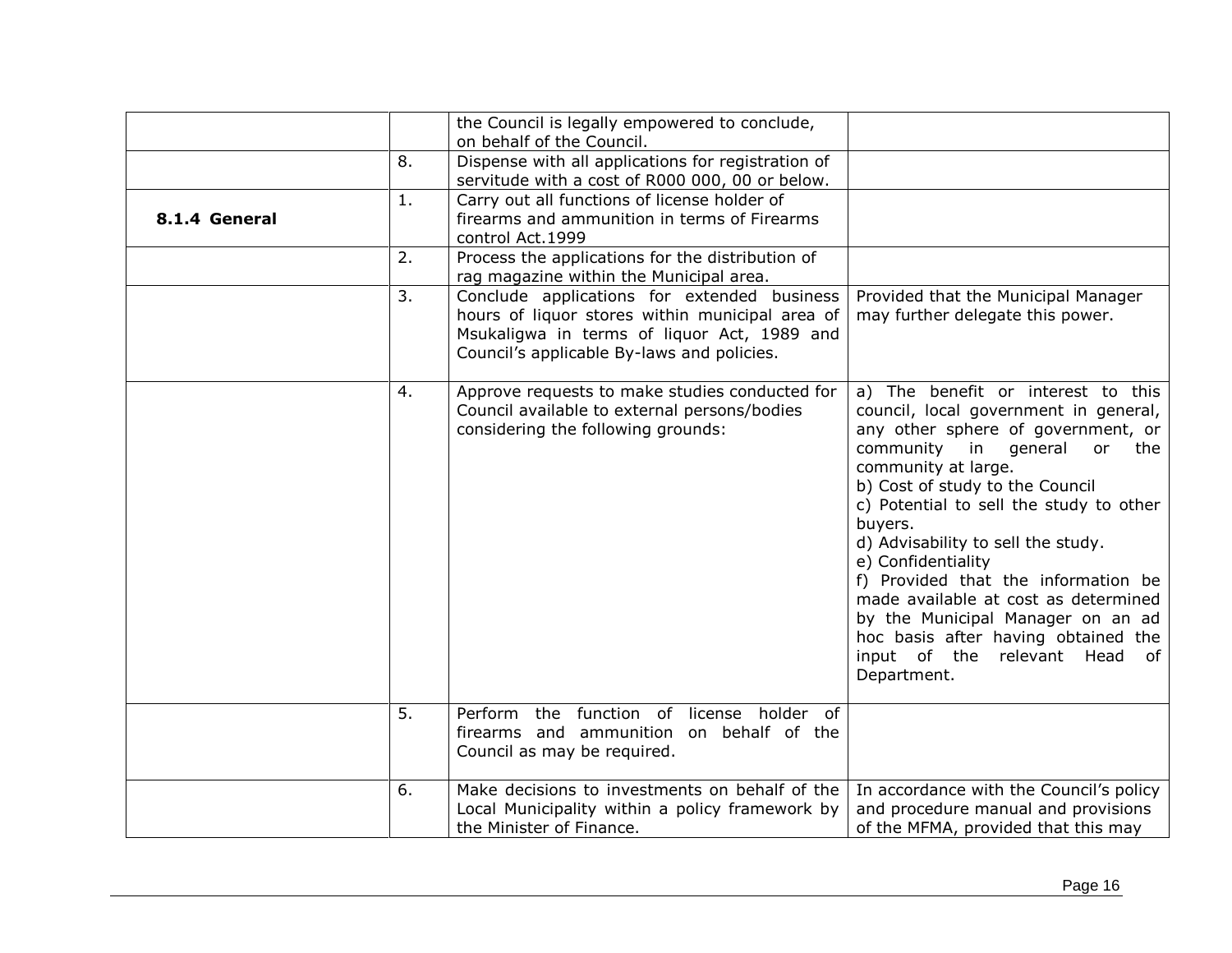|  | not<br>the<br>≅ Municipa <sub>r</sub><br>nv<br>рe<br>атес<br>aelec |
|--|--------------------------------------------------------------------|
|  | Manage                                                             |

# **8.2 THE CHIEF FINANCIAL OFFICER CFO IS AUTHORISED TO**

<span id="page-17-1"></span><span id="page-17-0"></span>

| Discipline            | Item | Action Item                                      | Special provisions and limitations on   |
|-----------------------|------|--------------------------------------------------|-----------------------------------------|
|                       | No.  |                                                  | action item                             |
|                       | 1.   | Fill vacancies in positions on all lower graded  | Provided that if the starting salary of |
| 8.2.1 Human Resources |      | positions in the Department Finance              | an appointed person should exceed       |
|                       |      |                                                  | the starting notch, the Municipal       |
|                       |      |                                                  | Manager's permission must be            |
|                       |      |                                                  | obtained before-hand.                   |
|                       | 2.   | Grant, postpone or refuse annual leave, sick     | In accordance with Council's leave      |
|                       |      | leave, maternity/paternity leave and study       | policy and SALCBC agreements.           |
|                       |      | leave, in terms of the provisions of the         |                                         |
|                       |      | Council's Conditions of service, to personnel in |                                         |
|                       |      | the Department Finance, as well as to recall     |                                         |
|                       |      | such personnel from their annual leave           |                                         |
|                       | 3.   | Grant authorization for the payment of a         | In accordance with Council's policy     |
|                       |      | housing subsidy and housing aid to employees     | and/ or SALCBC agreements.              |
|                       |      | of the Council who qualify to make use of it.    |                                         |
|                       | 4.   | Approve that personnel of the Department         | In accordance with Council's policy.    |
|                       |      | Finance, in terms of the Council's policy and if |                                         |
|                       |      | it is deemed in the interest of the Council, to  |                                         |
|                       |      | attend one-day training courses, seminars,       |                                         |
|                       |      | congresses and meetings, and where necessary     |                                         |
|                       |      | authorize such personnel to make use of official |                                         |
|                       |      | transport and to approve the payment of          |                                         |
|                       |      | travelling and subsistence allowances if private |                                         |
|                       |      | vehicles are used.                               |                                         |
|                       | 5.   | Summarily terminate the service of personnel     |                                         |
|                       |      | on salary levels lower to higher in the          |                                         |
|                       |      | Department from the Council who have already     |                                         |
|                       |      | given notice of service termination and who      |                                         |
|                       |      | violate the provisions of the Conditions of      |                                         |
|                       |      | service applicable to employees of the Council.  |                                         |
|                       | 6.   | Approve applications for special leave on salary | In accordance with Council's leave      |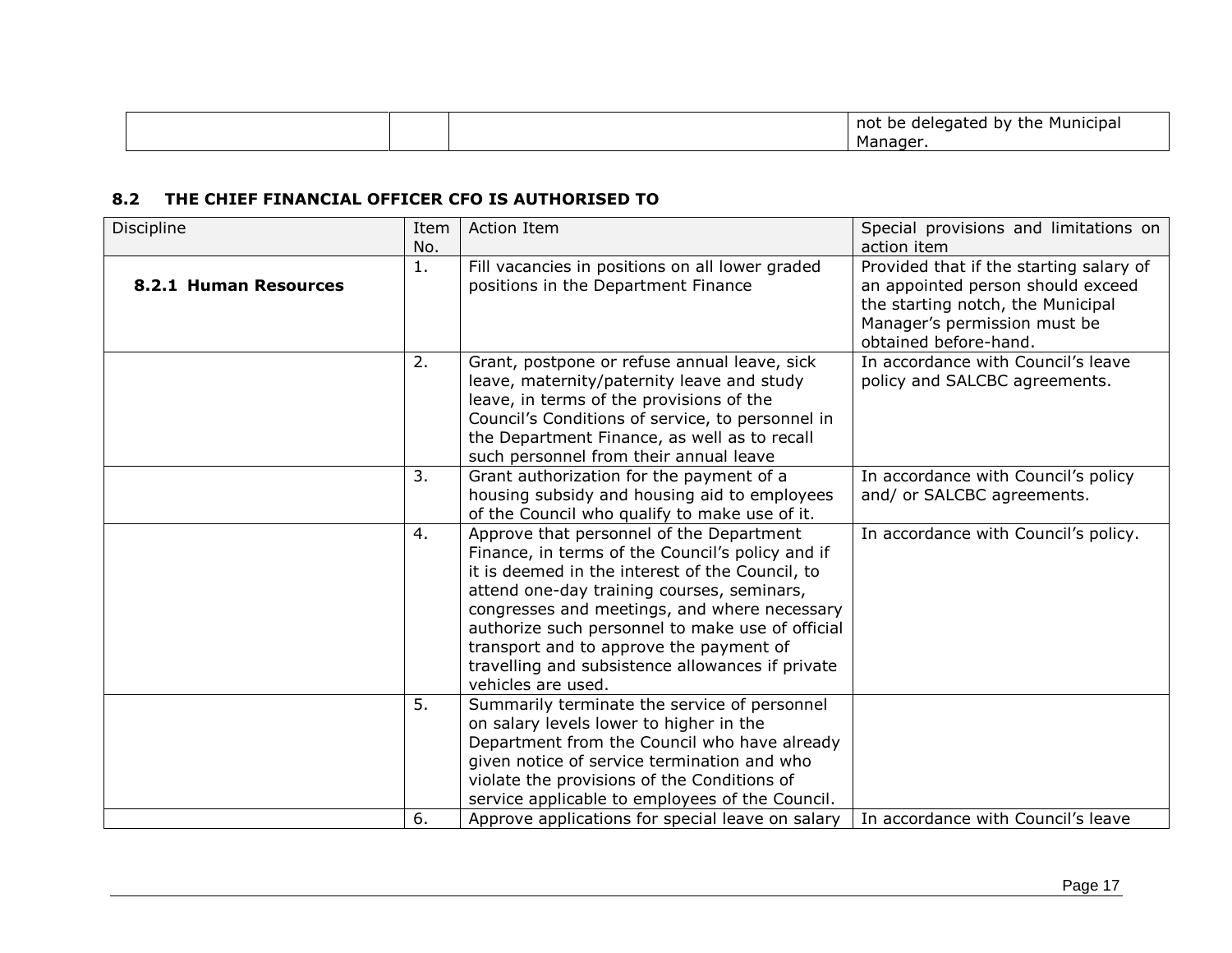|    |     | levels low too high in accordance with the                                                      | policy and SALCBC agreements.       |
|----|-----|-------------------------------------------------------------------------------------------------|-------------------------------------|
|    |     | provisions of Government Notice 8639 of 31                                                      |                                     |
|    |     | March 1983 (special leave with full                                                             |                                     |
|    |     | remuneration-maximum 3 working days, sports                                                     |                                     |
| 7. |     | meetings on provincial level and higher).<br>Terminate the service, after proper notice, of     | In accordance with Council's policy |
|    |     | any temporary employee within the                                                               | and procedure manual as well as     |
|    |     | department.                                                                                     | SALCBC agreements.                  |
| 8. |     | Employ students on a part-time basis during                                                     | In accordance with Council's policy |
|    |     | holidays.                                                                                       | and COGTA regulations.              |
| 9. |     | Temporarily employ part-time employees in                                                       | In accordance with the Council's    |
|    |     | consultation with the Head of Department:                                                       | policy in this regard.              |
|    |     | Corporate Services in cases of emergency, for                                                   |                                     |
|    |     | the duration of such emergency.                                                                 |                                     |
|    | 10. | Appoint officials to act in the stead of officials                                              | In accordance with Council's policy |
|    |     | who are legitimately absent or officials who                                                    | and procedure manual as well as     |
|    |     | have fill vacancies temporarily on a higher                                                     | SALCBC agreements.                  |
|    |     | salary levels than their own, and to authorize                                                  |                                     |
|    |     | the payment of an acting allowance when the                                                     |                                     |
|    |     | job content of the vacancy is of such a                                                         |                                     |
|    |     | specialized nature that guidance is not readily                                                 |                                     |
|    |     | available on higher post levels within the                                                      |                                     |
|    |     | specific department, and the acting official                                                    |                                     |
|    |     | therefore has to accept sole responsibility for<br>all decisions take in terms of the Council's |                                     |
|    |     |                                                                                                 |                                     |
|    | 11. | policy within the Department.<br>Authorise employees in the Department                          | In accordance with Council's policy |
|    |     | Finance to work overtime and overtime on                                                        | and procedure manual as well as     |
|    |     | Sundays, public holidays and non-working days                                                   | SALCBC agreements.                  |
|    |     | and receive compensation therefore.                                                             |                                     |
|    | 12. | Approve or refuse applications for loans in                                                     | In accordance with Council's policy |
|    |     | accordance with the home improvement                                                            | and procedure manual as well as     |
|    |     | Scheme after such applications have been                                                        | SALCBC agreements.                  |
|    |     | recommended by the relevant Head of                                                             |                                     |
|    |     | Department.                                                                                     |                                     |
|    | 13. | Enter into and sign apprenticeship, learner or                                                  | In accordance with Council's policy |
|    |     | similar contracts, in terms of any schemes                                                      | and procedure manual.               |
|    |     | which the council has approved, in respect of                                                   |                                     |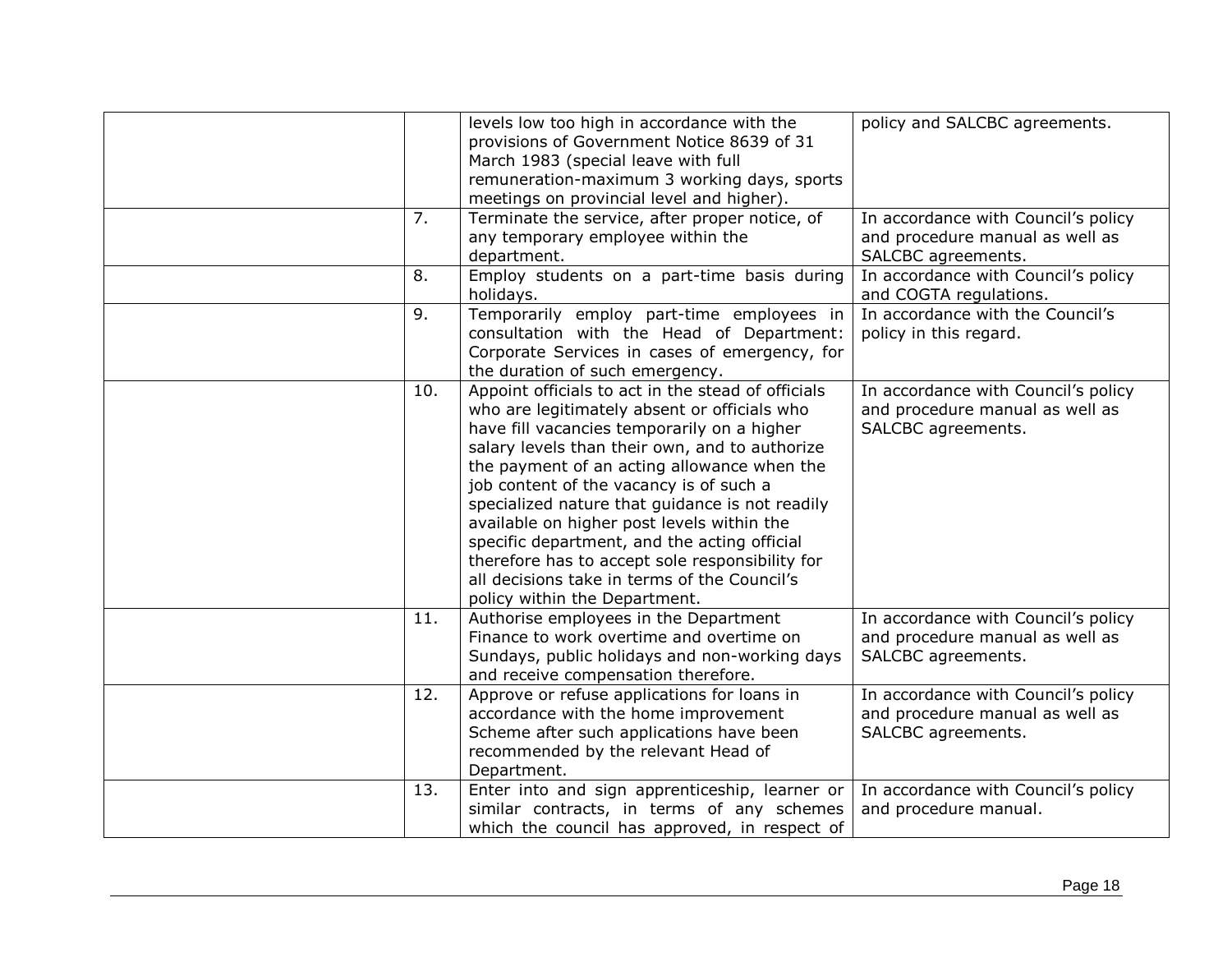<span id="page-19-0"></span>

|                 |     | employees in the Department Finance on<br>behalf of the Council.                                                                                                                                                                                                                                                                                                                                                                                                                                                          |                                                                                              |
|-----------------|-----|---------------------------------------------------------------------------------------------------------------------------------------------------------------------------------------------------------------------------------------------------------------------------------------------------------------------------------------------------------------------------------------------------------------------------------------------------------------------------------------------------------------------------|----------------------------------------------------------------------------------------------|
|                 | 14. | Approve key performance areas of Managers of<br>sections in the Finance Department.                                                                                                                                                                                                                                                                                                                                                                                                                                       | In consultation with the managers of<br>sections.                                            |
|                 | 15. | Appoint officials to deputise in the stead of<br>officials who are legitimately absent or officials<br>who have to fill vacancies temporarily on<br>higher salary than their own, and to authorize<br>the payment of an acting allowance when the<br>job contents of the vacancy is of such<br>specialized nature that guidance is not readily<br>available on higher post levels within that<br>specific Department, and the acting officials<br>therefore has to accept sole Responsibility for<br>all decisions taken. | In accordance with Council's policy<br>and procedure manual as well as<br>SALCBC agreements. |
| 8.2.2 Financial | 1.  | Make arrangements for insurance coverage in<br>respect of all new contracts of the Council and<br>to declare such contracts of the Council to the<br>Insurance Brokers.                                                                                                                                                                                                                                                                                                                                                   | In accordance with Council's policy<br>and procedure manual.                                 |
|                 | 2.  | Arrange for insurance coverage within the<br>framework set by the Executive Committee, by<br>making use of the Council's Insurance Brokers<br>and to settle Relevant premiums connected to<br>such insurance, on the due dates.                                                                                                                                                                                                                                                                                           | In accordance with Council's policy<br>and procedure manual                                  |
|                 | 3.  | Partly and fully cover certain risk areas by<br>means of the Council's own Insurance Fund,<br>with the approval of the Executive Committee.                                                                                                                                                                                                                                                                                                                                                                               | In accordance with Council's policy<br>and procedure manual                                  |
|                 | 4.  | Consider, grant or refuse the applications for<br>the re-payment of buildings plan fees, in<br>consultation with Head of Department:<br>Technical Services where buildings have not<br>been erected.                                                                                                                                                                                                                                                                                                                      | In accordance with the accepted<br>policy of the Council.                                    |
|                 | 5.  | Grant permission for the cancellation of bonds<br>which are registered in favour of the Council<br>and which the bond mortgage is paid in full or<br>of which the payment thereof has been                                                                                                                                                                                                                                                                                                                                |                                                                                              |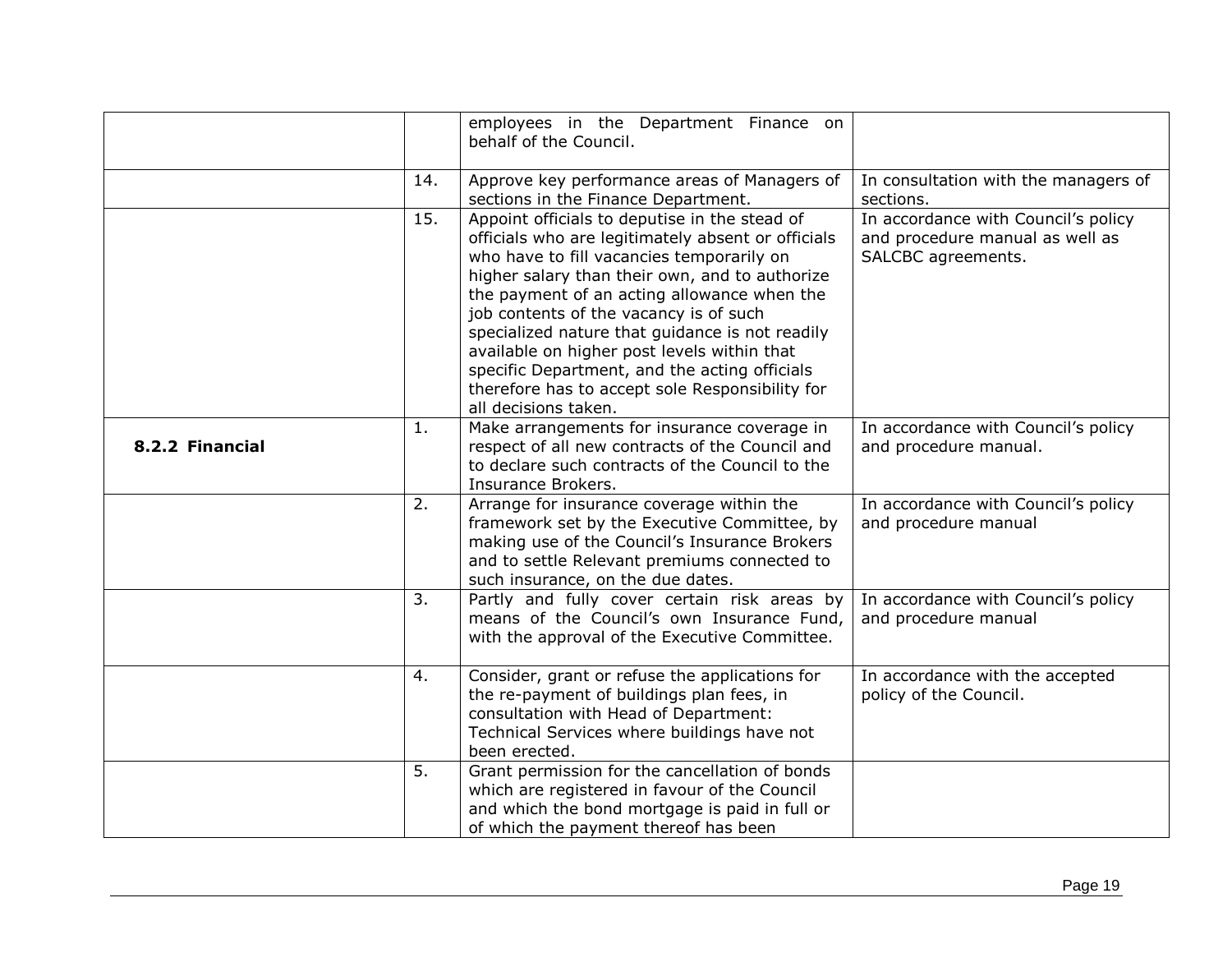|     | properly guaranteed by means of guaranteed<br>that is acceptable to the Head of Department:<br>Corporate Services.                                                                                                                      |                                                                                                                                                                                             |
|-----|-----------------------------------------------------------------------------------------------------------------------------------------------------------------------------------------------------------------------------------------|---------------------------------------------------------------------------------------------------------------------------------------------------------------------------------------------|
| 6.  | Consider, grant or refuse applications for loans<br>to enable applicants to link their stands with<br>the Council's sewerage system, and to<br>determine the conditions of redemption of the<br>loans.                                  | In accordance with the Council's<br>policy.                                                                                                                                                 |
| 7.  | Arrange for the writing-off of irrecoverable<br>traffic fines and irrecoverable postponed traffic<br>fines.                                                                                                                             | Subject to the condition that a<br>magistrate or court officials confirms<br>that such fines are irrecoverable and<br>a report be made available to the<br>Executive Committee and Council. |
| 8.  | Arrange for the refund of court fines to persons<br>whose sentences have later been changed or<br>set aside.                                                                                                                            |                                                                                                                                                                                             |
| 9.  | Determine development contributions and the<br>terms of payments of such Contributions, on<br>receipt of these specific assessment from the<br>Municipality                                                                             | In accordance with the Council's<br>policy, where applicable and in terms<br>of the relevant legislation.                                                                                   |
| 10. | Purchase all goods and material which are<br>needed for the execution of the Council's<br>activities, except where the Council's<br>consultants have been directly instructed by<br>the council to purchase such goods and<br>material. | In accordance with the Council's<br>policy and procedure manual.                                                                                                                            |
| 11. | Invite tenders and quotations for goods and<br>materials which must be replaced from time to<br>time in the Stores, and to accept such tenders<br>and quotations.                                                                       | In accordance with the Council's<br>policy and procedure manual up to a<br>certain amount determined in terms<br>of applicable legislation.                                                 |
| 12. | Procure goods/services up to a maximum<br>amount or R00 000, 00.                                                                                                                                                                        | Provided that sufficient funds have<br>been budgeted and that all legal<br>requirements have been met.                                                                                      |
| 13. | Enter into agreements for the maintenance of<br>equipment of the Department Finance.                                                                                                                                                    | Provided that the Council's obligations<br>in terms of Such agreement are less<br>than R00 000, 00.                                                                                         |
| 14. | Invite quotations or tender in urgent<br>circumstances to procure goods and materials                                                                                                                                                   | In accordance with the Council's<br>policy and procedure manual up to a                                                                                                                     |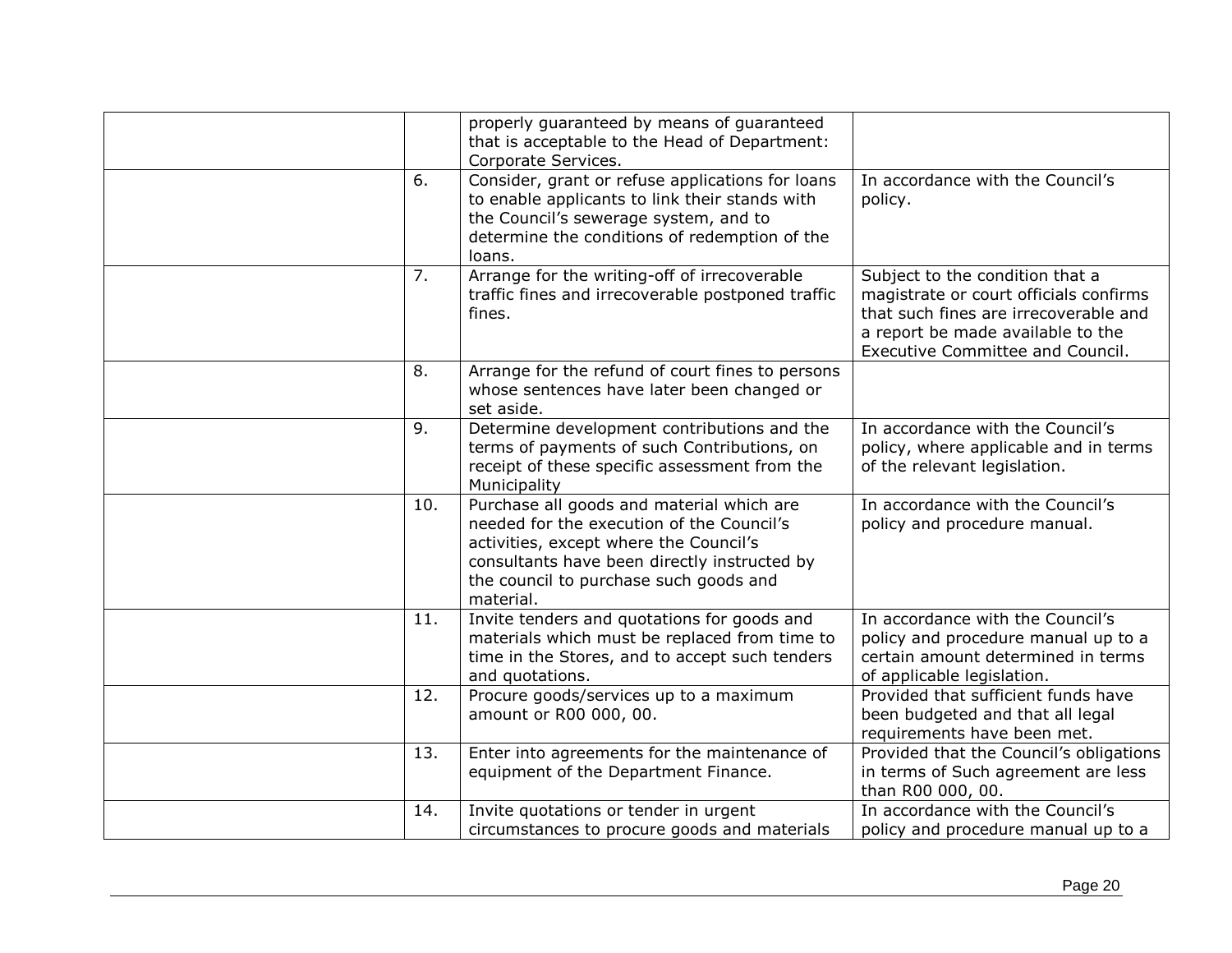|     | that are normally not available in the stores.                                               | certain amount determined in terms                                        |
|-----|----------------------------------------------------------------------------------------------|---------------------------------------------------------------------------|
|     |                                                                                              | of applicable legislation.                                                |
| 15. | Approve or refuse applications by the Council's                                              | Subject to all the provisions, terms                                      |
|     | personnel for guarantees to purchase dwellings                                               | and conditions set out in Local                                           |
|     | for personal use.                                                                            | Government Consolidated circular, 15                                      |
|     |                                                                                              | of 20 May 1983, as amended or other                                       |
|     |                                                                                              | provisions which may supersede the                                        |
|     |                                                                                              | above-mentioned circular in the                                           |
|     |                                                                                              | future and furthermore, to issue such                                     |
|     |                                                                                              | quarantees and to make counter                                            |
|     |                                                                                              | investments with the purpose of                                           |
|     |                                                                                              | granting a housing bond up to 100%                                        |
|     |                                                                                              | by building Societies and Banks to                                        |
|     |                                                                                              | employees of the Council, in terms of                                     |
|     |                                                                                              | the provisions of section                                                 |
|     |                                                                                              | 79(28)(bis) of the Local Government                                       |
|     |                                                                                              | Ordinance, 25 of 1974(amended).                                           |
| 16. | Grant authorization for the writing-off of bad<br>debts up to a maximum amount of R0 000, 00 | In accordance with the Council's                                          |
|     | (Two thousand rand) per case, which amount                                                   | policy and procedure manual up to a<br>certain amount or as determined in |
|     | escalates annually with CPI.                                                                 | terms of applicable legislation.                                          |
| 17. | Invest the Council's fund.                                                                   | In terms of the provisions of the                                         |
|     |                                                                                              | Council's financial investment policy                                     |
|     |                                                                                              | and the Council's financial By-laws                                       |
|     |                                                                                              | and decide the Bank where to invest.                                      |
| 18. | Grant authorization for an increase of up to                                                 | In accordance with the Council's                                          |
|     | 20% in rent of goods and services that are                                                   | policy and procedure manual up to a                                       |
|     | rendered on a contractual basis to the Council.                                              | certain amount or as determined in                                        |
|     |                                                                                              | terms of applicable legislation.                                          |
| 19. | Re-allocate operational budget amount in votes                                               | In terms of the Council's policy to a                                     |
|     | in respect of excess expenditure that must                                                   | maximum of R000 000.00, (hundred                                          |
|     | neutralized by savings.                                                                      | Thousand Rand) per annum per vote                                         |
|     |                                                                                              | number which amount escalates on                                          |
|     |                                                                                              | CPI.                                                                      |
|     |                                                                                              |                                                                           |
| 20. | Re-allocate capital budget amounts on votes,                                                 | In terms of the Council's policy that                                     |
|     | which escalate on CPI.                                                                       | excess expenditure must be                                                |
|     |                                                                                              | neutralized by savings, up to                                             |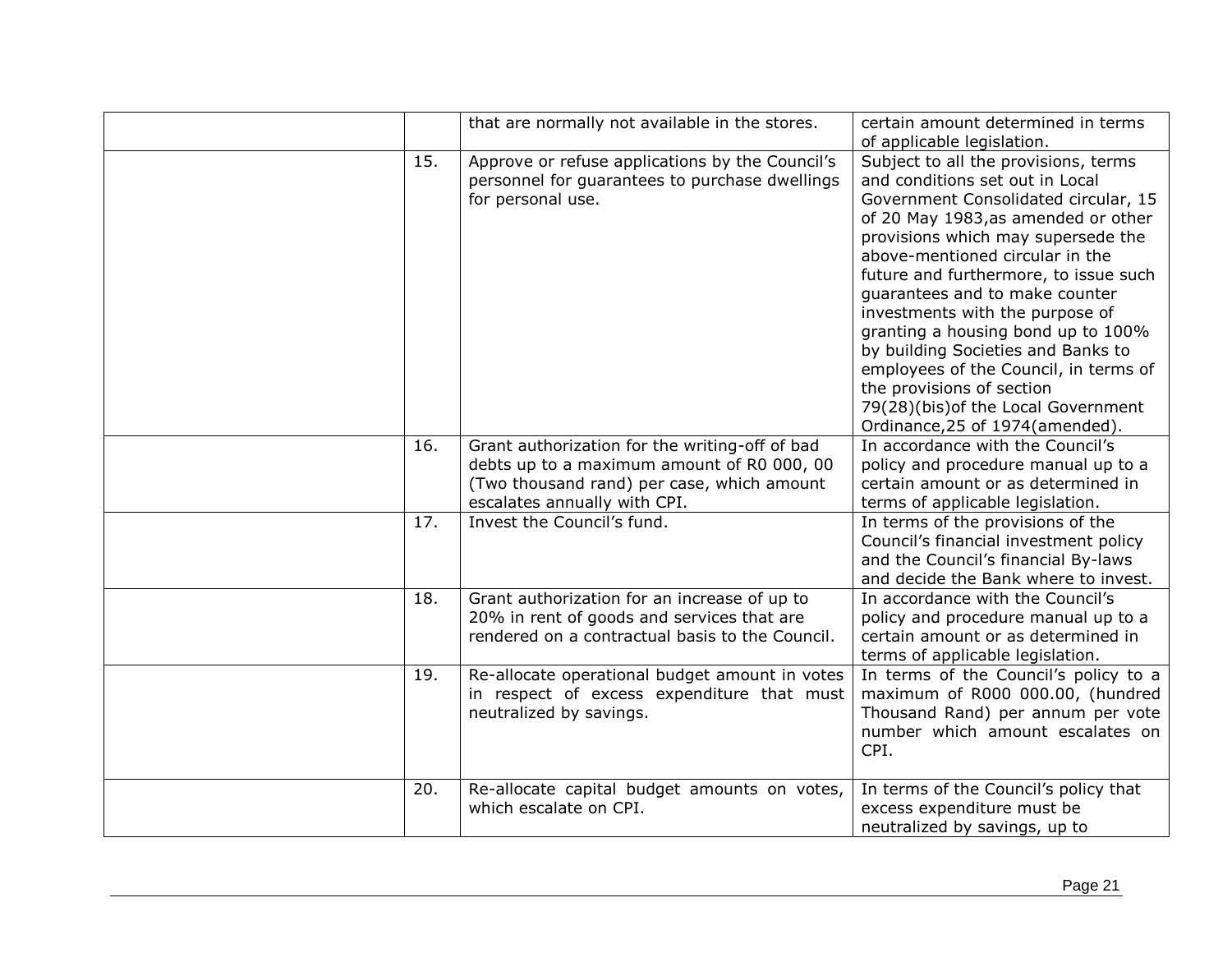|     |                                                                                                                                                                                                                                                                                                                                                                                                                                                                                 | maximum amount of R00<br>000,00, (xxx Thousand Rand) per case                                                                                       |
|-----|---------------------------------------------------------------------------------------------------------------------------------------------------------------------------------------------------------------------------------------------------------------------------------------------------------------------------------------------------------------------------------------------------------------------------------------------------------------------------------|-----------------------------------------------------------------------------------------------------------------------------------------------------|
| 21. | Approve an advance on a salary or wage of an<br>employee of the Council in extraordinary<br>circumstances.                                                                                                                                                                                                                                                                                                                                                                      | In accordance with the Council's<br>policy.                                                                                                         |
| 22. | Adjust the interest rate applicable to the<br>Capital Development Fund and the<br>Consolidated Loan Fund from time to time.                                                                                                                                                                                                                                                                                                                                                     | In accordance with the Tender<br>Procurement policy and procedure<br>manual.                                                                        |
| 23. | Adjust the interest rate applicable to the<br>Capital Development Fund and the<br>Consolidated Loan Fund from time to time.                                                                                                                                                                                                                                                                                                                                                     | In accordance with<br>the<br>Tender<br>Procurement policy.                                                                                          |
| 24. | Write back interest of R0 000,00 ( xxx<br>Thousand Rand) on consumers' account<br>(debtors) in the following circumstances:                                                                                                                                                                                                                                                                                                                                                     | a) Consumers' accounts<br>(debtor)<br>under inquiry;<br>b) Certain court cases; and<br>c) Merit cases as described in the<br>Credit Control Policy. |
| 25. | Approve the repayment of revenue which is<br>claimed from the Municipality                                                                                                                                                                                                                                                                                                                                                                                                      | In terms of the provision of law, by-<br>law or regulation.                                                                                         |
| 26. | Incur expenditure against an expenditure vote<br>in the approved budget to a maximum amount<br>of R0 000, 00.                                                                                                                                                                                                                                                                                                                                                                   | In accordance with the Council's<br>Tender /Procurement/Quotation<br>policy and procedure manual.                                                   |
| 27. | Administer the Transport and Motor Vehicle<br>Loan Schemes.                                                                                                                                                                                                                                                                                                                                                                                                                     | In accordance with the Council's<br>policy.                                                                                                         |
| 28. | In cases of recurring problems arising from<br>non-payment of energy consumed or accounts<br>in arrear that exceed the amount of R0 000, for<br>two consecutive months, at his discretion<br>revert to adjustment of deposit amount of<br>customers who receive electricity supply by<br>way of a credit billing system through<br>connection to network reticulation provided in<br>terms of the NER project Funding schemes, to<br>those prescribed for other domestic users. | In accordance with the Council's<br>policy and NER regulations and<br>circulars.                                                                    |
|     | Carry-out budgetary and treasury functions.                                                                                                                                                                                                                                                                                                                                                                                                                                     | In accordance with provisions of<br>section 81 of the Municipal Finance                                                                             |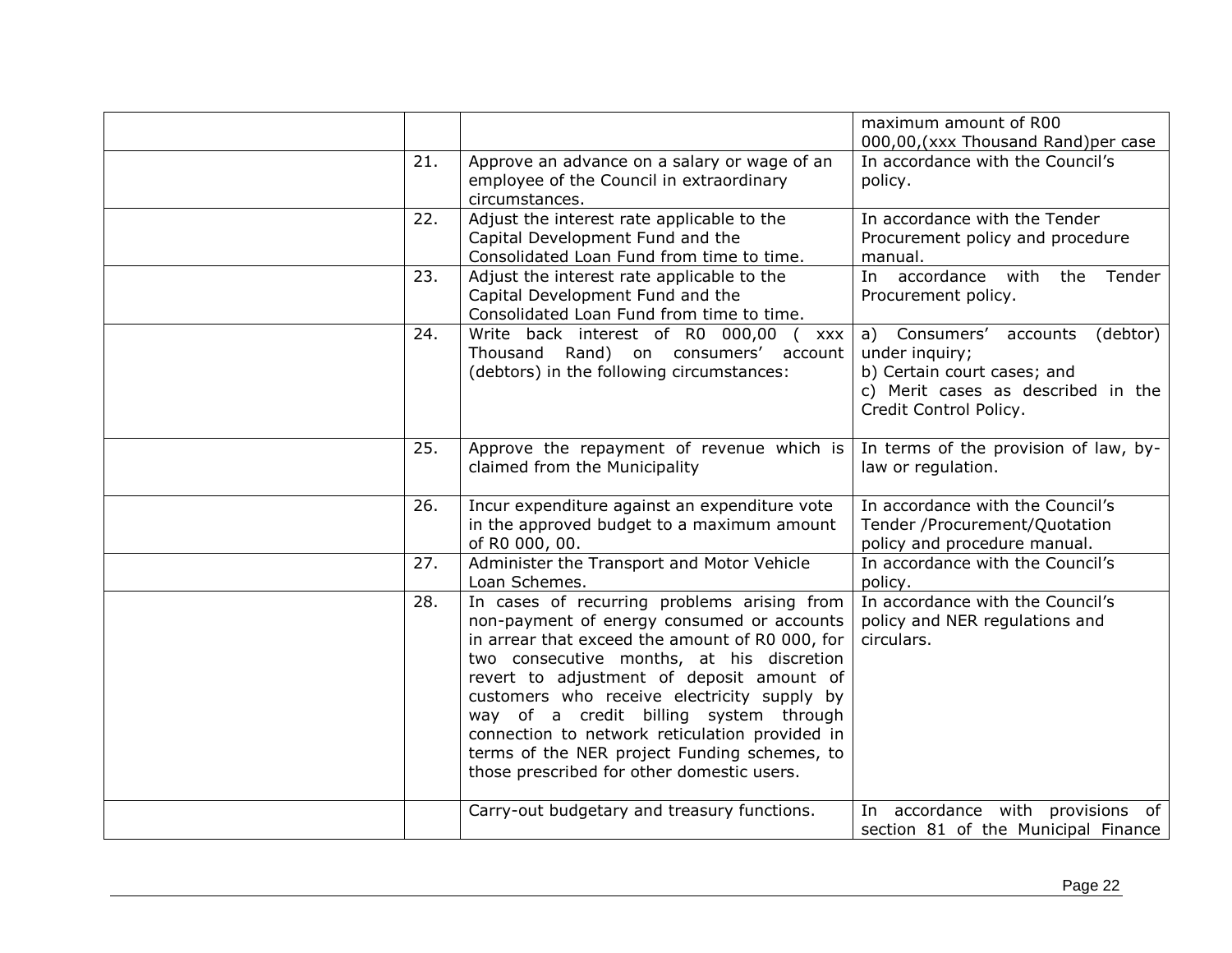<span id="page-23-0"></span>

|                                            |    |                                                                                                                                                                                                                                                                                                            | Management Act.                                                                                                                                                                                                                    |
|--------------------------------------------|----|------------------------------------------------------------------------------------------------------------------------------------------------------------------------------------------------------------------------------------------------------------------------------------------------------------|------------------------------------------------------------------------------------------------------------------------------------------------------------------------------------------------------------------------------------|
| 8.2.3 Contract/Services<br>Agreements/Etc. | 1. | Sign and certify declarations as envisaged in<br>section 118 of the Local Government: Municipal<br>System Act 2000 as amended.                                                                                                                                                                             |                                                                                                                                                                                                                                    |
|                                            | 2. | Appoint advisor/consultants to perform certain<br>tasks on behalf of or for the Council at a<br>maximum amount of R00 000, 00.                                                                                                                                                                             | Provided that sufficient funds have<br>been budgeted for and all legal<br>requirements have been met.                                                                                                                              |
|                                            | 3. | Grant authorization for the interruption of<br>water and/ or electricity supply to any premises<br>of any consumer as a result of non-payment of<br>such consumer's account for water and/or<br>electricity consumption.                                                                                   | In accordance with the Council's<br>policy and By-laws.                                                                                                                                                                            |
|                                            | 4. | According to his/her discretion, enter into<br>agreement where losses occurred resulting<br>from damage to Council property.                                                                                                                                                                               | Subject to the condition that the<br>amount involved in respect of such an<br>agreement, will not be less than the<br>amount which has been determined<br>by a bona fide claim mediator.                                           |
|                                            | 5. | Instruct the debt collectors and/ or the<br>Council's attorney to collect fees still owed to<br>the Council and to determine the terms of<br>repayment of money owed to the Council, and<br>to sign all relevant documents on behalf of the<br>Council's, including attachments and sales in<br>execution. | In terms of the Council's Credit<br>Control Policy: Provided where claims<br>progress to litigation, the matter is<br>referred to the Head of Department:<br>Corporate Services, read with the<br>delegation of Municipal Manager. |
|                                            | 6. | Attach a vehicle that has been purchased by an<br>employee in terms of the Council's Transport<br>subsidy Schemes, which has not been paid in<br>full at the time of termination of service, until<br>satisfactory arrangements have been made for<br>the payment of the outstanding loan.                 |                                                                                                                                                                                                                                    |
|                                            | 7. | Appoint an auctioneer to auction of obsolete<br>assets on behalf of the Council.                                                                                                                                                                                                                           | In accordance with the Council's<br>Tender and Procurement policy.                                                                                                                                                                 |
|                                            | 8. | Enter into agreement with creditors upon the<br>opening of Creditors accounts.                                                                                                                                                                                                                             |                                                                                                                                                                                                                                    |
|                                            | 9. | Sign all orders/requisitions for the leasing of                                                                                                                                                                                                                                                            |                                                                                                                                                                                                                                    |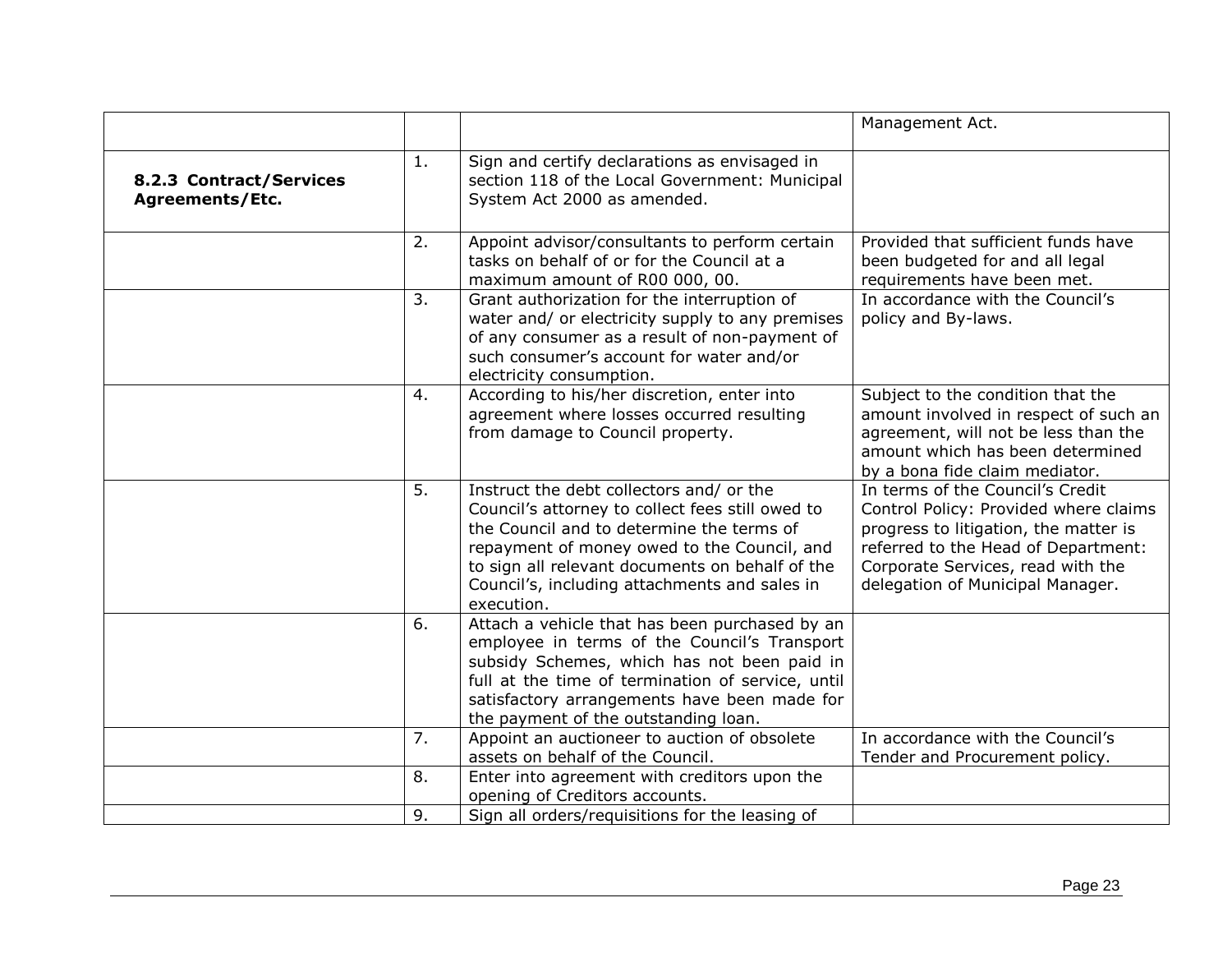<span id="page-24-0"></span>

|                                          |     | equipment or purchasing of goods and services<br>on tender or quotation basis on behalf of the<br>Municipal Manager.                                                                                                                                                                                                                                                                                |                                                                                                                                     |
|------------------------------------------|-----|-----------------------------------------------------------------------------------------------------------------------------------------------------------------------------------------------------------------------------------------------------------------------------------------------------------------------------------------------------------------------------------------------------|-------------------------------------------------------------------------------------------------------------------------------------|
|                                          | 10. | Consider and enter into lease agreements to<br>hire office equipment to use in the Department<br>of Finance on behalf of Council.                                                                                                                                                                                                                                                                   |                                                                                                                                     |
|                                          | 11. | Consider and finalise on recommendation by<br>the Head of Department: Corporate Services,<br>all public liability claims against the Council.                                                                                                                                                                                                                                                       | Within the limits of the excess to be<br>paid to the Insures.                                                                       |
|                                          | 12. | Enter into and terminate contracts on behalf of<br>the Council in respect of the supply of water<br>and /or electricity to the property of any<br>consumers in any cases for which the Council<br>may be responsible and to suspend such supply<br>in the event of failure by such consumers to<br>pay their account for the consumption of water<br>and electricity or for any other legal reason. | In accordance with the Council's                                                                                                    |
|                                          | 13. | In conjunction with the relevant Head of<br>Department, grant extension of time to<br>contractors who are unable to complete<br>contracts within the period and to invoke<br>penalty clauses contained in contract<br>documents on late completion or late<br>deliveries.                                                                                                                           | Subject to the compliance of the<br>applicable legislation.                                                                         |
| 8.2.4 Property /<br><b>Building/Land</b> | 1.  | Determine contributions for engineering<br>services and open spaces or parks and to<br>determine the manner of payment.                                                                                                                                                                                                                                                                             | In accordance with relevant<br>legislation and in accordance with the<br>Council's policy, in terms of the<br>relevant legislation. |
|                                          | 2.  | Grant postponement of payment of an<br>endowment in terms relevant legislation and to<br>determine the interest payable in terms of the<br>Local Government Municipal Systems Act,<br>2000.                                                                                                                                                                                                         |                                                                                                                                     |
|                                          | 3.  | Authorise the issuing of the necessary<br>guarantees in respect of properties purchased<br>by the Council.                                                                                                                                                                                                                                                                                          |                                                                                                                                     |
|                                          | 4.  | Lodge objections against any listing in any                                                                                                                                                                                                                                                                                                                                                         |                                                                                                                                     |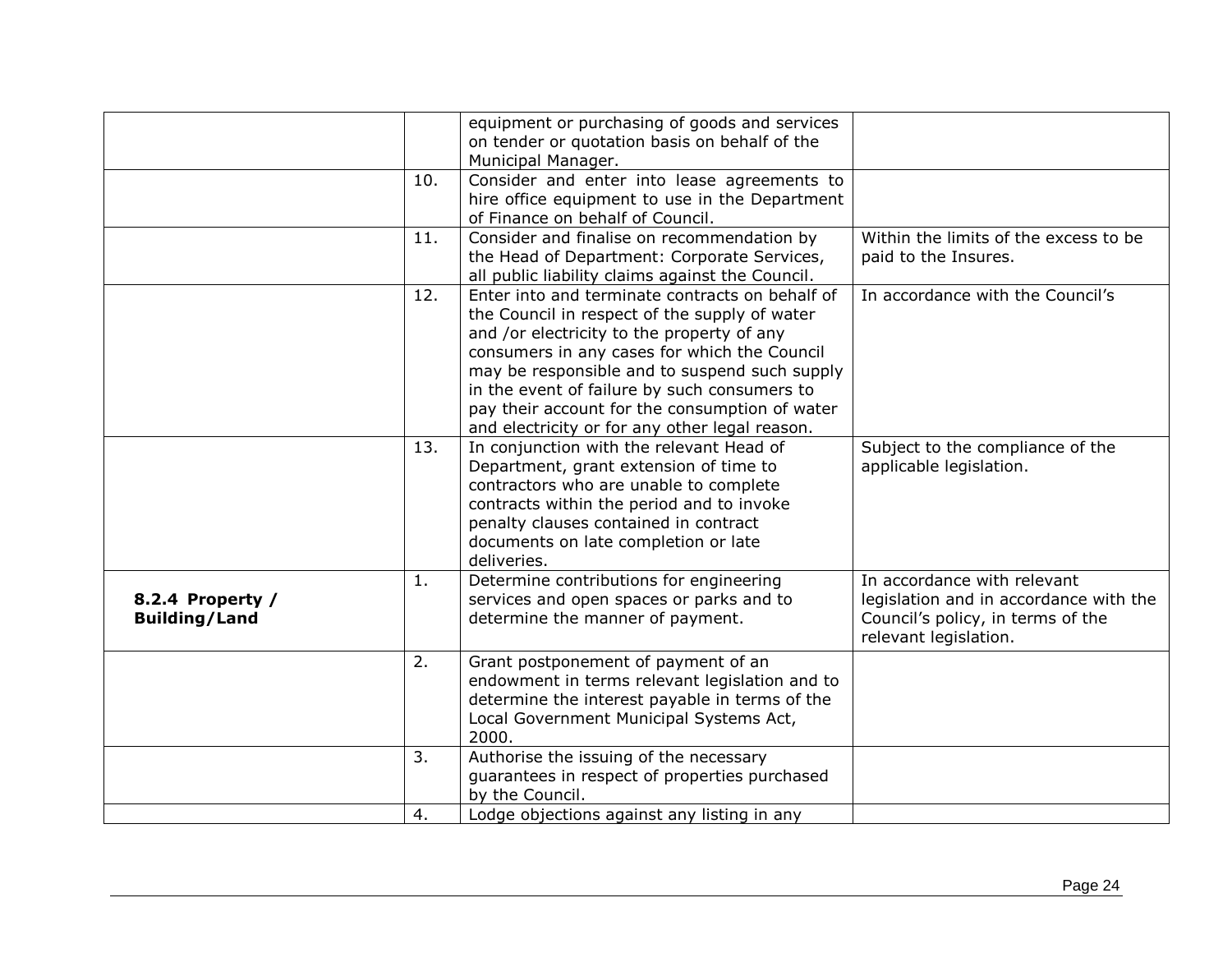|               |    | valuation roll on behalf of the Council.                                                                                                                                                                                                                                                                                                      |                                                                                                                                                                                                                                                                                      |
|---------------|----|-----------------------------------------------------------------------------------------------------------------------------------------------------------------------------------------------------------------------------------------------------------------------------------------------------------------------------------------------|--------------------------------------------------------------------------------------------------------------------------------------------------------------------------------------------------------------------------------------------------------------------------------------|
|               | 5. | Purchase fixed property that is sold on sales in<br>execution in respect of which outstanding debt<br>still appears on the Council's accounts.                                                                                                                                                                                                | Subject thereto that the purchase<br>price may not exceed the value of the<br>property at the time of purchase as<br>reflected on the Council's valuation<br>roll in accordance with the Council's<br>policy and a quarterly report be made<br>available to the Executive Committee. |
|               | 6. | Discontinue, on the advice of the Chief Town<br>Planner, whether criminal prosecution was<br>instituted or not, the discretionary rebate of 40<br>% on property rates in respect of residential<br>and agricultural zoned properties where illegal<br>businesses are conducted in contravention of<br>the relevant Town Planning Legislation. |                                                                                                                                                                                                                                                                                      |
|               | 7. | Authorise the use of Council property or goods,<br>or the removal of such from the Council's<br>premises for performance of official duties<br>within the department.                                                                                                                                                                         |                                                                                                                                                                                                                                                                                      |
| 8.2.5 General | 1. | Execute any power, task or duty delegated to<br>him/her, or to see to it that it is performed by<br>any official under his/her control.                                                                                                                                                                                                       |                                                                                                                                                                                                                                                                                      |

# **8.3 THE HEAD OF DEPARTMENT: CORPORATE SERVICES IS AUTHORISED TO:**

<span id="page-25-2"></span><span id="page-25-1"></span><span id="page-25-0"></span>

| 8.3.1 Human<br><b>Resources</b> | .        | Fill vacancies in position on all lower graded<br>positions in the Department Corporate Services. | Provided that if the starting salary of an<br>appointed person should exceed the<br>starting notch, the Municipal Manager's |
|---------------------------------|----------|---------------------------------------------------------------------------------------------------|-----------------------------------------------------------------------------------------------------------------------------|
|                                 |          |                                                                                                   | permission must be obtained beforehand<br>and in accordance with the Council's policy                                       |
|                                 | <u>.</u> | Grant, postpone or refuse annual leave, sick leave,                                               | In terms of the provisions of the Council's                                                                                 |
|                                 |          | maternity/paternity leave and study leave to all                                                  | policy and procedure manual and SALGBC                                                                                      |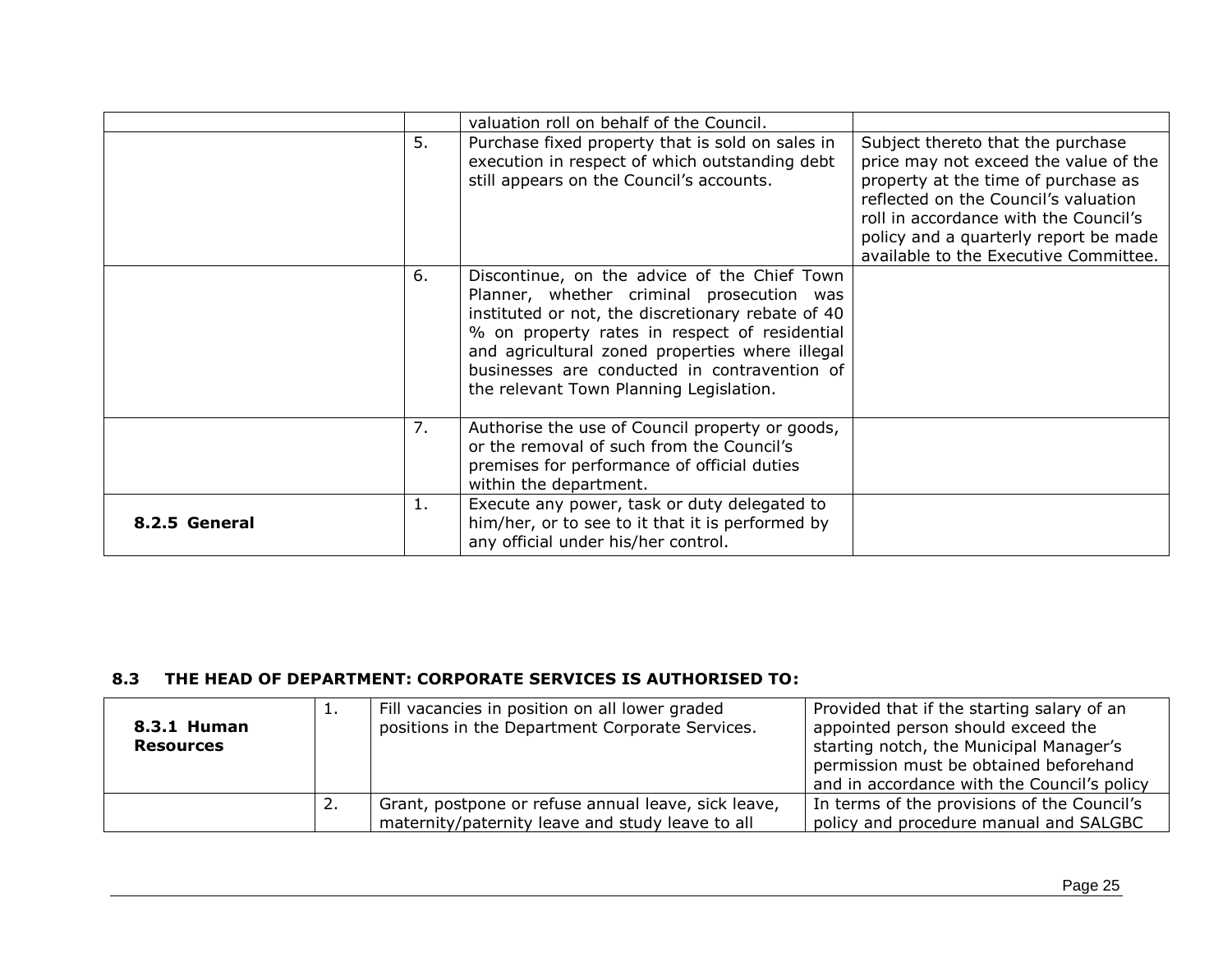|     | personnel in the Department Corporate Services and<br>to recall such personnel from annual leave.                                                                                                                                                                                           | agreements.                                                                                          |
|-----|---------------------------------------------------------------------------------------------------------------------------------------------------------------------------------------------------------------------------------------------------------------------------------------------|------------------------------------------------------------------------------------------------------|
| 3.  | Accept or refuse notices of services termination<br>shorter than the prescribed period in the Conditions<br>of Service, which may be applicable to the Council's<br>personnel from time to time, in respect of personnel<br>in the Department Corporate Services.                           | In terms of the provisions of the Council's<br>policy and procedure manual and SALGBC<br>agreements. |
| 4.  | Summarily terminate the service of personnel on<br>salary levels low too high in the Department from<br>the Council who have already given notice of service<br>termination and who violate the provisions of the<br>Conditions for Service applicable to employees of the<br>Council.      |                                                                                                      |
| 5.  | Approve applications of special leave for personnel<br>on salary levels low too high in accordance with the<br>provisions of Government notice 8639 of 31 March<br>1983 (special leave with full remuneration maximum<br>3 working days, sports meeting on provincial level<br>and higher.) | In accordance with Council's leave policy<br>and SALCBC agreements.                                  |
| 6.  | Terminate the services, after proper notice, of any<br>temporary employee within the department.                                                                                                                                                                                            | In accordance with Council's policy and<br>procedure manual as well as SALCBC<br>agreements.         |
| 7.  | Employ students on a part-time basis during<br>holidays in terms of the Council's approved policy.                                                                                                                                                                                          | In accordance with Council's policy and<br>COGTA regulations.                                        |
| 8.  | Temporarily employ part-time employees in<br>consultation with the Manager: Human Resources in<br>cases of emergency, for the duration of such<br>emergency.                                                                                                                                | In accordance with the Council's policy in<br>this regard.                                           |
| 9.  | Approve key performance areas of Managers Section<br>in the Department Corporate Services.                                                                                                                                                                                                  | In consultation with the section manager.                                                            |
| 10. | Delegate and grant permission to personnel of the<br>department to attend to congress, seminars, etc., in<br>accordance with Council's policy.                                                                                                                                              | In accordance with Council's policy.                                                                 |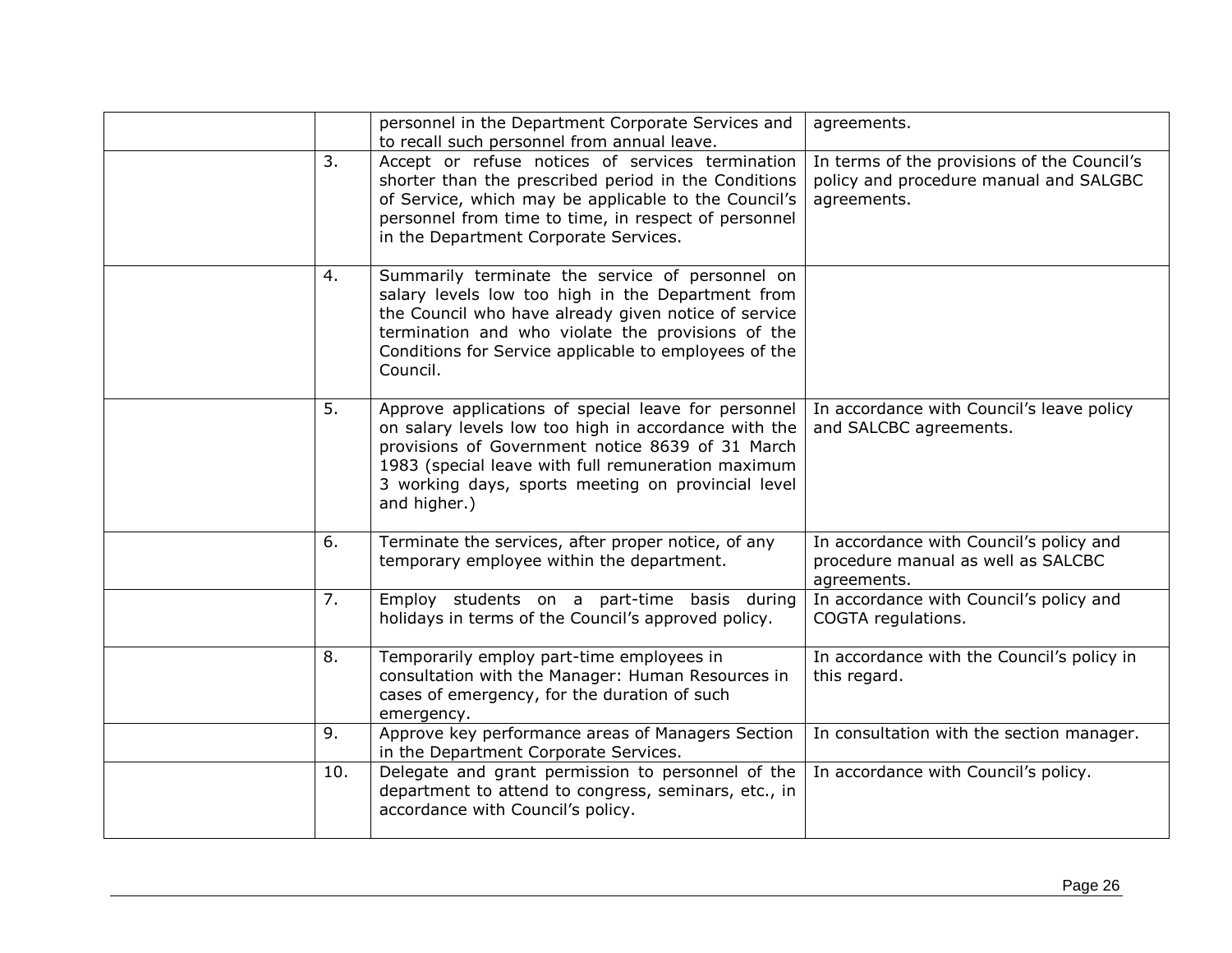<span id="page-27-1"></span><span id="page-27-0"></span>

|                  | 11. | Appoint temporary workers(mid and lower) in             | In accordance with Council's policy and |
|------------------|-----|---------------------------------------------------------|-----------------------------------------|
|                  |     | conjunction with the Manager: Human Resources for       | procedure manual as well as SALCBC      |
|                  |     | a period not to exceed 4 months, if such post is        | agreements.                             |
|                  |     | vacant for a temporary period, e.g. maternity leave,    |                                         |
|                  |     | sick leave, etc.                                        |                                         |
|                  | 12. | Appoint officials to deputise in the stead of officials | In accordance with Council's policy and |
|                  |     | who have to fill vacancies temporarily on higher        | procedure manual.                       |
|                  |     | salary level than their own, and to authorize the       |                                         |
|                  |     | payment of an acting allowance when the job             |                                         |
|                  |     | contents of the vacancy is of such as specialized       |                                         |
|                  |     | nature that guidance is not readily available on        |                                         |
|                  |     | higher post levels within that specific department,     |                                         |
|                  |     | and the acting official therefore has to accept sole    |                                         |
|                  |     | responsibility for all decisions taken.                 |                                         |
|                  | 1.  | Enter into agreements for the maintenance of            |                                         |
| 8.3.2 Financial  |     | equipment in the Department                             |                                         |
|                  |     | Corporate to a maximum amount of R00 000, 00.           |                                         |
|                  | 2.  | Consider and enter into lease agreement to              |                                         |
|                  |     | lease/hire office equipment and machinery to use in     |                                         |
|                  |     | the Department Corporate on behalf of the Council       |                                         |
|                  |     | up to a maximum amount of R00 000, 00.                  |                                         |
|                  | 3.  | Authorize expenditure to procure goods/services up      |                                         |
|                  |     | to a maximum amount of R00 000,00                       |                                         |
|                  | 1.  | If and when he deems it necessary, lodge an appeal      |                                         |
| 8.3.3 Contracts/ |     | on behalf of the Council against decisions of any       |                                         |
| Services/        |     | court in any lawsuit in which the Council forms part,   |                                         |
| Agreements/ Etc. |     | depending on the decision of the Council or             |                                         |
|                  |     | Committee to authorize the continuation of the          |                                         |
|                  |     | appeal.                                                 |                                         |
|                  | 2.  | Apply the Provisions of the Council's By-laws or any    |                                         |
|                  |     | amendment thereof by means of prosecution or in         |                                         |
|                  |     | any other way, as well as the enforcement of any        |                                         |
|                  |     | refusal of special permission by virtue of which such   |                                         |
|                  |     | a By-law or compliance with any condition connected     |                                         |
|                  |     | to such permission, as well the application thereof     |                                         |
|                  |     | by means of initiating the relevant legal steps or in   |                                         |
|                  |     | other way.                                              |                                         |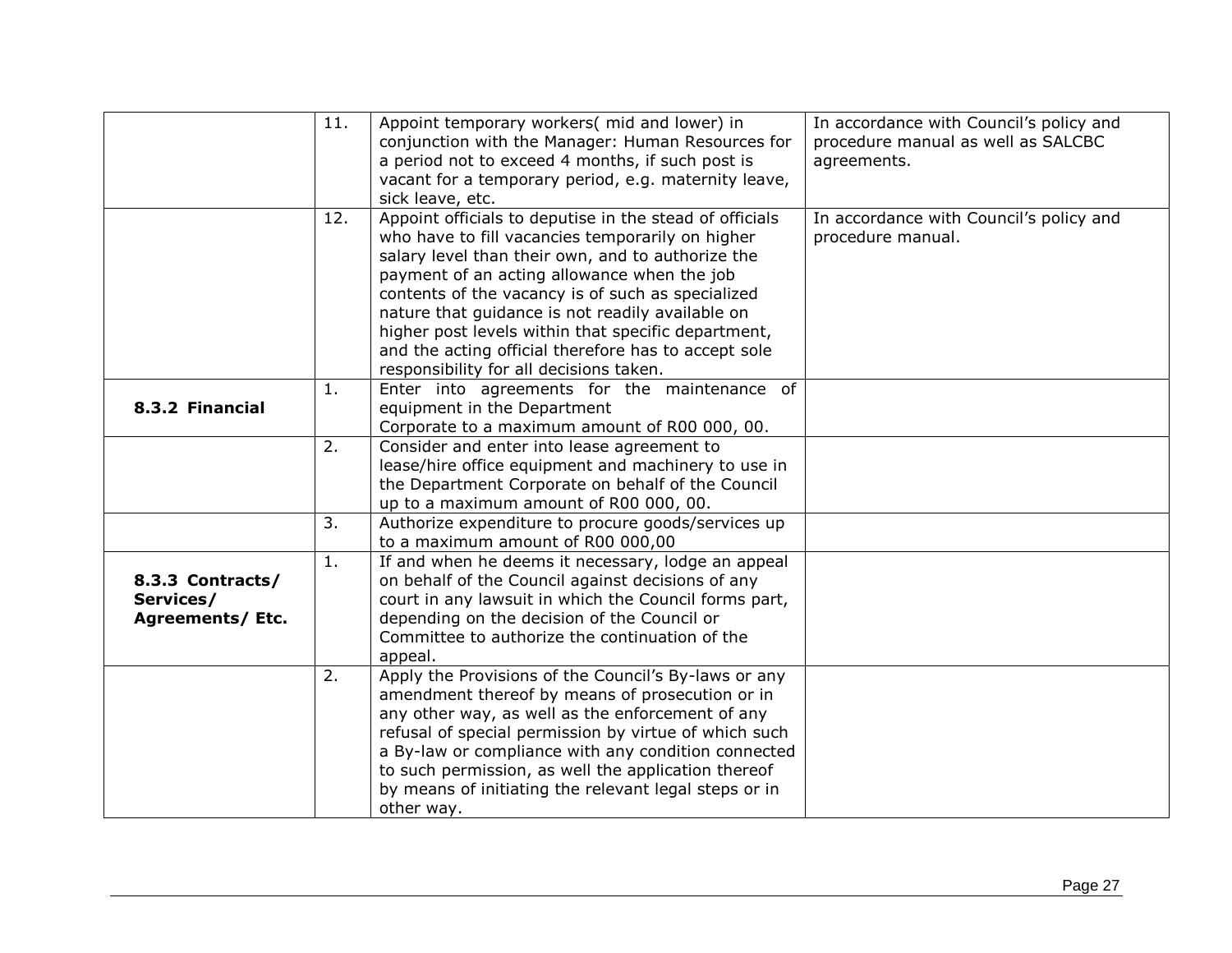| <b>Property</b><br>8.3.4<br>/Building/Land | <b>L.</b> | Approve and finalise the registration of servitudes in<br>favour of _________Water for purpose for water<br>pipeline at an equal to valuation                                                                                                                                            |
|--------------------------------------------|-----------|------------------------------------------------------------------------------------------------------------------------------------------------------------------------------------------------------------------------------------------------------------------------------------------|
|                                            | 2.        | Enter into and sign the following:<br>a) Deeds of donation;<br>b) Deeds of sale;<br>c) Servitudes agreements;<br>d) Power of Attorney to give transfer;<br>e) Notarial tie agreements;<br>f) Transfer duty declarations (by seller and<br>purchaser);<br>g) Standards service agreement. |

# **8.4 Head Of Department: Community Services Is Authorised To:**

<span id="page-28-2"></span><span id="page-28-1"></span><span id="page-28-0"></span>

| 8.4.1 Human<br><b>Resources</b> | Ι. | Fill vacancies on all graded positions in the In terms of Council's policy and provided<br>Department.<br>Provided that if the starting salary of an appointed<br>person should exceed the starting notch the<br>Municipal Manager's permission must be obtained<br>beforehand. | that if the starting salary of an appointed<br>person should exceed the starting notch the<br>Municipal Manager's permission must be<br>obtained beforehand. |
|---------------------------------|----|---------------------------------------------------------------------------------------------------------------------------------------------------------------------------------------------------------------------------------------------------------------------------------|--------------------------------------------------------------------------------------------------------------------------------------------------------------|
|                                 | 2. | Grant, postpone or refuse annual sick leave, In terms of Council's policy and SALGBC<br>maternity/paternity leave and study leave to all<br>personnel in the Department and to recall such<br>personnel from annual leave.                                                      | agreements.                                                                                                                                                  |
|                                 | 3. | Accept or refuse notices of services termination<br>shorter than the prescribed period of the Conditions<br>of Service, which may be applicable to the Council's<br>personnel from time to time, in respect of personnel<br>in the Department.                                  | In terms of Council's policy.                                                                                                                                |
|                                 | 4. | Grant approval, if it is in his/her discretion in the $\vert$ In terms of the Council's policies<br>interest of the Council for the personnel of the<br>Department to attend training courses, lectures,<br>seminars, discussions, congresses and meetings and                  |                                                                                                                                                              |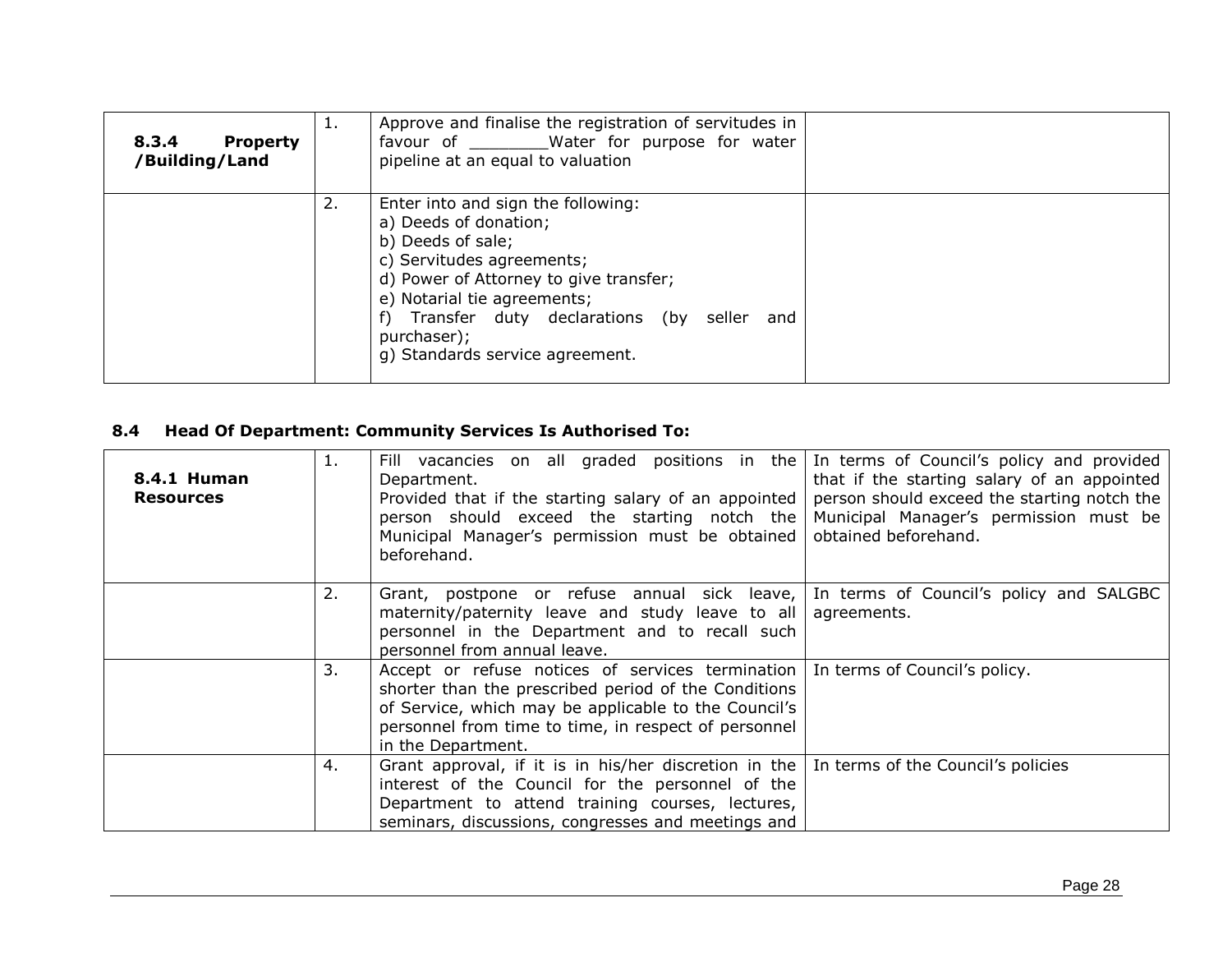|                | where applicable, authorize such personnel to make<br>use of official transport.                                                                                                                                                                                                                                                                                                                                                                                                                                               |                                                                                  |
|----------------|--------------------------------------------------------------------------------------------------------------------------------------------------------------------------------------------------------------------------------------------------------------------------------------------------------------------------------------------------------------------------------------------------------------------------------------------------------------------------------------------------------------------------------|----------------------------------------------------------------------------------|
| 5 <sub>1</sub> | Summarily terminate the service of personnel on<br>salary mid to high from the Council who have<br>already given notice of service termination and who<br>violate the provisions of the Conditions of Service<br>applicable to employees of the Council.                                                                                                                                                                                                                                                                       |                                                                                  |
| 6.             | Approve applications or special leave for personnel<br>on salary levels mid to high in accordance with the<br>provisions of Government notice 8639 of 31 March<br>1983 (special leave with full remuneration maximum<br>3 working days, sports meeting on provincial level<br>and higher).                                                                                                                                                                                                                                     | In terms of Council's policy and SALGBC<br>agreements.                           |
| 7.             | Employ students on a part time basis.                                                                                                                                                                                                                                                                                                                                                                                                                                                                                          | In terms of the Council's policy.                                                |
| 8.             | Terminate the services, after proper notice, of any<br>temporary employee within the department.                                                                                                                                                                                                                                                                                                                                                                                                                               |                                                                                  |
| 9.             | Temporarily<br>employ<br>part-time<br>employees<br>in<br>with the Head of Department:<br>consultation<br>Corporate Services in case of emergency, for the<br>duration of such emergency.                                                                                                                                                                                                                                                                                                                                       | In accordance with the Council's policy in<br>this regard.                       |
| 10.            | Appoint officials to deputise in the stead of officials<br>who are legitimately absent or officials who have to<br>fill vacancies temporarily on higher salary level than<br>their own, and to authorize the payment of an acting<br>allowance when the job contents of the vacancy is of<br>such as specialized nature that guidance is not<br>readily available on higher post levels within that<br>specific department, and the acting official therefore<br>has to accept sole responsibility for all decisions<br>taken. | In accordance with the Council's policy in<br>this regard.                       |
| 11.            | Authorise and approve the working of overtime by<br>staff in the Department.                                                                                                                                                                                                                                                                                                                                                                                                                                                   | In accordance with the Council's policy in<br>this regard and SALGBC agreements. |
| 12.            | Decide on protective clothing/equipment and to<br>abide by the occupational health and safety                                                                                                                                                                                                                                                                                                                                                                                                                                  |                                                                                  |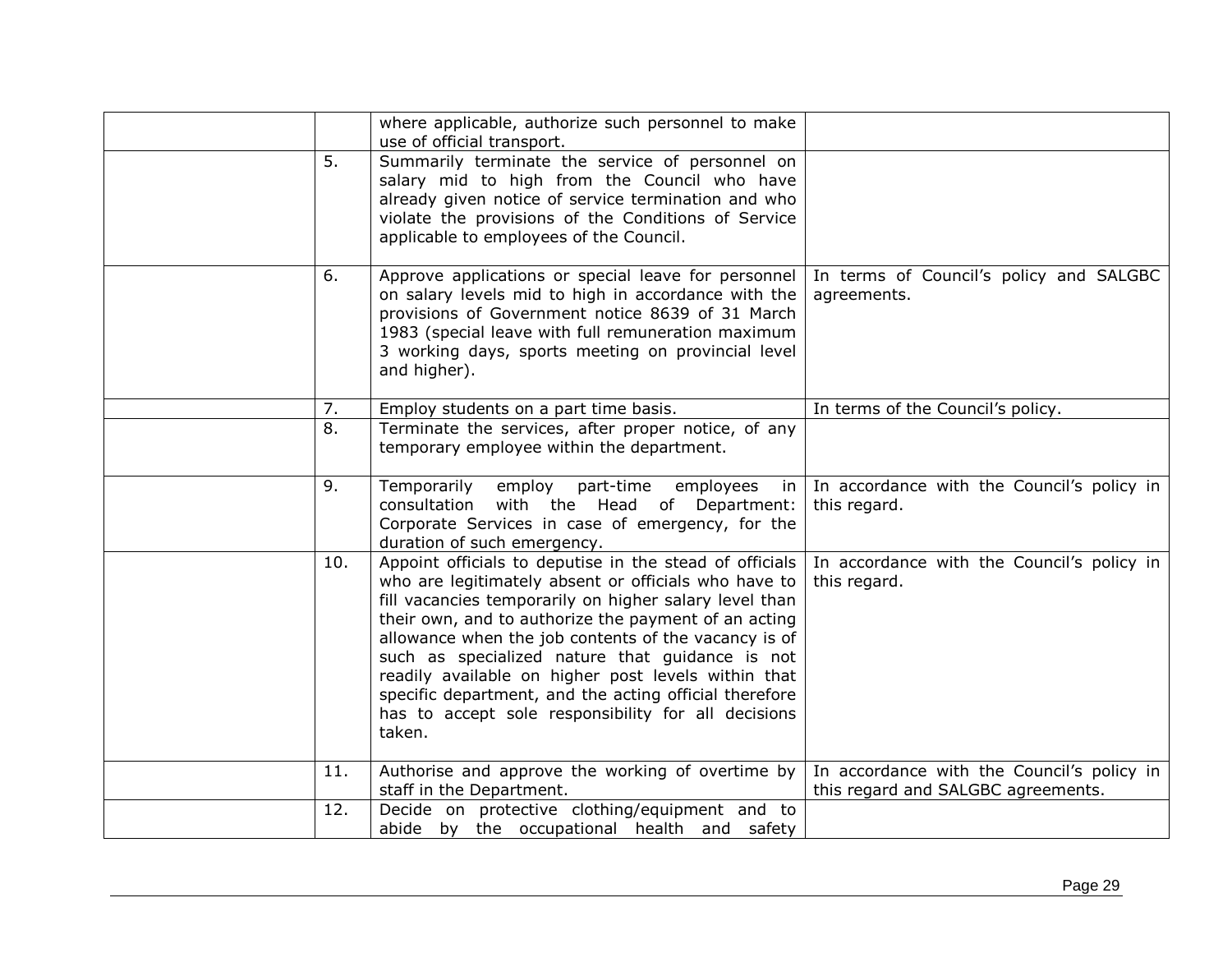<span id="page-30-1"></span><span id="page-30-0"></span>

|                                                  |     | regulations.                                                                                                                                                                                            |                                                                                                                                                                                                   |
|--------------------------------------------------|-----|---------------------------------------------------------------------------------------------------------------------------------------------------------------------------------------------------------|---------------------------------------------------------------------------------------------------------------------------------------------------------------------------------------------------|
|                                                  | 13. | Approve key performance areas of Manager of<br>Sections.                                                                                                                                                | In consultation with the section managers.                                                                                                                                                        |
|                                                  | 14. | Determine the duties and job specifications for posts<br>in the Department.                                                                                                                             |                                                                                                                                                                                                   |
| 8.4.2 Financial                                  | 1.  | Enter into agreement for the maintenance of<br>equipment in the sections under his/her control.                                                                                                         | Provided that the Council's obligation in<br>terms of such agreement shall not exceed<br>the amount of<br>R00 000.00 and provided that such<br>agreement are not covered by other<br>departments. |
|                                                  | 2.  | Consider and enter into lease agreement to<br>lease/hire machinery and office equipment to use in<br>the sections under his/her control on behalf of the<br>Council, at a maximum amount of R00 000,00. | Provided that such agreements are not<br>covered by other departments i.e. relevant<br>to the Department.                                                                                         |
|                                                  | 3.  | Procure goods/services relating to products, works<br>or purchase in respect of an approved budget up to<br>a maximum amount of R00 000,00.                                                             | Provided that sufficient funds have been<br>budget for and that all legal requirements<br>have been met.                                                                                          |
|                                                  | 4.  | Sell redundant, obsolete/scrap goods in conjunction<br>with the Head of Department: Finance (CFO)                                                                                                       |                                                                                                                                                                                                   |
| 8.4.3 Contracts/Se<br>rvices/<br>Agreement/ Etc. | 1.  | Appoint advisors and/or consultants to perform<br>appropriate tasks on behalf of the Council of which<br>the professional fees will not exceed R00 000,00.                                              | Provided that sufficient funds have been<br>budgeted for and all legal requirements<br>have been met.                                                                                             |
|                                                  | 2.  | Provide for the municipal disaster management<br>centre to render disaster management to the District<br>in line with section 14 of the Disaster Management<br>Act.                                     |                                                                                                                                                                                                   |
|                                                  | 3.  | Exercise functions, duties and powers in terms of the<br>By -laws applicable to the Department.                                                                                                         |                                                                                                                                                                                                   |
|                                                  | 4.  | Provide mechanisms for poverty alleviation and job<br>creation through viable means of Local Economic<br>Development.                                                                                   |                                                                                                                                                                                                   |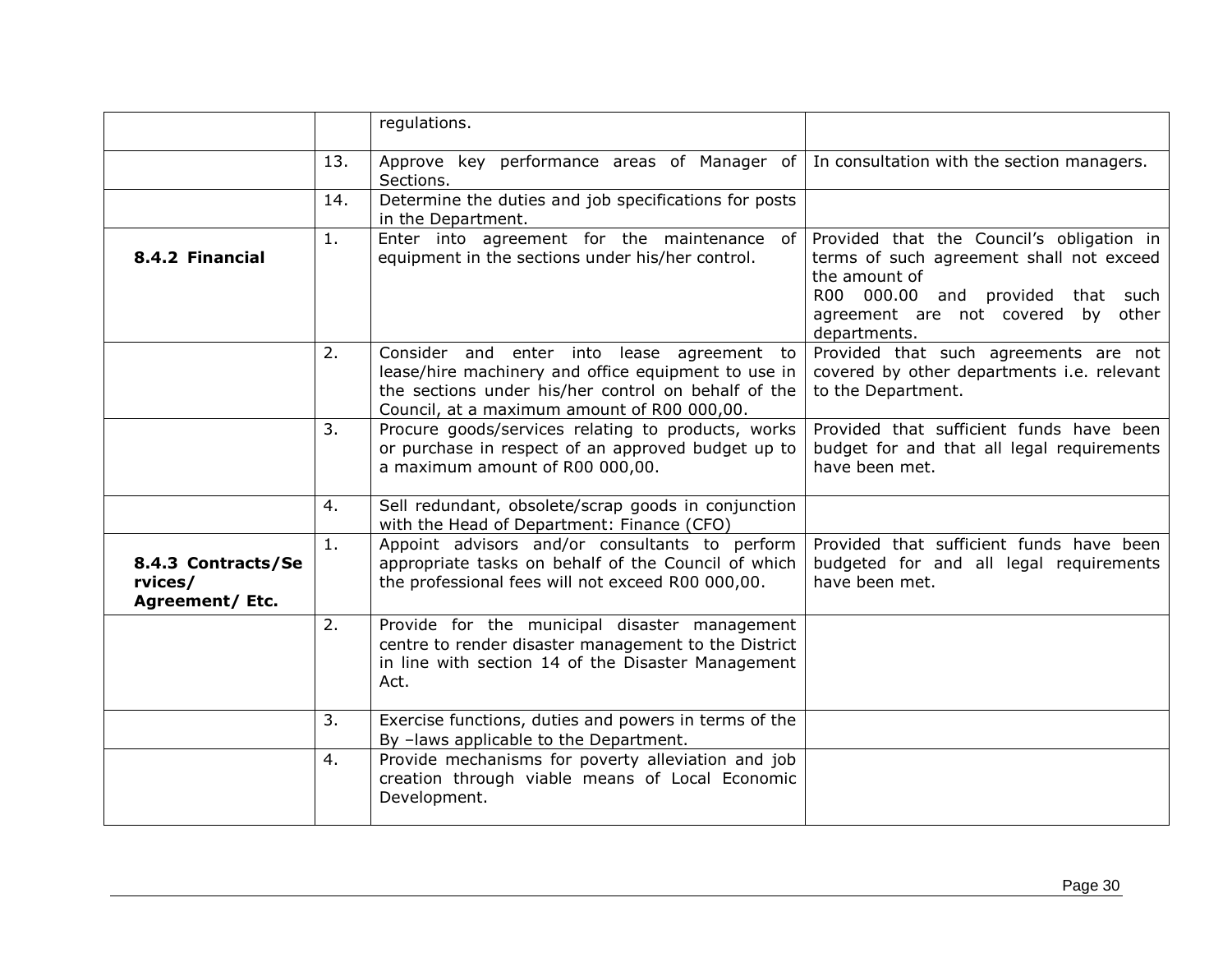| 8.4.4 Property/<br><b>Buildings</b> | <b>.</b> | Authorise the use of Council property or goods, or<br>the removal of such from the Council's premises of<br>officials' duties. |  |
|-------------------------------------|----------|--------------------------------------------------------------------------------------------------------------------------------|--|
|                                     |          |                                                                                                                                |  |

# **8.5 THE HEAD OF DEPARTMENT: TECHNICAL SERVICES IS AUTHORISED TO:**

<span id="page-31-2"></span><span id="page-31-1"></span><span id="page-31-0"></span>

| <b>8.5.1 Human</b><br><b>Resources</b> | 1. | Fill vacancies in position on all lower graded position in<br>the Department Technical Services. Provided that if the<br>starting salary of an appointed person should exceed the<br>starting notch, the Municipal Manager's permission must<br>be obtained beforehand                      | Provided that if the starting salary of<br>an appointed person should exceed the<br>starting notch, the Municipal Manager's<br>permission<br>must<br>be<br>obtained<br>and in accordance to<br>beforehand<br>Council's Policy. |
|----------------------------------------|----|---------------------------------------------------------------------------------------------------------------------------------------------------------------------------------------------------------------------------------------------------------------------------------------------|--------------------------------------------------------------------------------------------------------------------------------------------------------------------------------------------------------------------------------|
|                                        | 2. | or refuse leave,<br>sick<br>leave,<br>Grant,<br>postpone<br>maternity/paternity leave, sympathy leave, military leave<br>and study leave to all personnel in the Department<br>Technical Services, as well as to recall such personnel<br>from annual leave.                                | In accordance to Council's Policy and<br>SALGBC agreements.                                                                                                                                                                    |
|                                        | 3  | Accept or refuse service termination notices shorter that<br>the prescribed period in the Conditions of services that<br>may be applicable to the Council's personnel from time<br>to time, in respect of personnel in the Department<br><b>Technical Services.</b>                         | In accordance to Council's Policy.                                                                                                                                                                                             |
|                                        | 4. | Grant approval that personnel of the Department<br>Technical Services may attend one-day training courses,<br>seminars, congresses and meeting, if it is at his/her<br>discretion in the interest of the Council, and to authorize<br>such personnel to make use of the official transport. | In accordance to Council's Policy.                                                                                                                                                                                             |
|                                        | 5. | Approve the resumption of work before an employee's<br>holiday leave has expired.                                                                                                                                                                                                           | In accordance to Council's Policy.                                                                                                                                                                                             |
|                                        | 6. | Summarily terminate the service personnel on salary<br>levels mid to high from the Council who have already<br>given notice of service termination and who violate the<br>provisions of the Conditions of services applicable to                                                            | In accordance to Council's Policy.                                                                                                                                                                                             |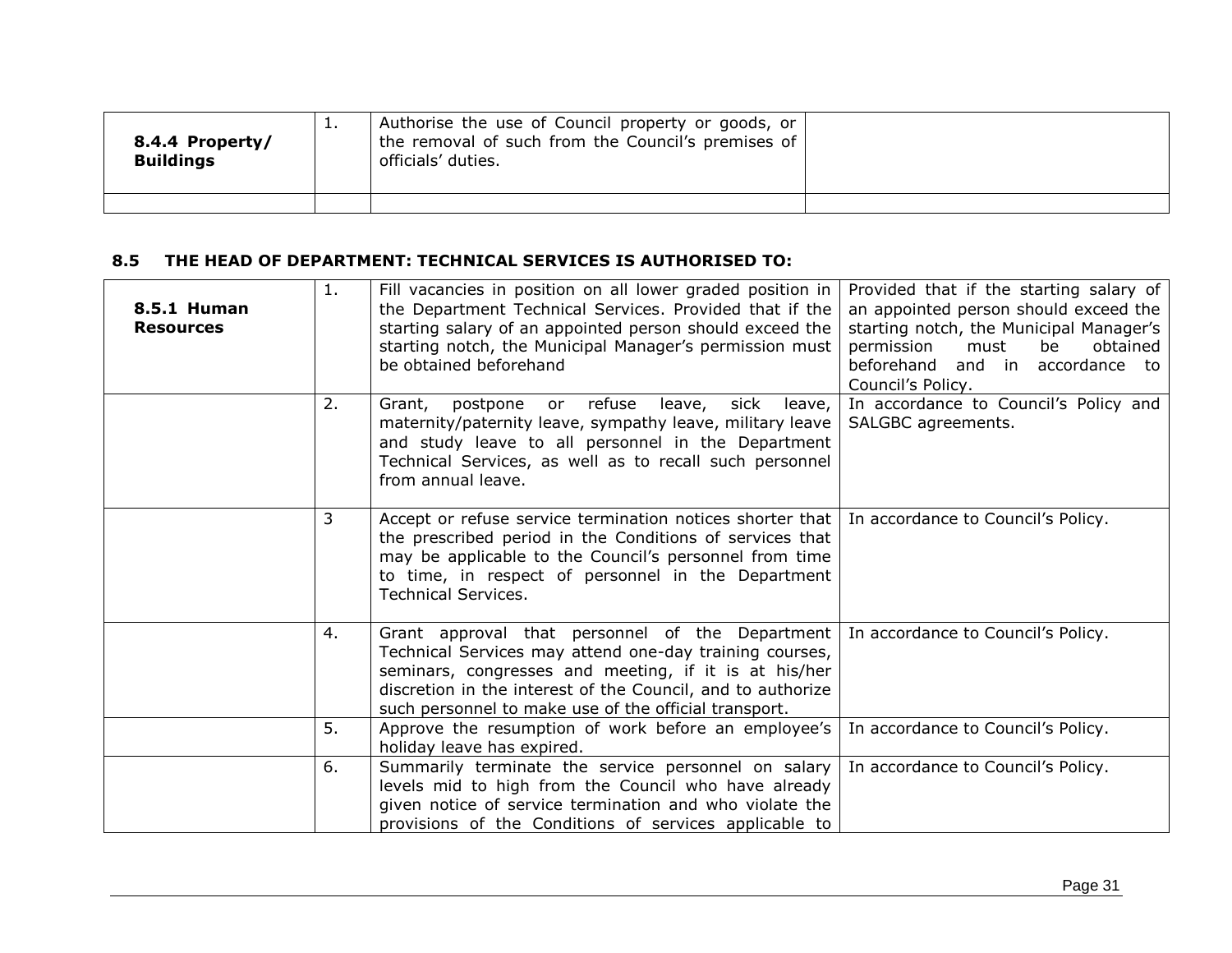|     | employees of the Council.                                                                                                                                                                                                                                                                                                                                                                                                                                                                                            |                                                             |
|-----|----------------------------------------------------------------------------------------------------------------------------------------------------------------------------------------------------------------------------------------------------------------------------------------------------------------------------------------------------------------------------------------------------------------------------------------------------------------------------------------------------------------------|-------------------------------------------------------------|
| 7.  | Approve applications for special leave for personnel on<br>salary levels 8 to 20 in accordance with the provisions of<br>Governance notice 8639 of 31 March 1983 (special leave<br>with full remuneration-maximum 3 working days, sports<br>meetings on provincial level and higher).                                                                                                                                                                                                                                | In accordance to Council's Policy and<br>SALGBC agreements. |
| 8.  | Employ students on a part-time basis during the holidays<br>in terms of the Council's approved policy.                                                                                                                                                                                                                                                                                                                                                                                                               | In accordance to Council's Policy.                          |
| 9.  | Temporarily employ part-time employees, in consultation<br>with the Head of Department: Corporate Services in<br>cases of emergency, for the duration of such emergency<br>in accordance with the Council's policy in this regard.                                                                                                                                                                                                                                                                                   | In accordance to Council's Policy.                          |
| 10. | Appoint officials to deputise in the stead of officials who<br>are legitimately absent or officials who have to fill<br>vacancies temporarily on a higher salary levels than their<br>own, and to authorize the payment of an acting<br>allowance when the job contents of the vacancy is of<br>such a specialized nature that guidance is not readily<br>available on higher post levels within that department,<br>and the acting official therefore has to accept sole<br>responsibility for all decisions taken. | In accordance to Council's Policy and<br>SALGBS agreements. |
| 11. | Appoint certain employees of the Department Technical<br>Services as responsible persons in terms of the<br>Occupational Health and Safety Act of 1993.                                                                                                                                                                                                                                                                                                                                                              |                                                             |
| 12. | Termination of services, after proper notice, of any<br>temporary employee within the Department where<br>applicable.                                                                                                                                                                                                                                                                                                                                                                                                |                                                             |
| 13. | Approve key performance areas of managers of sections.                                                                                                                                                                                                                                                                                                                                                                                                                                                               | In<br>consultation<br>with<br>the<br>section<br>managers.   |
| 14. | Authorise employees in the Department to work overtime<br>and overtime on Sundays, public holidays, non- working<br>days and to receive compensation therefore, determined<br>in terms of overtime policy.                                                                                                                                                                                                                                                                                                           | In accordance to Council's Policy and<br>SALGBS agreements. |
| 15. | Determine the duties and job specification for post in the                                                                                                                                                                                                                                                                                                                                                                                                                                                           |                                                             |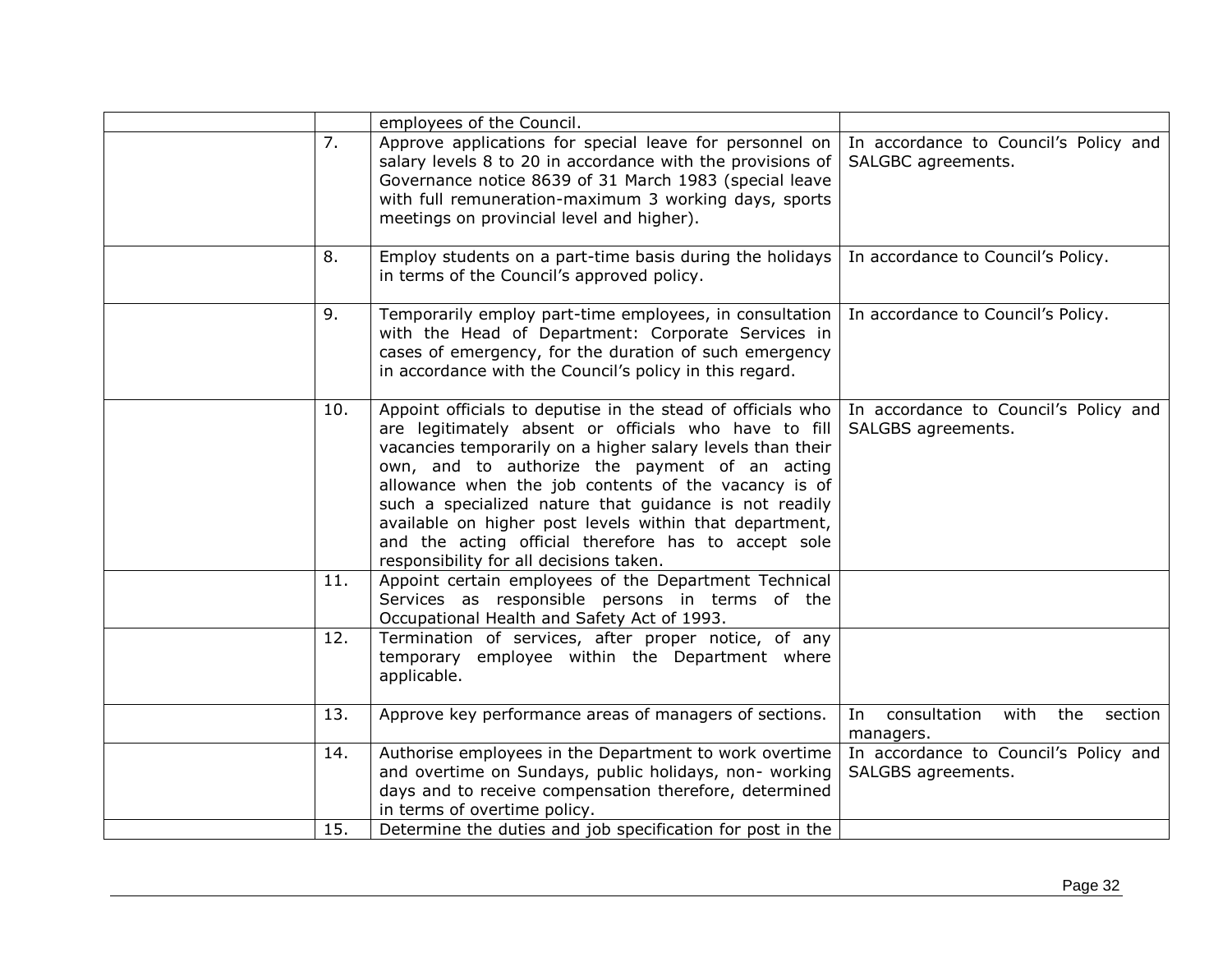<span id="page-33-0"></span>

|                 |     | Department.                                                                                                       |                                           |
|-----------------|-----|-------------------------------------------------------------------------------------------------------------------|-------------------------------------------|
|                 | 16. | Decide which duties in the Department should perform                                                              | In accordance to Council's Policy and     |
|                 |     | stand-by duties.                                                                                                  | SALGBS agreements.                        |
|                 | 17. | Authorise that uniform/protective equipment, which has                                                            | In accordance to Council's Policy.        |
|                 |     | been issued to an employee, need not to be handed in                                                              |                                           |
|                 |     | on termination of service; decide that damages/loss of                                                            |                                           |
|                 |     | uniforms/protective equipment cannot be attributed to                                                             |                                           |
|                 |     | any fault of the employee.                                                                                        |                                           |
|                 | 18. | Appoint officials to deputise instead of officials who are                                                        |                                           |
|                 |     | legitimately absent or officials who have to fill vacancies                                                       |                                           |
|                 |     | temporarily on higher salary levels than their own, and                                                           |                                           |
|                 |     | to authorize the payment of an acting allowance when<br>the job contents of the vacancy is of such as specialized |                                           |
|                 |     | nature that guidance is not readily available on higher                                                           |                                           |
|                 |     | post levels within that specific department, and the                                                              |                                           |
|                 |     | acting official therefore has to accept sole responsibility                                                       |                                           |
|                 |     | for all decisions taken.                                                                                          |                                           |
|                 | 1.  | Appoint assessors and advisors to perform appropriate                                                             | Provided that sufficient funds have       |
| 8.5.2 Financial |     | tasks on behalf of the Council, of which the professional                                                         | been budgeted for and that all legal      |
|                 |     | fees will not exceed the amount of R00 000,00.                                                                    | and policy requirements have been         |
|                 |     |                                                                                                                   | met.                                      |
|                 | 2.  | Consider and enter into lease agreement to hire                                                                   | Provided that sufficient funds have       |
|                 |     | machinery and office equipment to use in the                                                                      | been budgeted for and that all legal      |
|                 |     | Department Technical Services on behalf of the Council,                                                           | and policy requirements have been         |
|                 |     | at a maximum amount of R00 000,00 per transaction.                                                                | met.                                      |
|                 | 3.  | Procure goods/services to a maximum amount of R00                                                                 | Provided that sufficient funds have       |
|                 |     | 000,00:                                                                                                           | been budgeted for and that all legal      |
|                 |     |                                                                                                                   | and policy requirements have been<br>met. |
|                 | 4.  | Enter into agreement for the maintenance of equipment                                                             | Provided that sufficient funds have       |
|                 |     | in the Department Technical: Provided that the Council's                                                          | been budgeted for and that all legal      |
|                 |     | obligations are less than the amount or R00 000,00                                                                | and policy requirements have been         |
|                 |     |                                                                                                                   | met.                                      |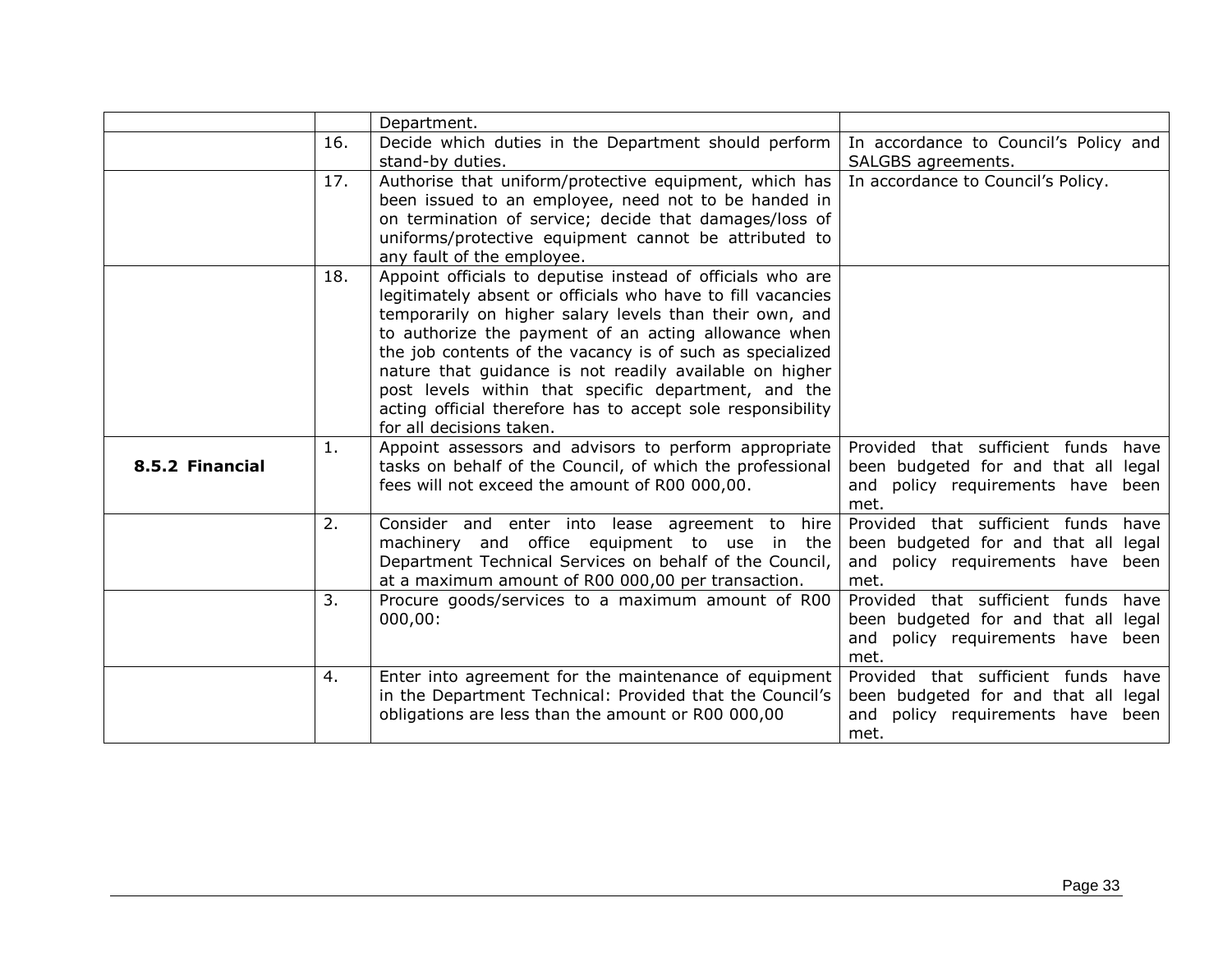<span id="page-34-1"></span><span id="page-34-0"></span>

| 8.5.3 Contract/<br>Services/<br><b>Agreements/Etc.</b> | 1. | Lease road construction and groundwork equipment as<br>well as pumps and agricultural implements at a<br>maximum amount equivalent to the amount determined<br>in terms of applicable prescripts/policy.                                                                              | Provided that sufficient funds have<br>been budgeted for and that all legal<br>and policy requirements have been<br>met. |
|--------------------------------------------------------|----|---------------------------------------------------------------------------------------------------------------------------------------------------------------------------------------------------------------------------------------------------------------------------------------|--------------------------------------------------------------------------------------------------------------------------|
|                                                        | 2. | Lend equipment or borrow it from neighbouring towns at<br>an agreed amount.                                                                                                                                                                                                           |                                                                                                                          |
|                                                        | 3. | Appoint land surveyors and to proceed with the road<br>proclaiming process of approved road projects within the<br>approved budget for the specific road.                                                                                                                             | Provided that sufficient funds have<br>been budgeted for and that all legal<br>and policy requirements have been<br>met. |
|                                                        | 4. | In consultation with Head of Department: Finance, grant<br>extension of time to contractors who are unable to<br>complete contracts within the contract period and to<br>invoke penalty clauses contained in contract documents<br>for late completion or late deliveries.            |                                                                                                                          |
|                                                        | 5. | Consider, refuse or approve applications for approval to<br>erect a freestanding advertisement signboard, slay<br>fences as determined in the Council's Advertisement By-<br>laws, as well as direction boards.                                                                       | Subject to the policy of the Council                                                                                     |
|                                                        | 6. | Conclude applications for the erection of temporary or<br>permanent advertisement signboards, notice boards and<br>posters.                                                                                                                                                           | In terms of the policy and By-laws of<br>the Council.                                                                    |
|                                                        | 7. | Provide for the Water Services function as spelt out in<br>the Water Services Act.                                                                                                                                                                                                    | In terms of the policy and By-laws of<br>the Council.                                                                    |
| 8.5.4 Property/<br><b>Building/Land</b>                | 1. | Authorise the use of Council property or goods, or the<br>removal of such from the Council's premises for<br>performance of official duties.                                                                                                                                          |                                                                                                                          |
|                                                        | 2. | Approve the construction of antennas.                                                                                                                                                                                                                                                 | In terms of the Council's policy and By-<br>laws.                                                                        |
|                                                        | 3  | Arrange the temporary closing of streets or public places<br>in case of flood damage or any other emergency, in<br>terms of relevant sections of ordinance if the Head of<br>Department; Technical Services should regard it in the<br>best interest of the public, where applicable. |                                                                                                                          |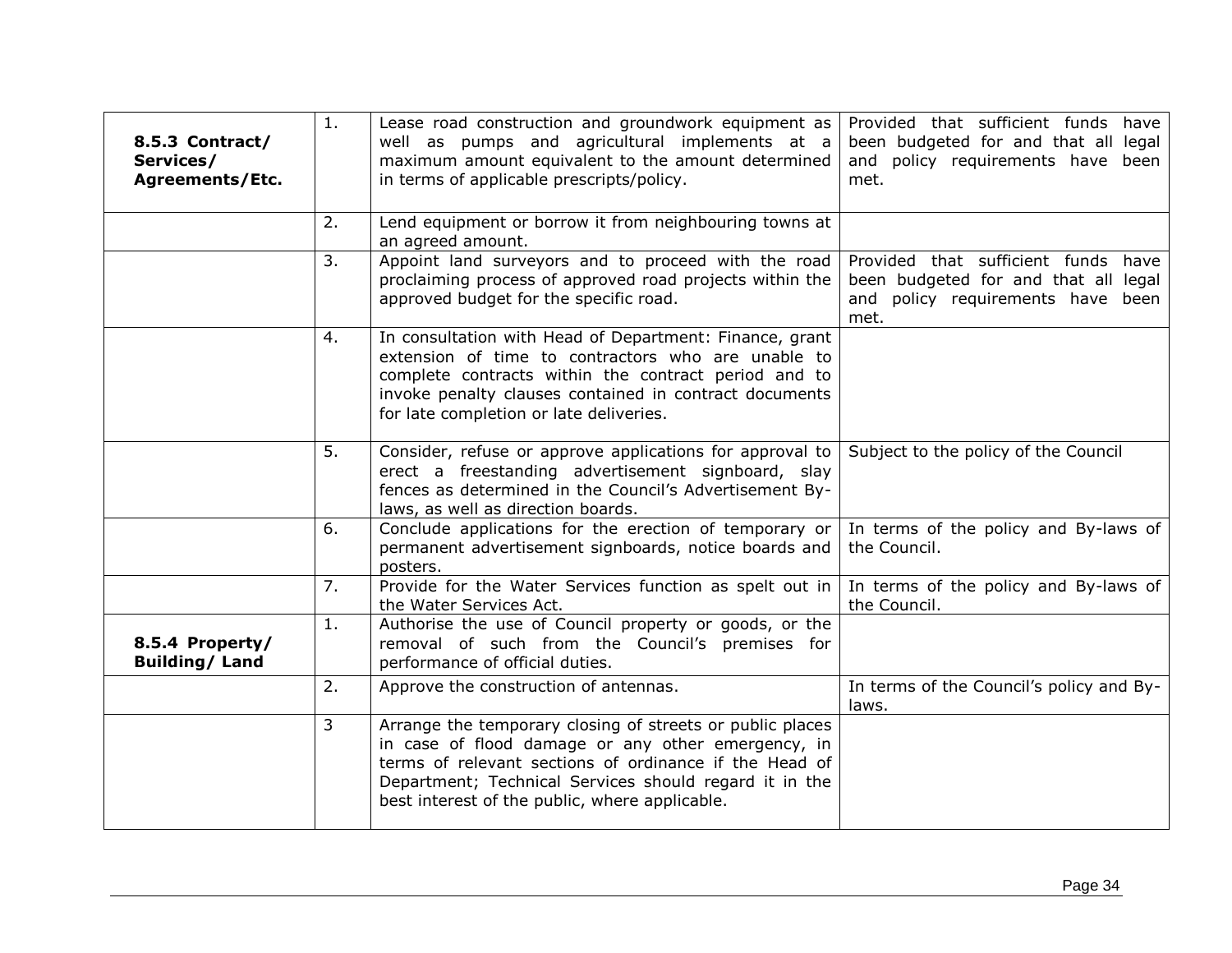| 4.  | Accept the standard conditions set by the Mpumalanga<br>Transport Department, Eskom, Transnet, and other<br>when the rights of the<br>similar organizations<br>aforementioned organizations are affected by proposed<br>service lines, roads or streets.                                                                            |                                                                          |
|-----|-------------------------------------------------------------------------------------------------------------------------------------------------------------------------------------------------------------------------------------------------------------------------------------------------------------------------------------|--------------------------------------------------------------------------|
| 5.  | Approve or refuse the appointment of a civil engineer<br>whose services will be utilized by a township developer,<br>in terms of the conditions of establishment of any<br>township.                                                                                                                                                | In compliance with Council policy.                                       |
| 6.  | Approve or refuse proposed roads and storm-water<br>schemes of township developers, in terms of the<br>conditions of establishment of township and when<br>completed to take such schemes over, on behalf of the<br>Council.                                                                                                        | In compliance with Council policy and<br>other legislative requirements. |
| 7.  | Approve or refuse building plans or sketches in terms of<br>the National Building Regulations and Standard Act,<br>1977, as amended.                                                                                                                                                                                                |                                                                          |
| 8.  | Approve or refuse applications to connect premises with<br>the Council's storm-water systems and to affect these<br>connections at the applicant's own cost, subject to<br>certain conditions, to prohibit defecation in the Council's<br>sewage system, where damage or improper functioning<br>of the Council's system may occur. |                                                                          |
| 9.  | Determine contributions for engineering services, in                                                                                                                                                                                                                                                                                | In terms of Town Planning relevant                                       |
| 10. | conjunction with the Head of Department: Finance.<br>Approve the use of a type of roofing material.                                                                                                                                                                                                                                 | legislature of relevant legislation.                                     |
| 11. | Approve or refuse applications for taxi parking bays and<br>road transport permits.                                                                                                                                                                                                                                                 |                                                                          |
| 12. | Safe-guard excavations controlled by the National<br>Building Regulations.                                                                                                                                                                                                                                                          |                                                                          |
| 13. | Give land owners, tenants or occupants written notice of<br>the Council's intention to enter private property for<br>installation of municipal services, in accordance with the<br>provisions of relevant sections of the Ordinance.                                                                                                |                                                                          |
| 14. | Issue occupation certificates.                                                                                                                                                                                                                                                                                                      |                                                                          |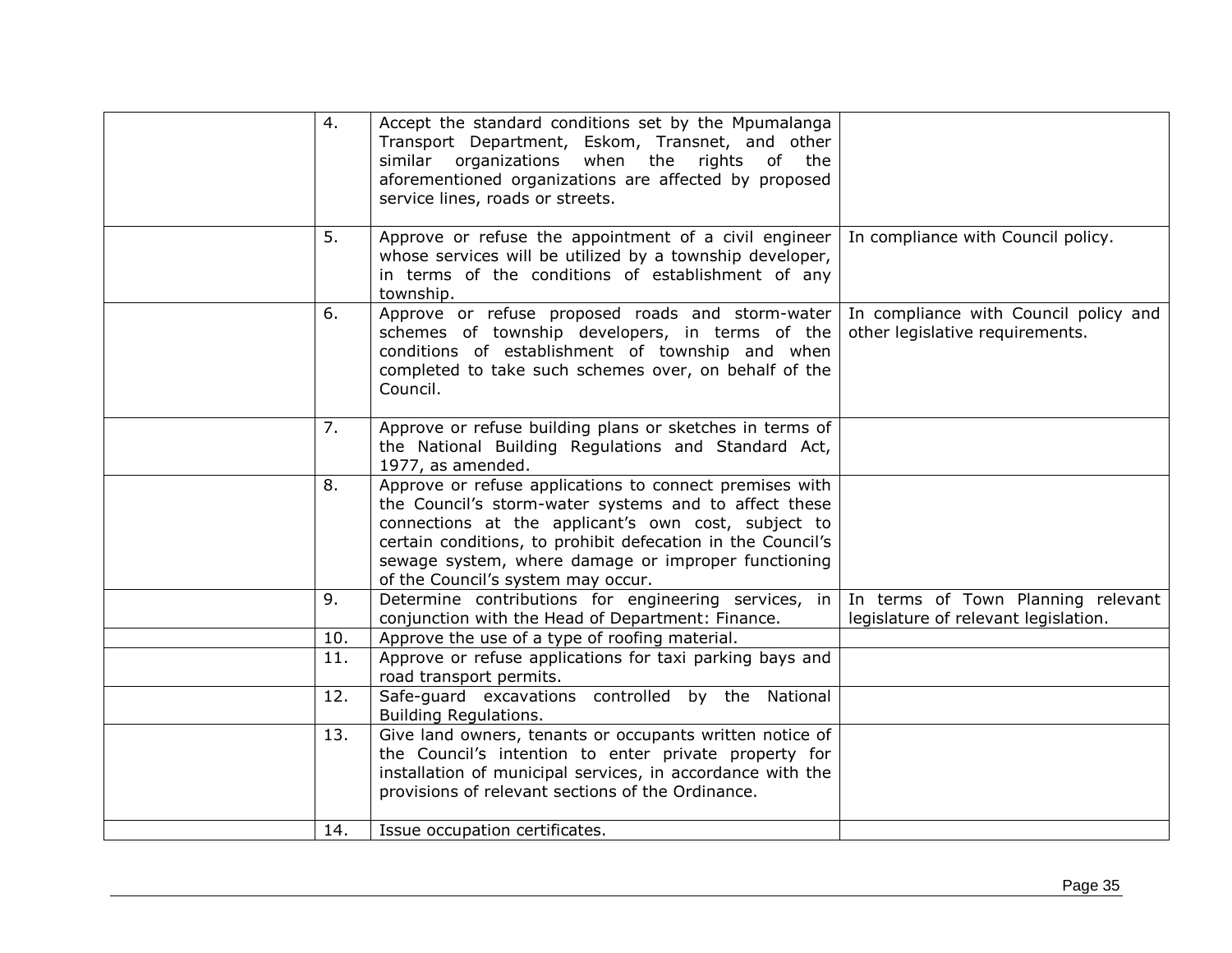| 15. | Extend the period in which applications for permission to<br>erect buildings must be approved or refused.                                                                                                                                                                                                                                                                                 |  |
|-----|-------------------------------------------------------------------------------------------------------------------------------------------------------------------------------------------------------------------------------------------------------------------------------------------------------------------------------------------------------------------------------------------|--|
| 16. | Extend the period in which the erection of a building<br>must start or continue.                                                                                                                                                                                                                                                                                                          |  |
| 17. | Authorises the commencement/continuation of the<br>erection of a building and to lay down conditions in that<br>respect.                                                                                                                                                                                                                                                                  |  |
| 18. | Forbid any person under the circumstances referred to in<br>the relevant law, to start or continue with the erection of<br>buildings or earth works or to start or continue except on<br>the conditions that he may determine from time to time.                                                                                                                                          |  |
| 19. | Give notice to the owner of a building who fails to<br>continue with the erection of a building, to proceed with<br>and complete the erection of the building and to extend<br>the period of time stated in such notice.                                                                                                                                                                  |  |
| 20. | If the condition of a building or land on which a building<br>was erected, is being erected or will be erected, is in his<br>opinion dangerous or showing signs that it is dangerous,<br>direct the owner to obtain a report from a professional<br>engineer or architect and to suspend all work that may<br>increase the danger or which will hamper the compilation<br>of such report. |  |
| 21. | Give written permission for the relaxation or exemption<br>of the national building regulations, except a national<br>building regulation concerning the strength and stability<br>of buildings, for the erection of free standing walls to a<br>height of 2,1 meter on receipt of a written application<br>from the owner or another person with an interest<br>therein.                 |  |
| 22. | Consider and decide on all applications to sink a borehole<br>in accordance with the Council's accepted policy.                                                                                                                                                                                                                                                                           |  |
| 23. | Approve the construction of antennas on Council<br>property.                                                                                                                                                                                                                                                                                                                              |  |
| 34. | Issue instruction for the placing of wires, ropes or any                                                                                                                                                                                                                                                                                                                                  |  |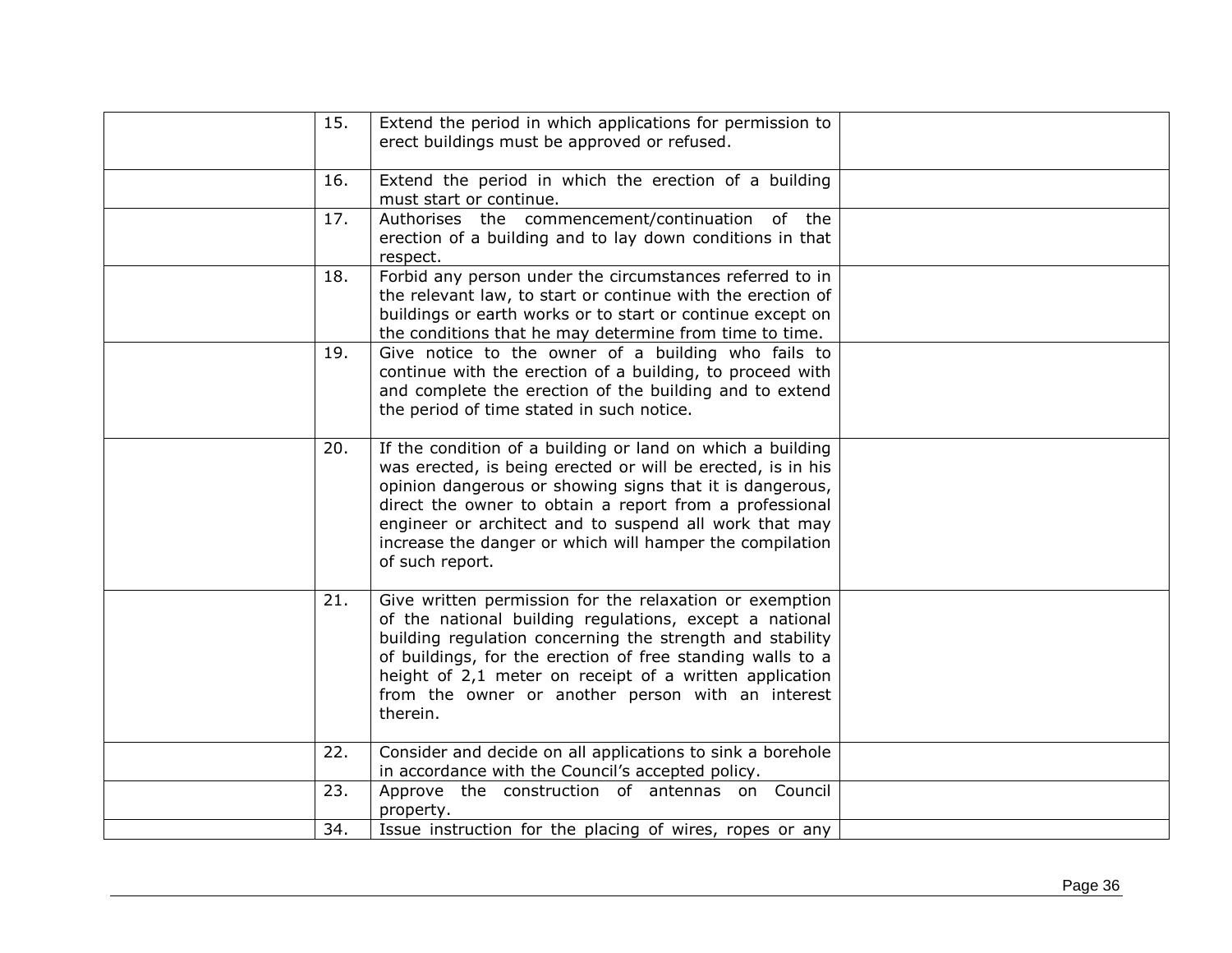|     | objects across any street when it is deemed necessary.                                                                                                                                                                                                                                                                                                                                                                                                                                                                                                              |  |
|-----|---------------------------------------------------------------------------------------------------------------------------------------------------------------------------------------------------------------------------------------------------------------------------------------------------------------------------------------------------------------------------------------------------------------------------------------------------------------------------------------------------------------------------------------------------------------------|--|
| 25. | Grant permission to temporarily use land that belongs to<br>the Council for not longer than thirty (30) days.                                                                                                                                                                                                                                                                                                                                                                                                                                                       |  |
| 26. | Indicate the point where a private siding may be<br>connected to a feeder line.                                                                                                                                                                                                                                                                                                                                                                                                                                                                                     |  |
| 27. | Approve the plans for the construction or alteration of a<br>private siding.                                                                                                                                                                                                                                                                                                                                                                                                                                                                                        |  |
| 28  | If deemed necessary by the Head of Department:<br>Technical Services effect any repairs, alterations or<br>additions that must be done to place the private siding in<br>a good and safe working condition, notify the owner in<br>writing to carry out such repairs, alterations or<br>conditions and in the event of the necessary repairs,<br>alterations or additions not being completed within seven<br>days, to disconnect the private siding from the feeder<br>line or carry out the necessary repairs, alterations or<br>additions to the private siding. |  |
| 29  | Determine if a feeder is in good, safe or efficient working<br>condition and to suspend wholly or in part and for such<br>period as the Head of Department: Technical Services<br>may determine all traffic over such feeder line or to the<br>private siding connected, where applicable.                                                                                                                                                                                                                                                                          |  |
| 30. | Require from townships owner to submit reports, plans<br>and specifications of the engineering services for which<br>he is responsible, and to approve the installation and<br>supply of the services.                                                                                                                                                                                                                                                                                                                                                              |  |
| 31. | Make a determination regarding the sufficiency of the<br>engineering services at an application for the subdivision<br>of land.                                                                                                                                                                                                                                                                                                                                                                                                                                     |  |
| 32  | After having given such notice as he may deem<br>necessary, close temporarily for all traffic. Any street,<br>road or thoroughfare vested in the Council or divert<br>temporarily such street, road or thoroughfare for<br>purpose of maintenance, reparation, construction or<br>other work to the street, road or thoroughfare or<br>services therein or there under.                                                                                                                                                                                             |  |